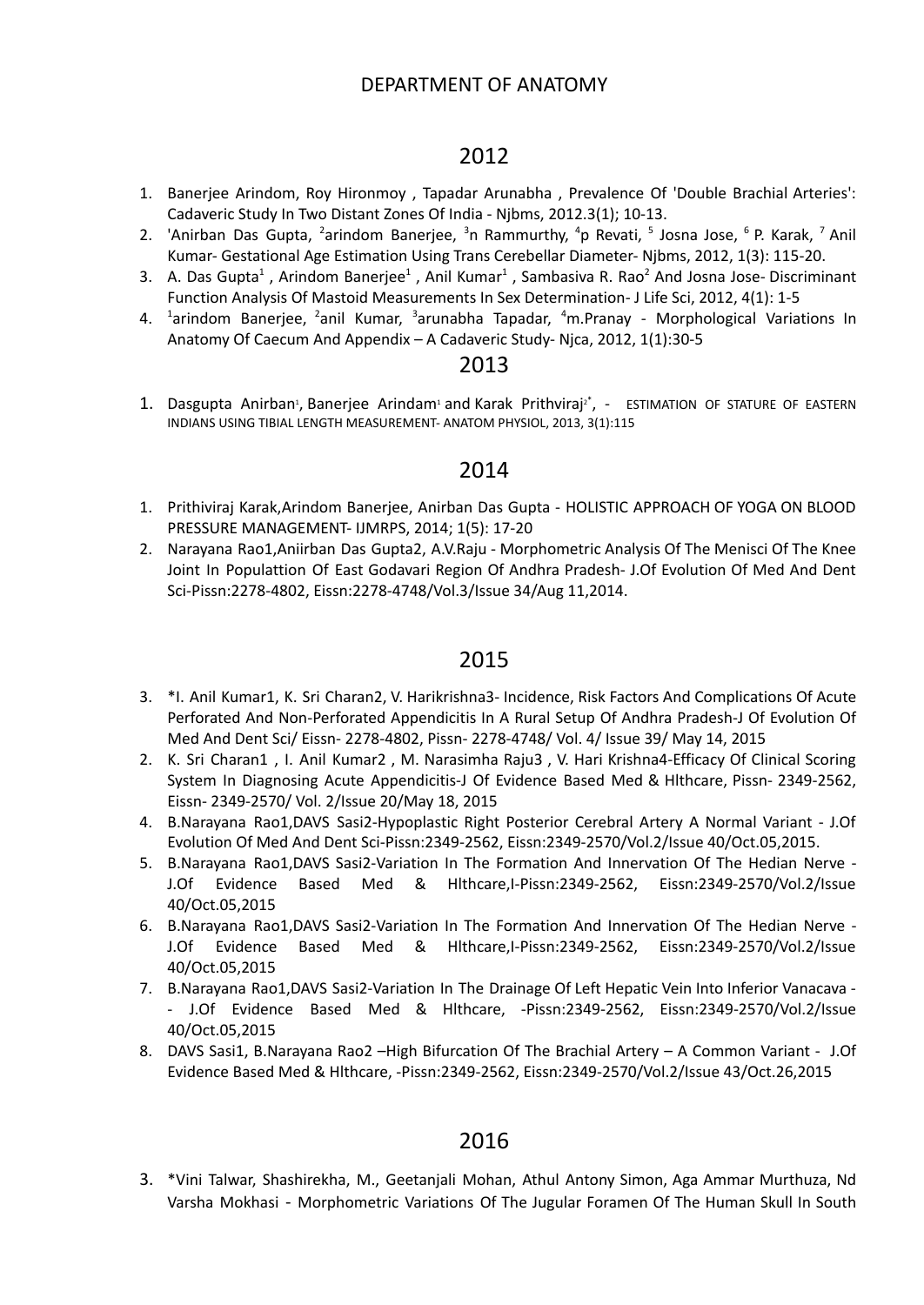Indian Population, International Journal Of Current Research, Issn: 0975-833x, Vol. 8, Issue, 05, Pp.30672-30676, May, 2016

4. Arindom Banerjee, Anirban Das Gupta –Coronary Arrtery Dominance Pattern In East-Godavari Distrit : A Cadaveri Study - J Evid Based Med Healthc, Pissn- 2349-2562, Eissn- 2349-2570/ Vol. 3/Issue 01/Jan. 04, 2016

## 2017

1. Aparna Gullapalli \*1, Anil Kumar Inuganti 2.- Morphometric study of femoral neck shaft angle and its clinical significance, International journal of Anatomy and research 31st August 2017, volume 5 (3.2), 4261-64, ISSN 2321-4287

### 2018

- 1. Inuganti Anil Kumar <sup>1</sup> , Arindom Banerjee <sup>2</sup> Evaluation Of Teaching/Learning Methods After Taking Theory Classes Of First Year Mbbs Students At Konaseema Institute Of Medical Sciences, Amalapuram - J. Evid. Based Med. Healthc., pISSN- 2349-2562, eISSN- 2349-2570/ Vol. 5/Issue 13/March 26, 2018
- 2. Dr Kishor Kumar Agarwal ,Dr. Anil Kumar Dwivedi ,Dr. Niyati Airan\*,\*Corresponding Author Dr. Deepak Kumar Dwivedi ,Pranjal Bhandari, Ankamma Sarvepalli- A Morphometric Study Of Formalin Fixes Human Liver Specimens In Pauri Garhwal Region Of Uttarakhand- IJSR International Journal Of Scientific Research July 2018; Volume 7, Issue 7.

### 2019

1. Dr. G. Sailaja<sup>1</sup>, Dr. M. Sudhakara Rao\*, Dr. P. Satish Kumar - Anatomical Study of Pulmonary Fissures and lobes in Human Cadavers, IOSR Journal of Dental and Medical Sciences (IOSR-JDMS) e-I(SSN:2279-0853, p-ISSN:2279-0861.Volume 18, Issue 4 Ser. 6 (April. 2019), PP 45-49

## 2020

- 1. Dr. Athul Antony Simon, Dr. M. Shashirekha, Dr. Varsha Mokhasi and Dr. Aga Ammar Murthuza, 2020. "Bonwill's Triangle - The Uncharted Anatomic Geometry", International Journal of Current Research, ISSN: 0975-833X, 12, (10), 14159-14161
- 2. Dr. Athul Antony Simon, Dr. Stelin Agnes Michael, Dr. Lizamma Alex, Dr. Geena Benjami and Mrs. Nisha Kurien. 2020. "CT Based Morphometric Analysis of Sacro-iliac Joint in South Indian Demography", International Journal of Current Research, ISSN: 0975-833X, 12, (11), 14854-14859.

- 1. M. Sudhakara Rao, Dr. G. Sailaja<sup>1</sup>, Dr. k.Deepika,  $-$ The relationship between the weight of the placenta and birth weight of neonate in Konaseema area, East Godavari, Andhra PradeshMedpulse International Journal of Anatomy, PISSN 2550-7621, EISSN 2636-4557, Volume 19, Issue 1, July 2021,PP 06-09
- 2. Subhadra Devi Velichety<sup>1</sup>, Rajesh Vaderav<sup>2</sup>, Anand Acharya<sup>3</sup>, Anil Kumar<sup>4</sup> Neuroprotective role of Ginkgobiloba and Rosuvastatin in CA1 region of Hippocampus against high fat diet induced neurotoxicity- Indian Journal of Clinical Anatomy and Physiology 2021,8(3): PP 179-189
- 3. Rajesh Vaderav1,\*, Kavitha K2 , Subadhra Devi Velichety3 , Anand Acharya4 Neuroprotective role of Ginkgobiloba and Ascorbic acid in brain against high fat diet and stress induced neurotoxicity- Indian Journal of Clinical Anatomy and Physiology 2021,8(4): PP 284-292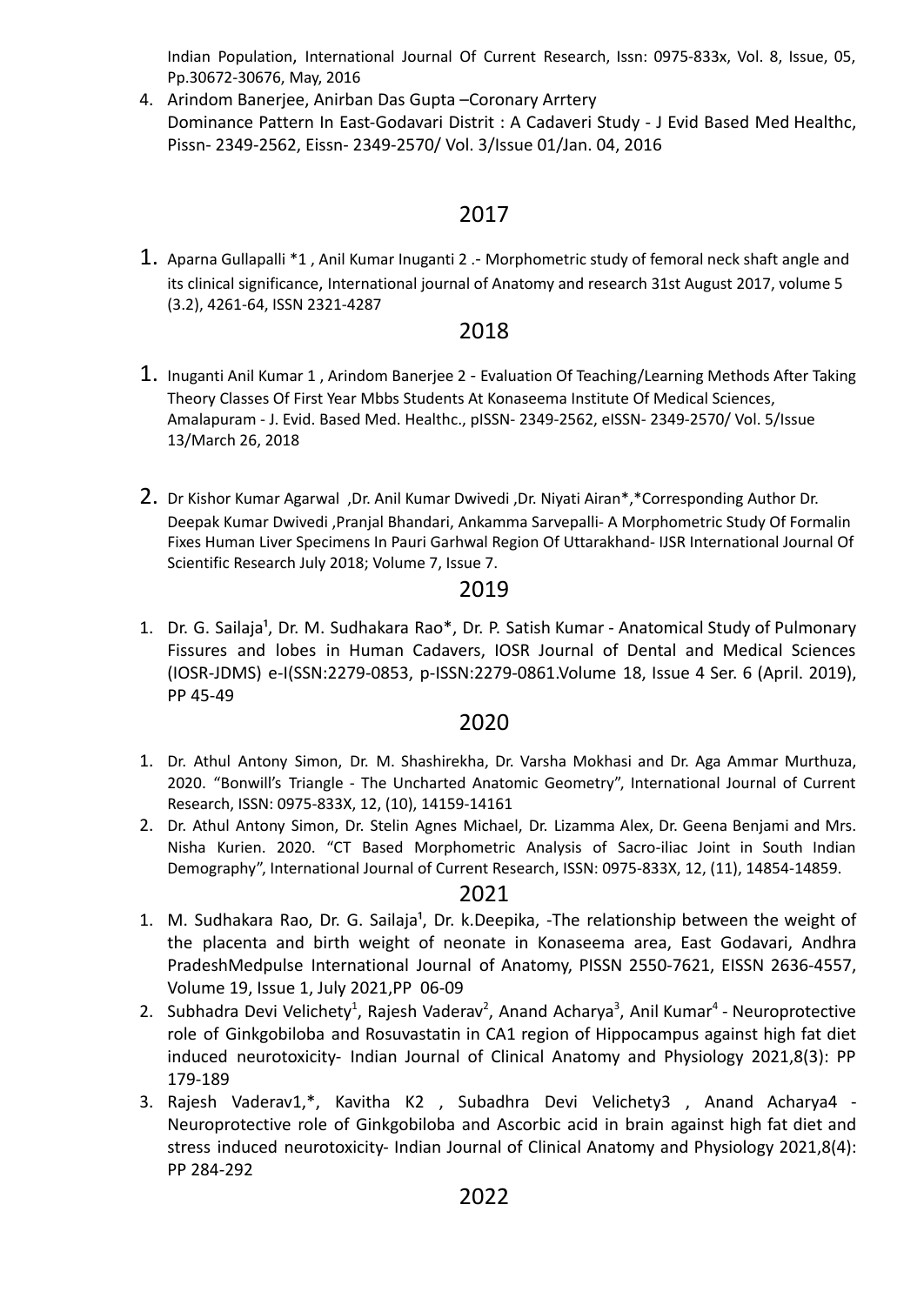- 1. Veerraju NVV Adabala<sup>1</sup>, JS Surya Prabha Kona\*, Krishna Babu Goru<sup>3</sup>, Sesi AVS Devarakonda<sup>4</sup>, Babji Korukonda<sup>5</sup> - -Emotional Involvement and Attitude of First Year Medical Students towardsCadaveric Dissection: A Study from Andhra Pradesh, India International Journal of Anatomy, Radiology, Surgery, 2022 April, Vol.11(2)
- 2. ANVV Veerraju <sup>1</sup>, KJS Surya Prabha Kona\*, Krishna Babu Goru<sup>3</sup>, D.A.V.S.Sesi<sup>4</sup>, Dr.K.Babji<sup>5</sup> Students Attitude towadsNewer Methods of Medical Education Teaching in CBME Phase-I(Anatomy) in a Government Medical College, Andhra Pradesh.- Journal of Dr.NTR University of Health Sciences,March, 23, 2022.

### DEPARTMENT OF PHYSIOLOGY

# 2012

1. Venkata Venu Gopala Raju [Srijampana](https://www.jdrntruhs.org/searchresult.asp?search=&author=Venkata+Venu+Gopala+Raju+Srijampana&journal=Y&but_search=Search&entries=10&pg=1&s=0) , Avinash P Tekade - A Study Of Electrocardiogram Variations Among Agricultural Workers In Rural Area Of East Godavari District, Andhra Pradesh, South India - International Journal Of Biological & Medical Research, Issn:0976-6685, 2012; 3(2) , Pp 1538-1539

- 1. [Venkata Venu Gopala Raju Srijampana](https://www.jdrntruhs.org/searchresult.asp?search=&author=Venkata+Venu+Gopala+Raju+Srijampana&journal=Y&but_search=Search&entries=10&pg=1&s=0)a, Silpa.G B, Chaitanya Gc Prabhakara Rao P.V D,- Whirling, As A Form Of Low Intensity Exercise- International Journal Of Biological & Medial Research, Issn:0976-6685, 2013, Pages 2939-2941.
- 2. [Venkata Venu Gopala Raju S](https://www.jdrntruhs.org/searchresult.asp?search=&author=Venkata+Venu+Gopala+Raju+Srijampana&journal=Y&but_search=Search&entries=10&pg=1&s=0)1\*, Madhu Babu K2, Chaitanya G3 -A Comparative Study Of Pulmonary Function Tests In Children And Adolescents, In A Rural Area Of Guntur District, Andhra Pradesh, India - International Journal Of Recent Trends In Science And Technology, Issn 2277-2812, Eissn 2249-8109, Volume 8, Issue 1, 2013, Pp 1-3
- 3. [Ananda Reddy Endreddy](https://www.jdrntruhs.org/searchresult.asp?search=&author=Ananda+Reddy+Endreddy&journal=Y&but_search=Search&entries=10&pg=1&s=0)<sup>1\*</sup>, [Venkata Venu Gopala Raju](https://www.jdrntruhs.org/searchresult.asp?search=&author=Venkata+Venu+Gopala+Raju+Srijampana&journal=Y&but_search=Search&entries=10&pg=1&s=0) S<sup>2</sup>, Prasanth A<sup>3</sup>, [Prabhath](https://www.jdrntruhs.org/searchresult.asp?search=&author=Konathala+Prabhath&journal=Y&but_search=Search&entries=10&pg=1&s=0) K<sup>4</sup>-Effect Of Yoga As Add-On Therapy In Schizophrenia Patients- International Journal Of Recent Trends In Science And Technology, Issn 2277-2812, Eissn 2249-8109, Volume 8, Issue 3, 2013, Pp 206-208
- 4. Dr.P.Satyanarayana<sup>1</sup>, Dr.G.Vijaya Benerji<sup>2</sup>, Rekha Kumari Dulala<sup>2</sup>, Farid Babu Meka<sup>2</sup>, N.Ratna Kumari<sup>3</sup>, - Effect Of Yoga On Heart Rate, Blood Pressure, Body Mass Index- Iosr Journal Dental And Medical Science(Iosr-Jdms),E-Issn:2279-0853, P-Issn:2279-0861 Volume 8,Issue 2 (Jul-Aug2013) Pp 36-39
- 5. Dr.P.Satyanarayana<sup>1</sup>, N.Ratna Kumari<sup>2</sup>, Ch.Chaitanya Siri<sup>2</sup>, Dr.P.Kalyani<sup>3</sup>, M.Satya Revathi<sup>4</sup>, M.Suneetha Rani Patroi<sup>4</sup> Effect Of Chronic Cigarette Smoking On Cataract- losr Journal Dental And Medical Science ( Iosr-Jdms)Volume 8,Issue 5.(Jul-Aug2013) Pp 46-49
- 6. Dr.P.Satyanarayana<sup>1</sup>, Dr.G.Vijaya Benerji<sup>2</sup>, Rekha Kumari Dulala<sup>2</sup>, And Farid Babu Meka<sup>2 -</sup> Autonomic Reflex Responses During Smoking In Young Healthy Subjects- International Journal Of Research In Pharmaceutical And Biomedical Sciences ,Issn:2229-3701, Vol.4(3) Jul-Sep 2013, Pp 907-910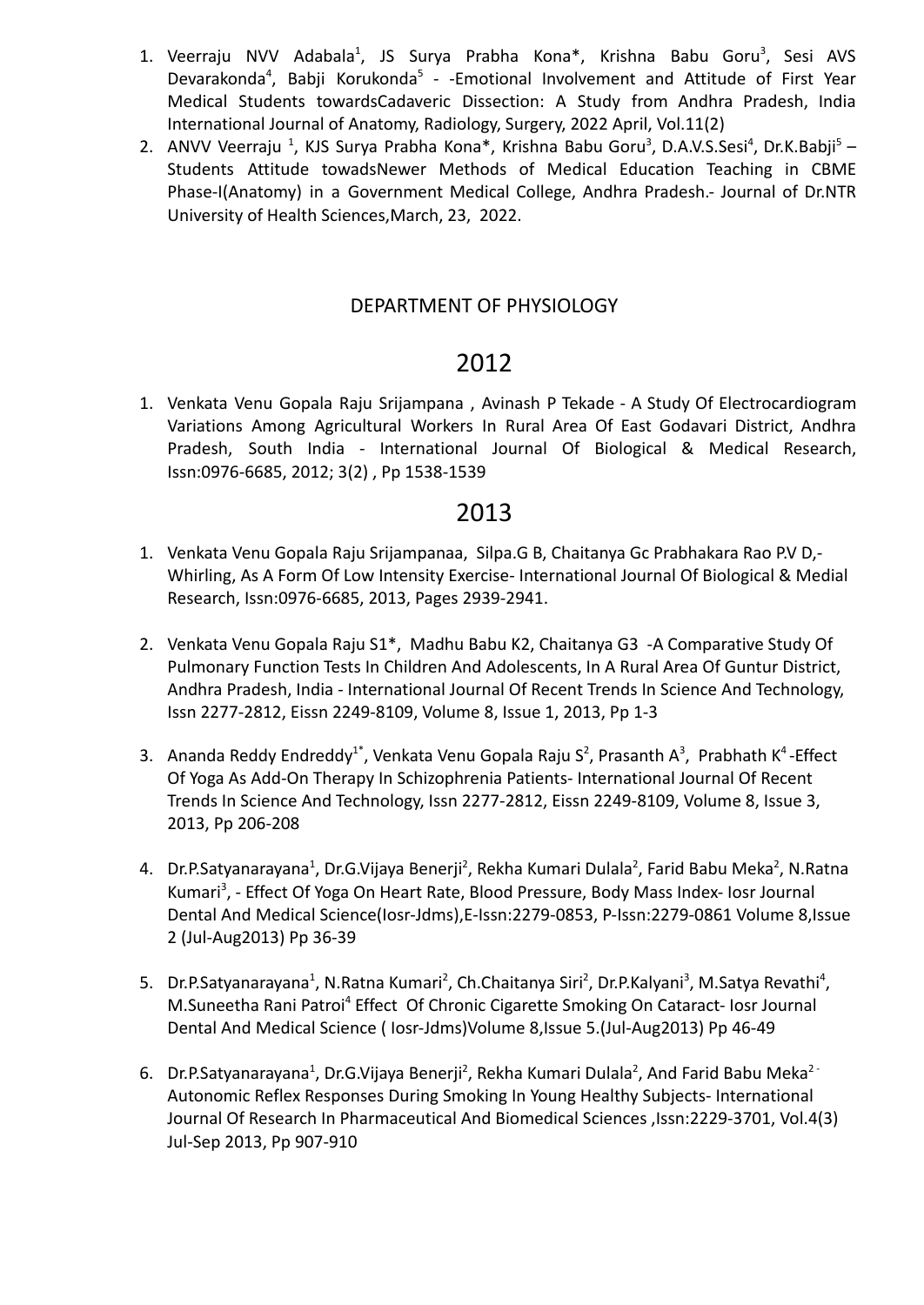- 7. Dr.P.Satyanarayana<sup>1</sup>, And N.Ratna Kumar<sup>2 -</sup> Role Of Incretins In Glucose Homeostasis And Diabetes Mellitus- International Journal Of Pharma And Bio-Sciences,Issn 0975-6299,2013 Oct; 4(4): (P) 380-389
- 8. Dr.Umesh Prahladrao Lad, Dr.P.Satyanarayana, Shital Shisode Lad, Ch.Chaitanya SiriN.Ratna Kumari -A Study On The Correlation Between The Body Mass Index (Bmi) , The Body Fat Percentage, The Handgrip Strength And The Handgrip Endurance In Underweight, Normal Weight And Overweight Adolescents- Journal Of Clinical And Diagnostic Research .2013 Jan.Vol.7(1): 51-54
- 9. Vijaya Benerji<sup>1</sup>, Farid Babu M<sup>1</sup>, Rekha Kumari D<sup>1</sup>, And Dr.P.Satyanarayana<sup>2 -</sup> Synthetic Function Abnormalities In Patients With Chronic Liver Diseases In East Godavari Dist, A.P. India- International Journal Of Research In Pharmaceutical And Biomedical Sciences ,Vol4 (3) Jul-Sep 2013.Page870-873
- 10. Umesh Pralhadrao Lad, P. Satyanarayana, Shital Shisode-Lad, Ch. Chaitanya Siri, N. Ratna Kumari A Study On The Correlation Between The Body Mass Index (Bmi), The Body Fat Percentage, The Handgrip Strength And The Handgrip Endurance In Underweight, Normal Weight And Overweight Adolescents- Journal Of Clinical And Diagnostic Research. 2013 January, Vol-7(1): 51-54

- 1. Venkata Venu Gopala Raju [Srijampana](https://www.mjdrdypu.org/searchresult.asp?search=&author=Venkata+Venu+Gopala+Raju+Srijampana&journal=Y&but_search=Search&entries=10&pg=1&s=0)<sup>1</sup>, Ananda Reddy [Endreddy](https://www.mjdrdypu.org/searchresult.asp?search=&author=Ananda+Reddy+Endreddy&journal=Y&but_search=Search&entries=10&pg=1&s=0)<sup>2</sup>, Endreddy<sup>2</sup>, [Koilada](https://www.mjdrdypu.org/searchresult.asp?search=&author=Koilada+Prabhath&journal=Y&but_search=Search&entries=10&pg=1&s=0) [Prabhath](https://www.mjdrdypu.org/searchresult.asp?search=&author=Koilada+Prabhath&journal=Y&but_search=Search&entries=10&pg=1&s=0)<sup>2</sup>, [Bhagawan](https://www.mjdrdypu.org/searchresult.asp?search=&author=Bhagawan+Rajana&journal=Y&but_search=Search&entries=10&pg=1&s=0) Rajana<sup>2-</sup> Prevalence And Patterns Of Internet Addiction Among Medical Students - Year : 2014 | Volume : 7 | Issue : 6 | Page : 709-713
- 2. Ananda Reddy [Endreddy](https://www.jdrntruhs.org/searchresult.asp?search=&author=Ananda+Reddy+Endreddy&journal=Y&but_search=Search&entries=10&pg=1&s=0)<sup>1</sup>, Venkata Venu Gopala Raju [Srijampana](https://www.jdrntruhs.org/searchresult.asp?search=&author=Venkata+Venu+Gopala+Raju+Srijampana&journal=Y&but_search=Search&entries=10&pg=1&s=0)<sup>2</sup>, [Konathala](https://www.jdrntruhs.org/searchresult.asp?search=&author=Konathala+Prabhath&journal=Y&but_search=Search&entries=10&pg=1&s=0) Prabhath<sup>1-</sup> Prevalence Of Psychiatric Manifestations Among Medical Students- Year : 2014 | Volume : 3 | Issue : 3 | Page : 156-159
- 3. Suresh Palukuri1, Venu Gopala Raju S.V.2 -One Year Follow Up Study On Audiological Profile In Chronic Otitis Media Patients, After 'Type1 Tympanoplasty' International Journal Of Recent Trends In Science And Technology, Issn 2277-2812, E-Issn 2249-8109, Volume 9, Issue 3, 2014, Pages 343-345
- 4. Ananda Reddy [Endreddy](https://www.jdrntruhs.org/searchresult.asp?search=&author=Ananda+Reddy+Endreddy&journal=Y&but_search=Search&entries=10&pg=1&s=0)<sup>1</sup>, [Venkata](https://www.jdrntruhs.org/searchresult.asp?search=&author=Venkata+Venu+Gopala+Raju+Srijampana&journal=Y&but_search=Search&entries=10&pg=1&s=0) Venu Gopala Raju S<sup>2</sup>, Prasanth A3, [Prabhath](https://www.jdrntruhs.org/searchresult.asp?search=&author=Konathala+Prabhath&journal=Y&but_search=Search&entries=10&pg=1&s=0) K<sup>4-</sup>Role Of Yoga In The Improvement Of 'Quality Of Life' Among The Patients Of Schizophrenia- Imtu Medical Journal, Volume5,April,2014 Issn:1821-7613, 2014
- 5. Ananda Reddy [Endreddy,](https://www.jdrntruhs.org/searchresult.asp?search=&author=Ananda+Reddy+Endreddy&journal=Y&but_search=Search&entries=10&pg=1&s=0) [Venkata](https://www.jdrntruhs.org/searchresult.asp?search=&author=Venkata+Venu+Gopala+Raju+Srijampana&journal=Y&but_search=Search&entries=10&pg=1&s=0) Venu Gopala Raju \* , Bhagawan Rajana -Schizophrenia Insight, Depression: A Correlation Study-Ijsar,1(2),2014; 45-52.
- 6. Dr.P.Satyanarayana<sup>1</sup>, C.Manaswi<sup>2</sup>, P.Kalyani<sup>3</sup> / Oral Iron Therapy In Anaemic And Non Anaemic Pregnant Women, International Journal Of Scientific And Research Publications, ,Vol 4, Issue 3, March, 2014, Issn 2250-3153
- 7. Dr.P.Satyanarayana<sup>1</sup>, Farid Babu Meka<sup>2</sup>, Rekha Kumari Dulala<sup>2</sup> Dr.Mrinmoy Ghosh<sup>3</sup>, K.R.S.Samba Siva Rao<sup>3</sup>, An Epidemiological Study On Clinical Profile Of Malaria In Rampachodavaram And Maredumilli The Tribal Belt Of East Godavari,Andhra Pradesh, India, Asian Pacific Journal Of Tropical Disease(Apjtd) On 28 Jan 2014,Doi: 10.1016/S2222-1808(14)60443-6 , 4(Suppl 1): Pages-S221-S225
- 8. Mabel Berrueta (Institute Clinical Effectiveness, Argentina), MartaLidia Aguilar (INCAP, Guatemala City,Guatemala), S M Dhaded, NV Hon-nungar, M S Somannavar, S C Mastiholi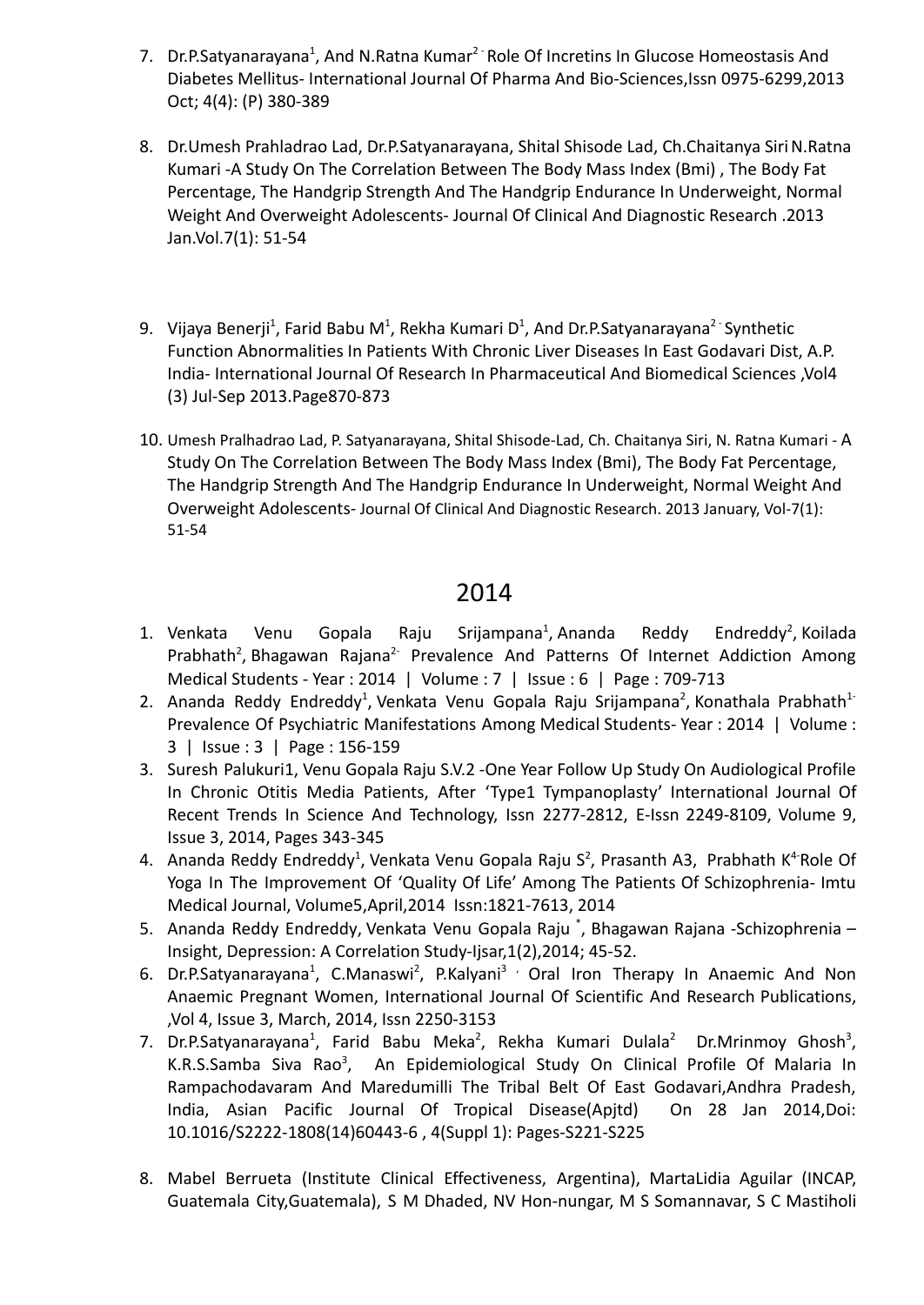and B M Tenginkai (KLE University's JN Medical College, Belgaum, Karnataka, India), Umesh Ramdurg-Bull World Health Organ 2014;92:605–612 | doi: [http://dx.doi.org/10.2471/BLT.13.127464- pages 605-612](http://dx.doi.org/10.2471/BLT.13.127464-%20pages%20605-612)

# 2015

- 1. Endreddy Ananda Reddy, Venkata Venu Gopala Raju Srijampana, Bhagawan Rajana, Sri Sai Tejaswini Muddana- Perceived Stress And Prevalence Of Depression Among First-Year Medical Students.- Journal Of Dr.Ntr University Of Health Sciences, December 14, 2015, Ip.117.211.160.71
- 2. Ramakrishna G1, Venkata Venu Gopala Rajus2, Chaitanya G3,Indirad4,- Study Of Microalbuminuria In Essential Hypertension And Its Correlation With The Target Organ Damage - Journal Of Evolution Of Medical And Dental Sciences /Vol.4/Issue 99/ Dec. 10,2015
- 3. Ramakrishna G1,Venkata Venu Gopala Raju S2\*, Chaitanyag3.- Prevalence And Patterns Of Depression Among Post Myocardial Infarction Patients Attending A Tertiary Care Hospital-Imtu Medical Journal, Volume 6 – July, 2015
- 4. Ramakrishna G1,Venkata Venu Gopala Raju S2\*, Chaitanyag3- Correlation Of Hematological And Biochemical Parameters To Severity Of Disease In Acquired Immuno Deficiency Syndrome- Imtu Medical Journal, Volume 6 – July, 2015
- 5. Pradeep Y1,Ravi Prabhu G2, Venkata Venu Gopala Raju S3, The Biomedical Waste Management In Selected Hospitals Of Chittoor District, Andhra Pradesh, India- Imtu Medical Journal, Volume 6 – July, 2015 Rupasri Dutt-Roy, Kayalvizhi E, Manikandan B And Chandrasekhar M- Hepatoprotective Effect Of Chelidonium Majus.L Extract Against Antitubercular Drugs Induced Hepatic Damage In Wistar Rats- Int J Pharm Bio Sci Volume 6 Issue 2, 2015 (April - June), Pages:677-681
- 6. Rupasri Dutt-Roy, Kayalvizhi E, Manikandan B,Damel Lakshmi And Chandrasekhar M- The Possible Pathways Of Anti-Depressant Activity Of Naringenin In Albino Mice Using Forced Swim Test Model Of Depression- Int J Pharm Bio Sci Volume 6 Issue 4, 2015 (October - December), Pages:119-127
- 7. B. Manikandan1, E. Kayalvizhi2, Rupasri Dutt-Roy3, Damel Lakshmi1, Priyadarshini1, Chandrasekhar2- Gender Difference On Behavioral Changes After Cold Stress In Wistar Albino Rats- Int J Cur Res Rev | Vol 7 • Issue 19 • October 2015

# 2018

1. Dr. Shakti Akash Raj, V., Sharon, N.S., Vadivel, M. And Dr. Manikandan B- Phytotherapeutical Approach In Perimplantitis: A Review- International Journal Of Current Research Vol. 10, Issue, 03, Pp.66194-66197, March, 2018

- 1. Rajesh Potti, Venkata Venu Gopala Raju S2- Effect Of Exercised On Blood Pressure Among Medical Students, In Relation To Duration Of Exercise And Body Mass Index.- Medpulse International Journal Of Physiology, November 2019:12(2) Volume 12(2),57-63
- 2. E. [Kayalvizhi,](https://www.semanticscholar.org/author/E.-Kayalvizhi/50555335) B. [Manikandan,](https://www.semanticscholar.org/author/B.-Manikandan/3228629) C. G. V. R. [Ragavi](https://www.semanticscholar.org/author/C.-G.-V.-R.-Ragavi/2081314428), R. [Muthulakshmi,](https://www.semanticscholar.org/author/R.-Muthulakshmi/49677914) M. [Joseph](https://www.semanticscholar.org/author/M.-Joseph/28445957) ,- Effect Of Betel Nut Quid Chewing On Cardiovascular And Respiratory Changes On Sanitary Workers Of Kanchipuram Municipality- Drug Invention Today, 11 (1), 2019.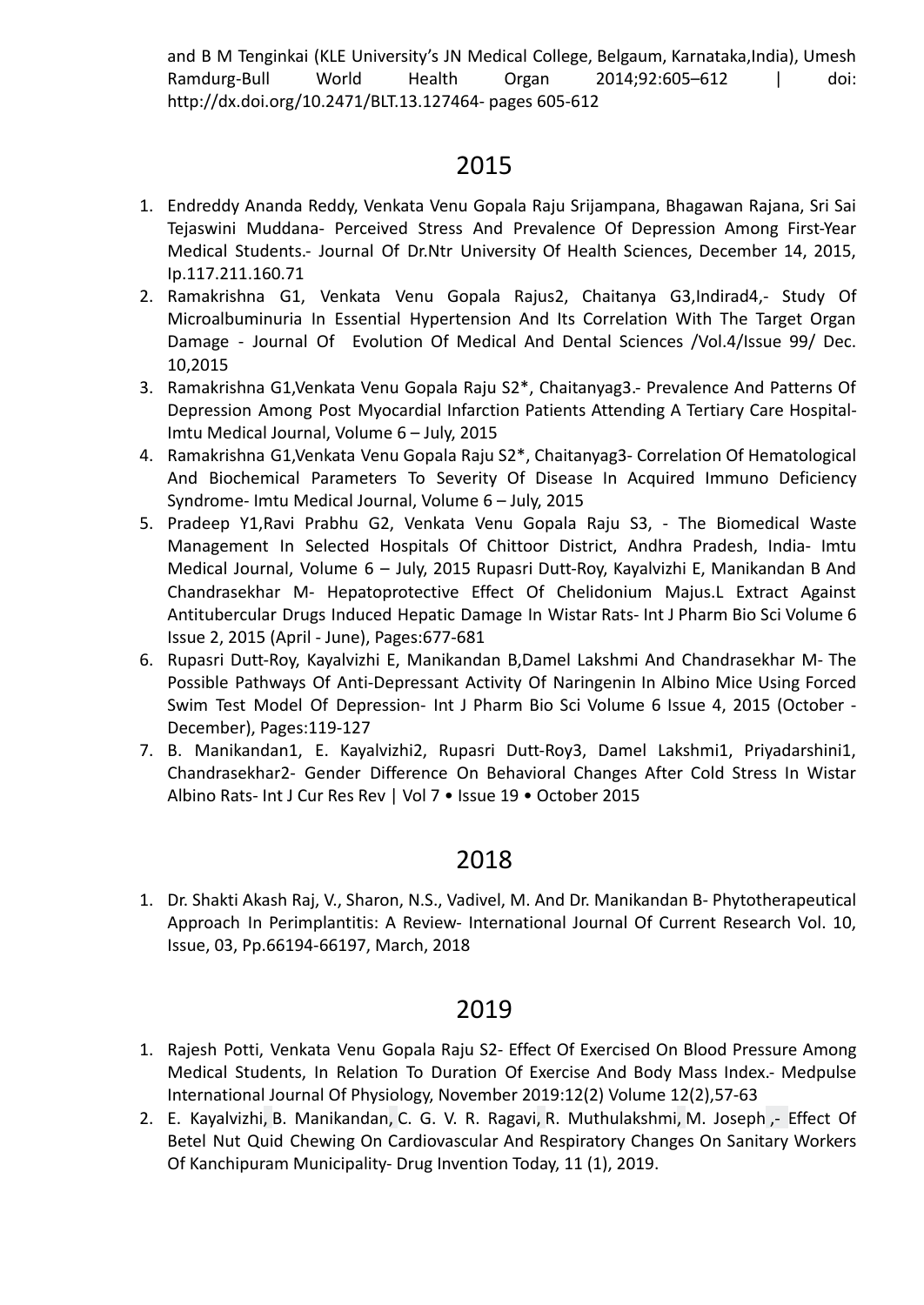- 3. Dr.Indla Devasena, Dr.M.Padma Geetanjali,Dr.Pendyala Lakshmi Shilpa Effect Of Sarvangasana On Blood Pressure - Gjra - Global Journal For Research Analysis; Volume-8, Issue-4, April-2019,Issn No.2277-8160
- 4. Dr. [Pendyala](https://www.semanticscholar.org/author/Dr.-Pendyala-Lakshmi-Silpa/2082238203) Lakshmi Silpa, Dr. M. [Usha](https://www.semanticscholar.org/author/Dr.-M.-Usha-Rani/70231748) Rani, Audiological Assessment In Type 2 Diabetes Mellitus Patients With Otoacoustic Emissions (Oae)- Scholars Journal Of Applied Medical Sciences, .2019,Pissn:2347-954x, Issn:2320-6691(Online).V07i11.023,Page No: 3602 – 3663
- 5. <sup>1</sup>Bhargav Prasad Bathula, <sup>2</sup>Dr.Pandit Vinodh Bandela, <sup>3</sup>Dr.Vijender Mudavath, <sup>4</sup>Dr.Gangadhara Prathap, <sup>5</sup>Dr.N.Prasanna Kumar, <sup>6</sup>Dr.P.Subba Rao - Evaluation of superiority of bronchial washings CBNAAT over sputum CBNAAT – A prospective study of Konaseema area of Andhra Pradesh- Indian Journal of Basic and Applied Medical Research, December, 2019, Issue-1, P.207-213

- 1. Suryanarayana Raju R1 , Venkata Venu Gopala Raju S2 , Rajesh Potti3\*, Ravi Kumar M4 Perceptions Of Medical Students On "Timing Of Theory Classes" Int J Med Res Prof.2020 Mar; 6(2); 5-8.
- 2. Lakshmi [Venkata](https://www.jdrntruhs.org/searchresult.asp?search=&author=Venkata+Venu+Gopala+Raju+Srijampana&journal=Y&but_search=Search&entries=10&pg=1&s=0) S.Kutikuppala, Santhi Vadugu<sup>1</sup> Mohammed A.Salaam<sup>2</sup> Venkata Venu Gopala Raju [Srijampana](https://www.jdrntruhs.org/searchresult.asp?search=&author=Venkata+Venu+Gopala+Raju+Srijampana&journal=Y&but_search=Search&entries=10&pg=1&s=0)<sup>3</sup> -A Cross Sectional Study On Preponderance Of Stress And Depression Among Engineering Students And Their Association With Various Recent Factors-: Journal Of Dr. Ntr University Of Health Sciences,Volume: 9,Year: 2020, Pages: 158-60
- 3. Rajesh Potti1 , Venkata Venu Gopala Raju S2\* -Study of cardiovascular responses to six-week isometric exercise training among first year medical students- Medpulse International Journal of Physiology, March,2020, 13(3) PISSN:2550-7613, Volume 13, Issue 3
- 4. Suryanarayana Raju R1 , Venkata Venu Gopala Raju S2 , Rajesh Potti3\*, Ravi Kumar M4 -Perceptions of Medical students on "Timing of theory classes- International Journal of Medical Research Professionals", March,2020, 6(2) 5-8, PISSN:2454-6356

# 2021

- 1. Vadivel Mani<sup>1</sup>, Manikandan Balraj<sup>2</sup>, Gayathri Venkatesan<sup>3</sup> Jagatheesh Soundrapandiyani<sup>4</sup>, Revathi Kasthuri<sup>4</sup>, Anandhi Danavvel<sup>5\*</sup>, & Shyamaladevi Babu<sup>6</sup>- Molecular Docking Analysis Of Beta-Caryophyllenewith Irs-1, Csrc And Akt-Bioinformation, 17(11):916-920(2021)
- 2. Vadivel Mani<sup>1</sup>, Ramya Badhachalam<sup>1</sup>, Sharon Nallathannikulam Shanmagam<sup>2</sup>, Manikandan Balraj<sup>3</sup>, Revathi Kasthuri<sup>4</sup>, Anandhi Danavvel<sup>5\*</sup>, & Shyamaladevi Babu<sup>6</sup>- Effect Of B-Caryophyllene On Insulin Resistance In Skeletal Muscle Of High Fat Diet And Fructose – Induced Type-2 Diabetic Rats-Bioinformation, 17(08):741-747(2021.

## DEPARTMENT OF BIOCHEMISTRY

- 1. Dr.Uma Ramani- Evaluation of Serum Adenosine Deaminase Activity in Viral Hepatitis International Journal of Biological & Medical Research 2012: 3(3): pages from 2017-2019
- 2. Dr.Uma Ramani- Study of Biochemical Changes in Preeclamptic Women -International Journal of Biological & Medical Research 2012: 3(3): pages from 2025-2028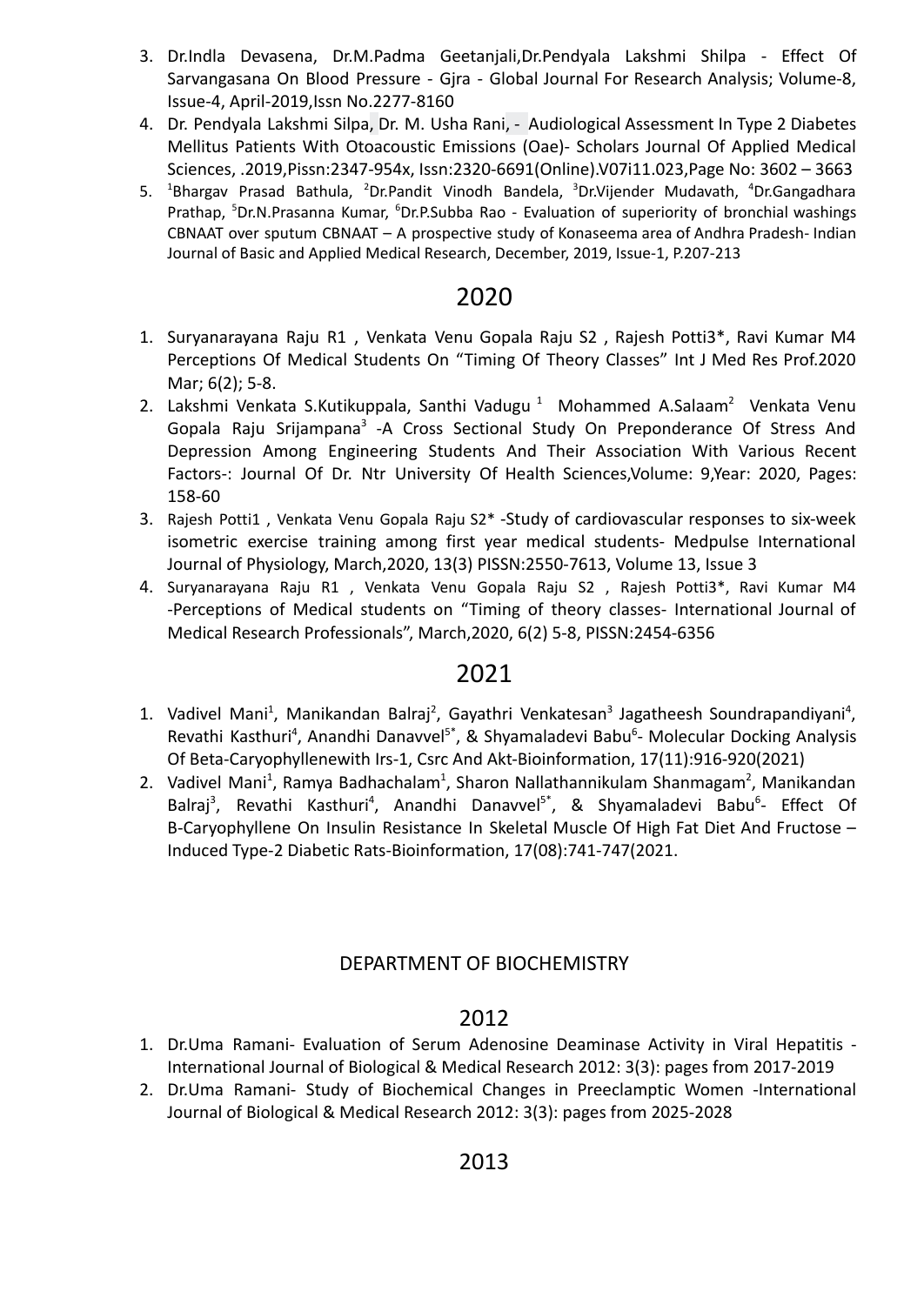- 3. Sameera.K, G.Uma Ramani, Prabhavathi Modi- A Study on the Serum Adenosine Deaminase Activity in Patients With Typhoid Fever and Other Febrile Illnesses- Journal of Clinical and Diagnostic Research, 2013 April, Vol-7(4), pages from 613-617
- 4. Balu Mahendran. K<sup>1</sup>, Gnanadesigan.E<sup>1</sup>, Rekha kumari.D<sup>1</sup>, Farid babu.M<sup>2,</sup> Santhosh Kumar.N<sup>2</sup> - Evaluations of Sialic acid levels in patients with Type 2 Diabetes Mellitus- OSR Journal of Dental and Medical Sciences (IOSR-JDMS), IOSR Journal of Dental and Medical Sciences (IOSR-JDMS) e-ISSN: 2279-0853, p-ISSN: 2279-0861. Volume 5, Issue 1 (Mar.- Apr. 2013), PP 33-36
- 5. Balu Mahendran.  $K^1$ , M.Farid babu.M<sup>2</sup>, Rekha kumari.D<sup>1</sup>,E.Gnanadesigan<sup>2</sup> and P.Padmavathi<sup>3</sup>, Study of Myeloperoxidase levels in juvenile Diabetics- International Journal Of Research In Pharmaceutical And Biomedical Sciences(IJRPBS) in April-June 2013 . (vol-4,issue-2,pages-614 to 617) ISSN: 2229-3701)
- 6. Rekha kumari.D<sup>1\*</sup> M.Farid babu.M<sup>1</sup> Balu Mahendran. K<sup>2</sup>, P.Satyanarayana<sup>3</sup>, KRS Sambasiva Rao<sup>4</sup>, - Adiponectin and IL-6 levels in Diabetic Foot Ulcer subjects- International Journal Of Pharmacy And Biomedical Sciences on 10 May 2013.(vol-4,issue-2,pages-69 to 72) (ISSN: 0976-5263)
- 7. Vijaya Benerji<sup>1\*</sup> M.Farid babu.M<sup>1</sup> Balu Mahendran. K<sup>2</sup>, P.Satyanarayana<sup>3</sup> Synthetic Function Abnormalities In Patients With Chronic Liver Diseases In East Godavari Dist., A.P. INDIA - International Journal Of Research In Pharmaceutical And Biomedical Sciences(IJRPBS) in JULY-September 2013 . (vol-4,issue-3,pages-870 to 873)( ISSN: 2229-3701)
- 8. Vijaya Benerji<sup>1\*</sup> M.Farid babu.M<sup>2</sup> Rekha kumari.D<sup>2</sup>, Aditi Saha<sup>3</sup> Comparative Study Of ALT,AST,GGT & uric Acid Levels in Liver Diseases- International Organization Of Scientific Research journal of Dental and Medical Sciences(IOSR-JDMS) in May-June,2013. (vol-7,issue-5,pages-72 to 75)(e-ISSN-2279-0853,p-ISSN-2279-0861)
- 9. P.Satyanarayana<sup>1\*</sup> G.Vjaya Benerji<sup>2</sup> Rekha kumari.D<sup>2</sup> M.Farid babu.M<sup>2</sup> Autonomic Reflex Responses During Smoking In Young Healthy Subjects- International Journal Of Research In Pharmaceutical And Biomedical Sciences(IJRPBS) in JULY-September 2013,(vol-4,issue-3,pages-907 to 910)( ISSN: 2229-3701)
- 10. P.Satyanarayana<sup>1\*</sup> G.Vjaya Benerji<sup>2</sup> Rekha kumari.D<sup>2</sup> M.Farid babu.M<sup>2</sup> N.Ratna Kumari<sup>3</sup> -Effect Of Yoga On Heart Rate, Blood Pressure, Body Mass Index, International Organization Of Scientific Research journal of Dental and Medical Sciences(IOSR-JDMS) in July-August,2013. (vol-8,issue-2,pages-36 to 39)(e-ISSN-2279-0853,p-ISSN-2279-0861)
- 11. G.Vijay kumar<sup>1\*</sup> G.Vjaya Benerji<sup>2</sup> M.Farid babu.M<sup>2</sup> Rekha kumari.D<sup>2</sup> Lipids And Lipid Peroxidation In Diabetes Mellitus With Complications- International Journal Of Research In Pharmaceutical And Biomedical Sciences(IJRPBS) in October-December 2013, (vol-4,issue-4,pages-1175 to 1178)( ISSN: 2229-3701)
- 12. D.Rekha Kumari2, M.Farid Babu2 Serum Adiponectin and IL-6 levels in Diabetic Foot Ulcer subjects- International Journal Of Pharmacy And Biomedical Sciences on 10 May 2013 (vol-4,issue-2,pages-69 to 72) (ISSN: 0976-5263)
- 13. Dr. G.V.Benerji2 , M.Farid Babu2, D.Rekha Kumari2 Effect Of Yoga On Heart Rate, Blood Pressure, Body Mass Index- International Organization Of Scientific Research journal of Dental and Medical Sciences(IOSR-JDMS) in July-August,2013, (vol-8,issue-2,pages-36 to 39)(e-ISSN-2279-0853,p-ISSN-2279-0861)

1. Dr.R.Suryanarayana Raju, Dr.Ch.Ratna Kumari, G.Vijay kumar<sup>1</sup> ,G.Vjaya Benerji<sup>1</sup> Dr.G.Srilaxmi<sup>1</sup>, M.Farid babu.M<sup>2</sup> Rekha kumari.D<sup>2 -</sup> The efficacy and safety of Rosuvastatin versus Atorvastatin, a double blind, randomized control study and comparison in patients with dyslipidemia- IOSR Journal of Dental and Medical Sciences (IOSR-JDMS) in Mar. 2014,e-ISSN: 2279-0853, p-ISSN: 2279-0861. Volume 13, Issue 3 Ver. I., PP 37-40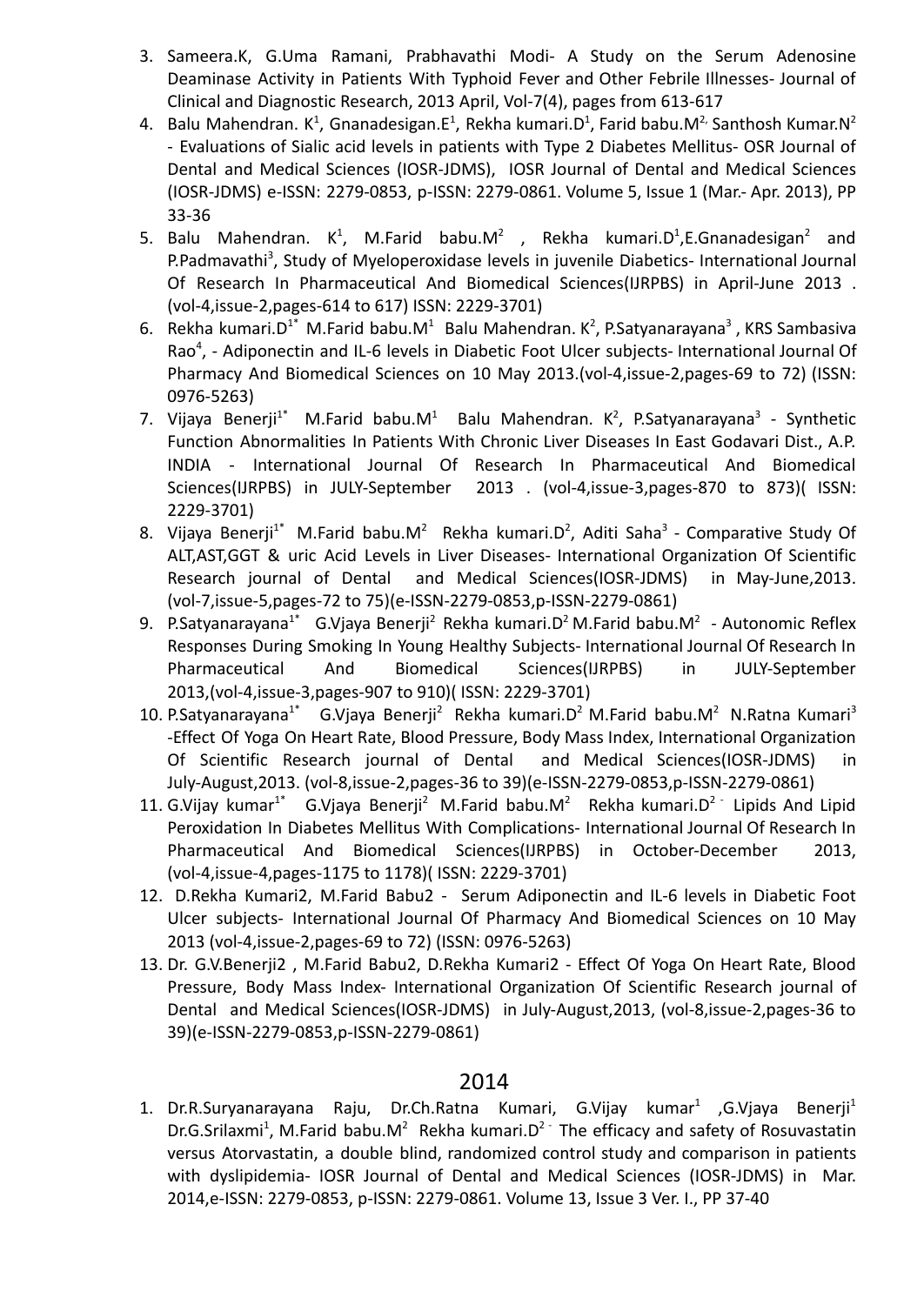- 2. Dr.R.Suryanarayana Raju<sup>1</sup>, Dr.T.Uma Maheswari<sup>1</sup>, Dr.Ch.Ratna Kumari<sup>1</sup>, G.Vijay kumar<sup>1</sup> Rekha G.Viaya Benerji<sup>1</sup>, M.Farid babu. $M^2$ kumari.D<sup>2 -</sup> Randomized, Double Blind, Prospective Comparative Study Of Safety And Efficacy Of Lornaxicam With Diclofenac In Osteoarthritis- IOSR Journal of Dental and Medical Sciences (IOSR-JDMS) in Mar. 2014,e-ISSN: 2279-0853, p-ISSN: 2279-0861. Volume 13, Issue 3 Ver. I., PP 97-100
- 3. Dr.Ch.Ratna Kumari<sup>1</sup> Dr.R.Suryanarayana Raju<sup>1</sup>, G.Vijay kumar<sup>1,</sup> G.Vjaya Benerji<sup>1</sup> Dr.A Yohoshuva<sup>1</sup>, G.Srilakshmi, M.Farid babu.M<sup>2</sup> Rekha kumari.D<sup>2</sup> -Total Protein and Fibrinogen variations before and after Diethylcarbamazine(DEC) treatment in filariasis- Indian Journal of Basic and Applied Medical Research(IJBAMR); in June 2014: Vol.-3, Issue- 3, P. 15-22
- 4. G.Vijay kumar<sup>1\*</sup> G.Vjaya Benerji<sup>2</sup>, M.Farid babu.M<sup>2</sup> Rekha kumari.D<sup>2</sup> Lipids And Lipid Peroxidation In Diabetes Mellitus With Complications- IJBAMR(INDIAN JOURNAL OF BASIC AND APPLIED MEDICAL RESEARCH ) in December, 2014, Vol-4, Issue-1, Page 249-255
- 5. G. Rajeswari1 , P.S.Gopal1 , P.Srilaxmi2 , M.Farid Babu2 , D.Rekha Kumari2 Evaluation of Serum Total Sialic Acid and Lipid Associated Sialic Acid as a Tumour Marker - in IOSR Journal of Dental and Medical Sciences (IOSR-JDMS) e-ISSN: 2279-0853, p-ISSN: 2279-0861.Volume 13, Issue 6 Ver. I (Jun. 2014), PP 65-68
- 6. G. Rajeswari1 , P.S.Gopal1 , P.Srilaxmi2 , M.Farid Babu2, D.Rekha Kumari2- Evaluation of Serum Total Sialic Acid and Lipid Associated Sialic Acid as a Tumour Marker- OSR Journal of Dental and Medical Sciences (IOSR-JDMS) e-ISSN: 2279-0853, p-ISSN: 2279-0861.Volume 13, Issue 6 Ver. I (Jun. 2014), PP 65-68
- 7. Dr.Durga Prasad Assessment of Copper, Ceruloplasmin, Total Proteins and Albumin in Gestational Hypertension- IOSR Journal of Dental and Medical Sciences(IOSR-JDMS) 3-ISSN:2279-0853, p-ISSN:2279-0861,Volume 13, Issue 4 Ver.IV.(Apr,2014) PP 101-104

- 1. Dr. G. Prem [Kumar,](https://www.semanticscholar.org/author/Dr.-G.-Prem-Kumar/80854175) D. [Lakshmi](https://www.semanticscholar.org/author/D.-Lakshmi/15641673), Dr. S. [Sandhya](https://www.semanticscholar.org/author/Dr.-S.-Sandhya/4615191), Dr.G.V. [Benerji](https://www.semanticscholar.org/author/Dr.G.V.-Benerji/83175401), M. [Babu](https://www.semanticscholar.org/author/M.-Babu/144242056), D. [Kumari](https://www.semanticscholar.org/author/D.-Kumari/2139467489),- Adenosine Deaminase (ADA) activity in relation to oxidative stress in lymphatic filariasis in an endemic area - Indian Journal of Basic and Applied Medical Research: September 2015, Vol-4, Issue-4, P 8-12
- 2. Dr.V.Bhagya Lakshmi, Dr. G. Prem [Kumar,](https://www.semanticscholar.org/author/Dr.-G.-Prem-Kumar/80854175) Dr.Saradamba, Dr.G.Rajeswari, Dr.M.Jai Prakash Babu, Dr.G.V. [Benerji](https://www.semanticscholar.org/author/Dr.G.V.-Benerji/83175401), M. [Babu,](https://www.semanticscholar.org/author/M.-Babu/144242056) D. [Kumari](https://www.semanticscholar.org/author/D.-Kumari/2139467489) - Serum Markers in Liver Diseases - Indian Journal of Basic and Applied Medical Research: September 2015, Vol-4, Issue-4, P 18-22
- 3. Dr.V.Bhagya Lakshmi, Dr.Saradamba, Dr. G. Prem [Kumar,](https://www.semanticscholar.org/author/Dr.-G.-Prem-Kumar/80854175) Dr.G.Rajeswari, Dr.M.Jai Prakash Babu, Dr.G.V. [Benerji,](https://www.semanticscholar.org/author/Dr.G.V.-Benerji/83175401) M. Farid [Babu,](https://www.semanticscholar.org/author/M.-Babu/144242056) D. Rekha [Kumari](https://www.semanticscholar.org/author/D.-Kumari/2139467489) - Serum adenosine deaminase levels in hepatic disorders - Indian Journal of Basic and Applied Medical Research(IJBAMR); September 2015: Vol.-4, Issue- 4, P.23-31
- 4. Dr.K.Sivaji<sup>1</sup>, Dr.G.V.Benerji<sup>1</sup>, M. Farid [Babu](https://www.semanticscholar.org/author/M.-Babu/144242056)<sup>1</sup>, D. Rekha [Kumari](https://www.semanticscholar.org/author/D.-Kumari/2139467489)<sup>1</sup> Effect of beta blocker atenolol on lipid profile in hypertensive patients- Indian Journal of Basic and Applied Medical Research(IJBAMR); September 2015: Vol.-4, Issue- 4, P. 38-45
- 5. Dr.K.Sivaji<sup>1</sup>, Dr.G.V.Benerji<sup>1</sup>, M. Farid [Babu](https://www.semanticscholar.org/author/M.-Babu/144242056)<sup>1</sup>, D. Rekha [Kumari](https://www.semanticscholar.org/author/D.-Kumari/2139467489)<sup>1</sup> -Various statin combinations in dyslipidaemias- Indian Journal of Basic and Applied Medical Research(IJBAMR); September 2015: Vol.-4, Issue- 4, P. 55-59
- 6. Dr.K.Sivaji<sup>1</sup>, Dr.G.V.Benerji<sup>1</sup>, M. Farid [Babu](https://www.semanticscholar.org/author/M.-Babu/144242056)<sup>1</sup>, D. Rekha [Kumari](https://www.semanticscholar.org/author/D.-Kumari/2139467489)<sup>1</sup> Effect of beta blocker atenolol on lipid profile in hypertensive patients- Indian Journal of Basic and Applied Medical Research(IJBAMR); September 2015: Vol.-4, Issue- 4, P. 38-45
- 7. Dr.K.Sivaji<sup>1</sup>, Dr.G.V.Benerji<sup>1</sup>, M. Farid [Babu](https://www.semanticscholar.org/author/M.-Babu/144242056)<sup>1</sup>, D. Rekha [Kumari](https://www.semanticscholar.org/author/D.-Kumari/2139467489)<sup>1</sup> Indian Chemotherapy induced nausea and vomiting in cancer patients- Indian Journal of Basic and Applied Medical Research(IJBAMR); September 2015: Vol.-4, Issue- 4, P. 46-54
- 8. Dr.K.Sivaji<sup>1</sup>, Dr.G.V.Benerji<sup>1</sup>, M. Farid [Babu](https://www.semanticscholar.org/author/M.-Babu/144242056)<sup>1</sup>, D. Rekha [Kumari](https://www.semanticscholar.org/author/D.-Kumari/2139467489)<sup>1</sup> Effect of local anesthetics on animal models, Indian Journal of Basic and Applied Medical Research(IJBAMR); September 2015: Vol.-4, Issue-4, P.60-65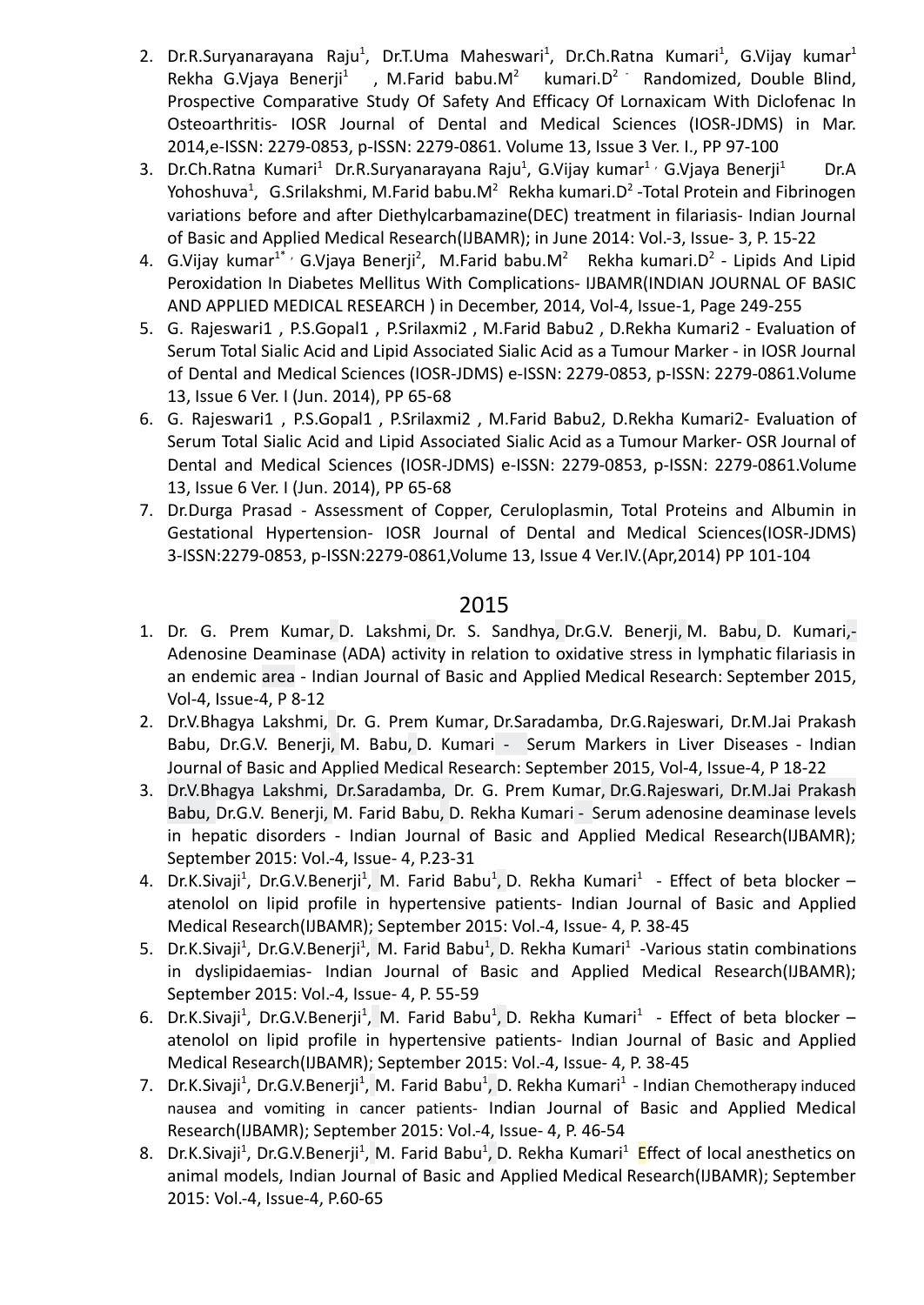- 9. Dr. G.V. Benerji<sup>1</sup>, Dr. Sara Praveen Kumar<sup>1</sup>, Dr.J.Madhavi Latha<sup>1</sup>, Dr.M.Amarendra<sup>1</sup>, *'* A study of serum sialic acid in non insulin dependent diabetes mellitus- Indian Journal of Basic and Applied Medical Research; September 2015: Vol.-4, Issue- 4, P. 612-619
- 10. Dr.V.Sai Dilip, Dr.G.Chandra Sekhar, Dr.Gopala Krishna Murthy, Dr.A.S.Kameswara Rao, Dr.K.Sivaji, Dr.G.V.Benerji - supraclavicular block with 0.5% levobupivacaine and 0.5% ropivacaine - comparative study- Indian Journal of Basic and Applied Medical Research; September 2015: Vol.-4, Issue- 4, P. 668-672
- 11. Dr. Sara Praveen Kumar<sup>1</sup>, Dr.J.Madhavi Latha<sup>1</sup>, Dr.M.Amarendra<sup>1</sup> ,Dr.G.V.Benerji<sup>1-</sup> A study of microalbumin in non insulin dependent diabetes mellitus - Indian Journal of Basic and Applied Medical Research; September 2015: Vol.-4, Issue- 4, P. 620-629
- 12. Dr. Sara Praveen Kumar<sup>1</sup>, Dr.J.Madhavi Latha<sup>1</sup>, Dr.M.Amarendra<sup>1</sup> ,Dr.G.V.Benerji<sup>1-</sup> A study of sialic acid and urine microalbumin in non insulin dependent diabetes mellitus - Indian Journal of Basic and Applied Medical Research; September 2015: Vol.-4, Issue- 4, P. 630-640
- 13. Dr.N.Sundara Veena<sup>1</sup>, Dr.K.Sivaji<sup>1</sup>, Dr.G.V.Benerji<sup>1</sup>, M. Farid [Babu](https://www.semanticscholar.org/author/M.-Babu/144242056)<sup>1</sup>, D. Rekha [Kumari](https://www.semanticscholar.org/author/D.-Kumari/2139467489)<sup>1</sup> Skeletal muscle relaxant property of diazepam by using rotarod on albino mice, Indian Journal of Basic and Applied Medical Research(IJBAMR); September 2015: Vol.-4, Issue-4, P.714-721
- 14. Dr.N.Sundara Veena<sup>1</sup>, Dr.K.Sivaji<sup>1</sup>, Dr.G.V.Benerji<sup>1</sup> M. Farid [Babu](https://www.semanticscholar.org/author/M.-Babu/144242056)<sup>1</sup>, D. Rekha [Kumari](https://www.semanticscholar.org/author/D.-Kumari/2139467489)<sup>1</sup> skeletal muscle relaxant property of baclofen by using rotarod on albino mice- Indian Journal of Basic and Applied Medical Research(IJBAMR); September 2015: Vol.-4, Issue-4, P.722-730 Rekha Kumari D. \*, Farid Babu M. and Balu Mahendran K.- Human cartilage Glycoprotein 39 (YKL-40): A view in type 2 Diabetes Mellitus IJPSR, 2015; Vol. 6(11): 4852-4856- E-ISSN: 0975-8232; P-ISSN: 2320-5148
- 15. K.Sivaji1 , G.V.Benerji1 , M.Farid Babu1 , D.Rekha Kumari1 Effect of beta blocker atenolol on lipid profile in hypertensive patients- Indian Journal of Basic and Applied Medical Research(IJBAMR); September 2015: Vol.-4, Issue- 4, P. 38-45
- 16. K.Sivaji1 , G.V.Benerji1 , M.Farid Babu1 , D.Rekha Kumari1 Chemotherapy induced nausea and vomiting in cancer patients, Indian Journal of Basic and Applied Medical Research(IJBAMR); September 2015: Vol.-4, Issue- 4, P. 46-54
- 17. K.Sivaji1 , G.V.Benerji1 , M.Farid Babu1 , D.Rekha Kumari1 Various statin combinations in dyslipidemias- Journal of Basic and Applied Medical Research(IJBAMR); September 2015: Vol.-4, Issue- 4, P. 55-59
- 18. K.Sivaji1 , G.V.Benerji1 , M.Farid Babu1 , D.Rekha Kumari1 Effect of local anesthetics on animal models- Indian Journal of Basic and Applied Medical Research(IJBAMR); September 2015: Vol.-4, Issue-4, P.60-65
- 19. N.Sundara Veena1, Dr.K.Sivaji1 , Dr. G.V.Benerji1 , Dr.M.Farid Babu1 , Dr. D.Rekha Kumari1- Skelatal muscle relaxant property of Diazepam by using Rotarod on Albino Mice- Indian Journal of Basic and Applied Medical Research(IJBAMR); September 2015: Vol.-4, Issue- 4, P. 714-721 Indian Journal of Basic and Applied Medical Research(IJBAMR); September 2015: Vol.-4, Issue- 4, P. 714-721
- 20. N.Sundara Veena1, Dr.K.Sivaji1 , Dr. G.V.Benerji1 , Dr.M.Farid Babu1 , Dr. D.Rekha Kumari1-Skelatal muscle relaxant property of Baclofen by using Rotarod on Albino Mice-Indian Journal of Basic and Applied Medical Research(IJBAMR; September 2015: Vol.-4, Issue- 4, P. 722-730
- 21. G.Prem Kumar1, Dr.V.Bhagya Lakshmi1, Dr.S.Sandhya1, Dr. G.V.Benerji1 , Dr.M.Farid Babu1 , Dr. D.Rekha Kumari1- Adenosine deaminase(ADA) activity in relation to oxidative stress in lymphatic filariasis in an endemic area- Indian Journal of Basic and Applied Medical Research(IJBAMR); September 2015: Vol.-4, Issue- 4, P. 8-17
- 22. Dr.V.Bhagya Lakshmi1, Dr.G.Prem Kumar1, Dr.Saadamba1, Dr.G.Rajeswari2, Dr.M.Jai Prakash Babu2, Dr. G.V.Benerji2 , Dr.M.Farid Babu2, Dr. D.Rekha Kumari2 - Serum markers in liver diseases - Indian Journal of Basic and Applied Medical Research(IJBAMR); September 2015: Vol.-4, Issue- 4, P.18-22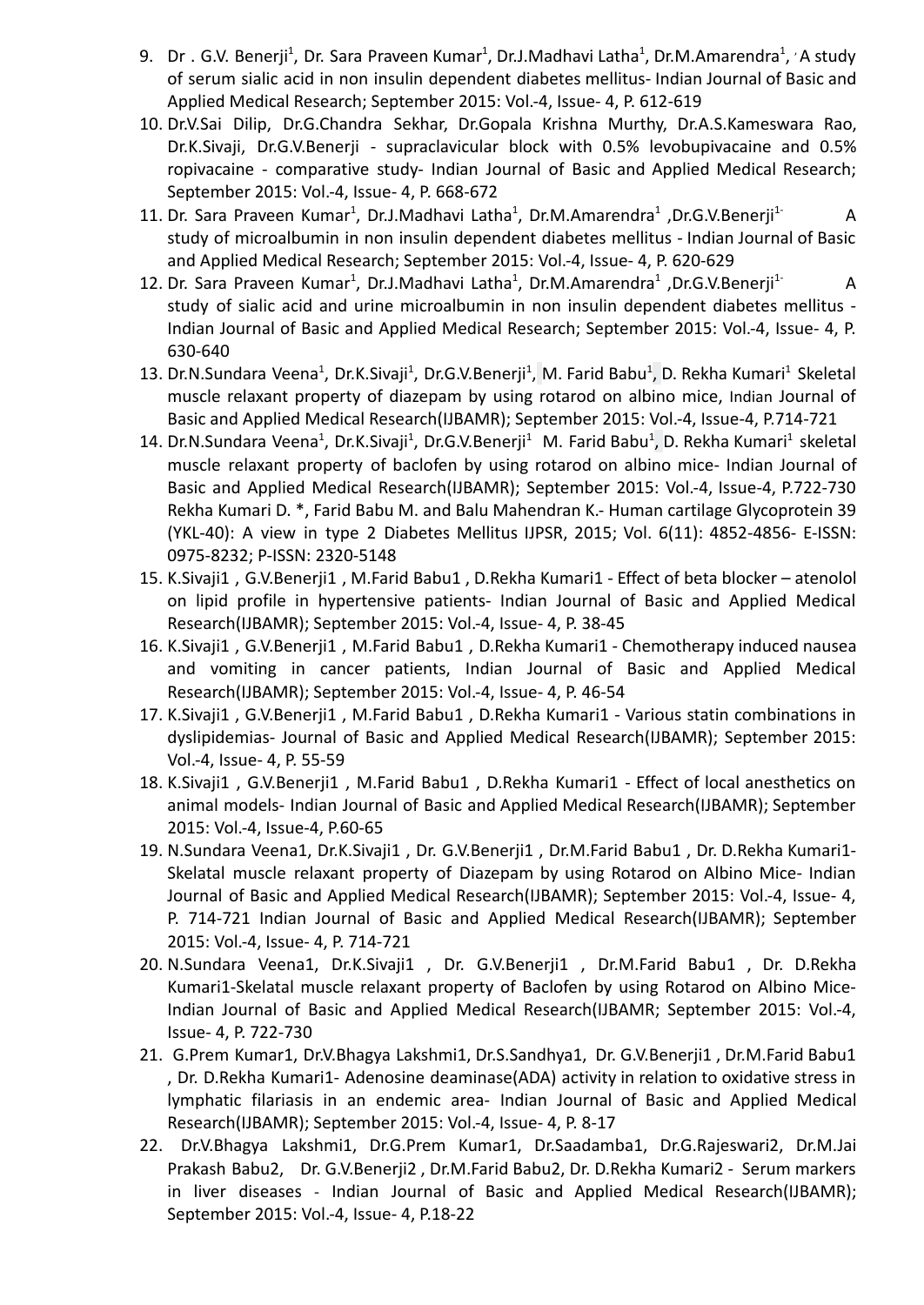23. Dr.V.Bhagya Lakshmi1, Dr.Saradamba1, Dr.G.Prem Kumar1, Dr.Saadamba1, Dr.G.Rajeswari2, Dr.M.Jai Prakash Babu2, Dr. G.V.Benerji2 , Dr.M.Farid Babu2, Dr. D.Rekha Kumari2- Serum adenosine deaminase levels in hepatic disorders- Indian Journal of Basic and Applied Medical Research(IJBAMR); September 2015: Vol.-4, Issue- 4, P.23-31

## 2016

- 1. Dr. G.V.Benerji2 , Dr.M.Farid Babu2, Dr. D.Rekha Kumari2- Association of Interleukin-6 with Malondialdehyde in type 2 diabetes mellitus patients- Indian Journal of Basic and Applied Medical Research(IJBAMR); September 2016: Vol.-5, Issue- 4, P. 32-
- 2. Dr. G.V.Benerji2 , Dr.M.Farid Babu2, Dr. D.Rekha Kumari2- Study of High-sensitivity C-reactive protein levels in patients with type 2 diabetes mellitus- Indian Journal of Basic and Applied Medical Research(IJBAMR); September 2016: Vol.-5, Issue- 4, P. 37-41

## 2019

1) Dr.B.Bhargav Prasad, Pandit Vinodh, T.Venkat Ramesh, Dr.P.Subba Rao- Management of Latent Tuberculosis in Paediatric Contacts – A One Year (Jan 2017-Jan 18) Prospective Clinical Study-PARIPEX - Indian Journal of Research" Volume-8/Issue-5/May-2019/ PISSN 2550-1991

## 2020

- 1. Dr.V.Saumya Serum Zinc and copper levels in chronic hepatitis B and hepatitis B virus induced cirrhosis- International Journal of Clinical Biochemistry and Research in September,2020, 7(3):408-410, Print ISSN: 2394-6369,Online ISSN: 2394-6377.
- 2. Dr.V.Saumya Evaluation of fasting plasma glucose, lipid profile and thyroid stimulating hormone as predictors of gestational diabetes mellitus.- Volume : 7, Issue : 3, Year : 2020, Page : 357-360
- 3. Bhargav Prasad Bathula, Haider Shaik, M. Yasovardhan, S. Kavitha Deepthi, Pandit Vinodh Bandela1 , P. Subbarao- Pharmacological Management of Chronic Obstructive Pulmonary Disease by Low-Dose Theophylline: A Prospective Hospital-based Study in East Godavari of Andhra Pradesh- , February 1, 2020, IP: 10.232.74.22] 2020 Indian Journal of Respiratory Care | Published by Wolters Kluwer - Medknow

## DEPARTMENT OF PHARMACOLOGY

- 1. Anand Acharya<sup>1</sup>, M.C.Das<sup>2</sup>, Antaryami Maharana<sup>3</sup> Evaluation and comparison of the effect of two insulin sensitizers on glycemic and lipid control in patients with type II diabetes mellitus - International Journal of Research in Photochemistry & Pharmacology/2012, ISSN:2231-010X, Pages from 64-69
- 2. N.Padmaja, Anand Acharya P.Nageswararao Detection and prevalence of extended spectrum beta lactamases among Enterobacteriaceae species from various clinical samples at KIMS, Amalapuram Published in journal of evolution of medical and dental sciences; volume 1; issue 4; October 2012: 400 -405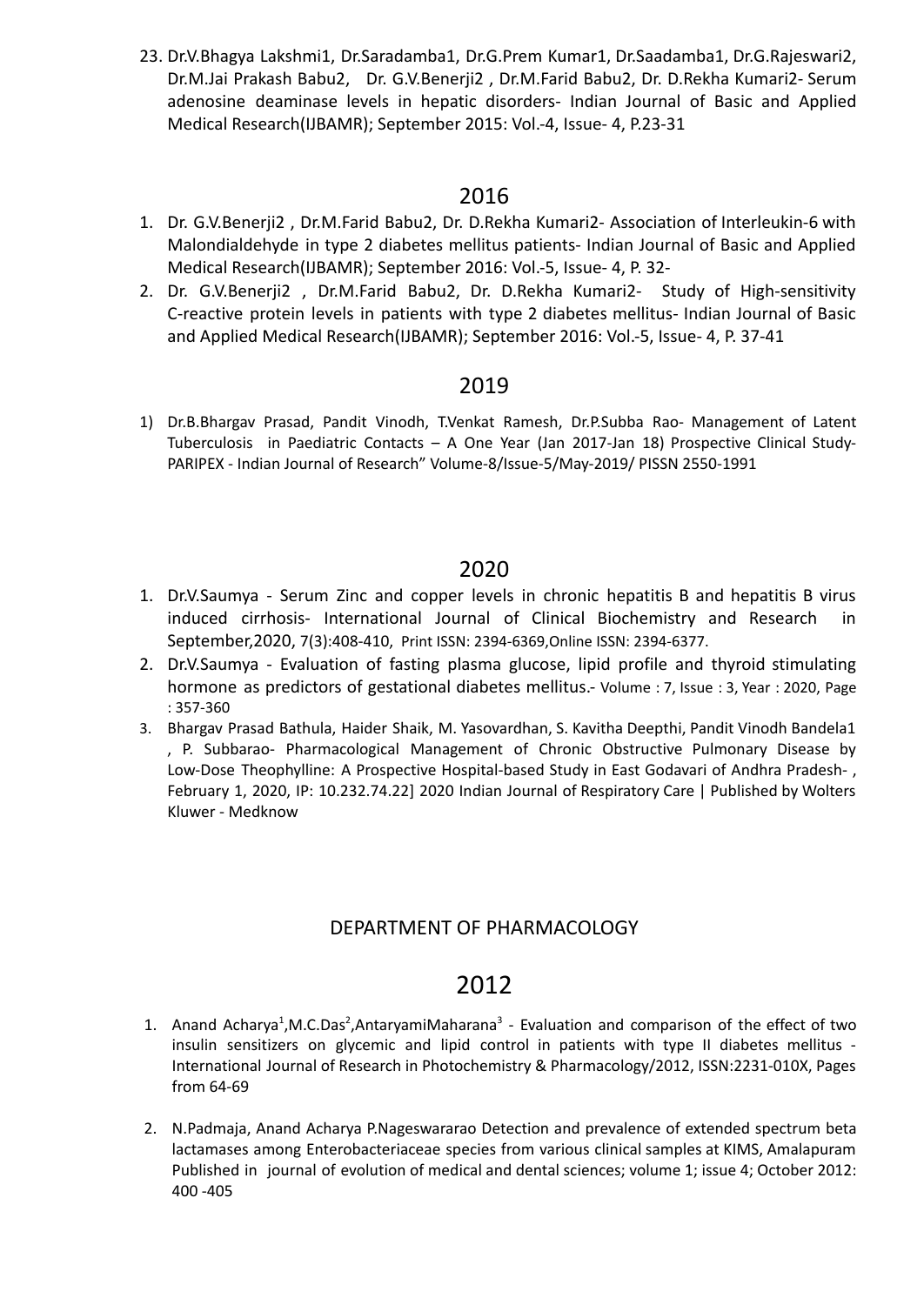3. N.Padmaja, Anand Acharya, P.Nageswararao IDENTIFICATION OF UROVIRULENT IN UROPATHOGENIC ESCHERICHIA COLI. Published in journal of evolution of medical and dental sciences; volume 1; issue 4; October 2012: 578 -581

# 2013

- 1. Dr.Vijay Kumar<sup>1</sup>, Dr. Ch.Ratna Kumari<sup>1</sup>, Dr.Suryanarayanraju<sup>1</sup>, Dr.G.Srilaxmi<sup>1</sup>, Dr.A. Yohoshuva1, Dr.G.V.Benerji<sup>1</sup>,Faridbabum<sup>2</sup>, D.Rekha Kumari<sup>2</sup> Lipids And Lipid Peroxidation In Diabetes Mellitus With Complications Published In International Journal Of Research In Pharmaceutical And Biomedical Sciences(Ijrpbs) In October-December 2013. (Vol-4,Issue-4,Pages-1175 To 1178)( Issn: 2229-3701)
- 2. Aparana Acharya, Anand Acharya Gastrointestinal Stromal Tumour Revisited Published In Journal Of Evolution Of Medical And Dental Sciences/ Volume 2/ Issue 12/ March 25, 2013 , Page-1850-1852
- 3. Sai Sankar Pratrap, Anand acharya, Deepak Sanjeev Rao Study On Awareness And Experience Of Sleep And Sleep-Related Disorders Among Undergraduate Medical Students Of Coastal Andhra Pradesh Published In Journal Of Evolution Of Medical And Dental Sciences/ Volume 2/ Issue 13/ April 1, 2013 , Page-2060-2065

- 1. Anand acharya<sup>1</sup>, Ashokchakravarthy<sup>2</sup> Epidemiological Study Of Poisoning Cases In Coastal Andhra Pradesh Published In Journal Of Evolution Of Med And Dent Sci/ Eissn- 2278-4802, Pissn-2278-4748/ Vol. 3/ Issue 22/June 02, 2014 Page 5993-5996
- 2. V.Maheswararao<sup>1</sup>,M.B.R.Sarma<sup>2</sup> Anandacharya<sup>3</sup> Rare Presentation Of Takayasu's Arteritis Published In J Of Evolution Of Med And Dent Sci/ Eissn- 2278-4802, Pissn- 2278-4748/ Vol. 3/ Issue 16/Apr 21, 2014, Page 4385-4389
- 3. Sugunakarc<sup>1</sup>, Anand Acharya<sup>2</sup>, Ashok<sup>3</sup> Role Of High Sensitive C Reactive Protein In Metabolic Syndrome Published In Journal Of Evolution Of Medical And Dental Sciences/Volume 3/Issue 02/ January 13, 2014 Page 501 – 505
- 4. Dr.R.Suryanarayana Raju<sup>1</sup>, Dr. G.V.Benrtji<sup>1</sup>, Dr.Srikanth Ravoori<sup>1</sup>, Dr.Mounika Vaditya<sup>1</sup>, Dr.Praneethi<sup>1</sup>, Dr. Adimulapu<sup>1</sup>, Dr.V.A.N.Raju<sup>2</sup>, Dr.Jayakara Babu<sup>2</sup> "Clinicopharmacological Evaluation Of Drug Interaction Between Rifampicin And Gliburide In Tuberculosis Patients With Type Ii Diabetes" Published In Iosr Journal Of Dental And Medical Sciences(Iosr-Jdms) E-Issn:2279-0861, Volume 13, Issue 2 Ver.Ii. (Feb.2014), Pp 81-84
- 5. " Dr.Ch.Ratna Kumari<sup>1</sup>, Dr.Suryanarayana Raju<sup>1</sup>, Dr. G. Vijaya Kumar<sup>1</sup>, Dr. G.V.Benerji<sup>1</sup>, Dr. A. Yohoshuva<sup>1</sup>, Dr.G. Srilaxmi<sup>1</sup>, M. Farid Babu<sup>2</sup>, D.Rekha Kumara<sup>2</sup>, Total Protein And Fibrinogen Variations Before And After Diethyl Carbamazine(Dec) Treatment In Filariasis. Published In Indian Journal Of Basic And Applied Medical Research: June 2014: Vol-3 Issue-3, P, 15-22
- 6. Dr. T. Uma Mahaswara Rao, Dr. Suryanarayana Raju Dr. G.V Vijaya Kumar Dr.C.Rathna Kumari, Dr. G.V.Benerji<sup>1</sup>, "Clinical Study And Surgical Treatment Of Neoplastic Ulcers Published In In Indian Journal Of Basic And Applied Medical Research –Volume 4/ Issue 1/ December,2014, Pages From 256-261"
- 7. Dr. T. Uma Mahaswara Rao, Dr. Suryanarayana Raju Dr. G.V Vijaya Kumar Dr.C.Rathna Kumari, Dr. G.V.Benerji<sup>1</sup>, "A Clinical Study On Chronic Leg Ulcers With Various Aetiolgical Factors For The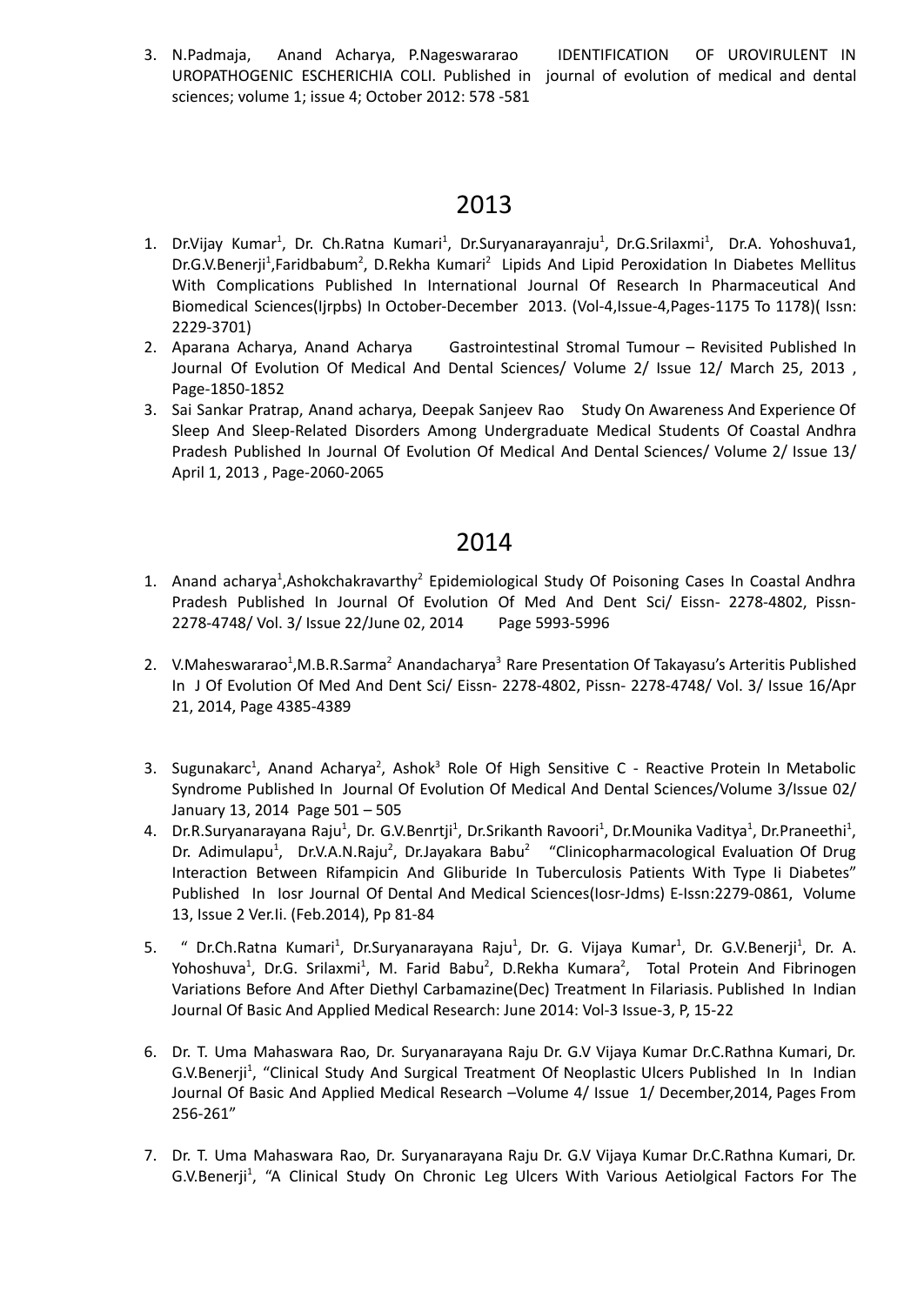Chronicity Of Leg Ulcers In Trauma With Infection" Published In Indian Journal Of Basic And Applied Medical Research –Volume 4/ Issue 1/ December,2014, Pages From 262-267

- 8. Dr. T. Uma Mahaswara Rao, Dr. Suryanarayana Raju Dr. G.V Vijaya Kumar Dr.C.Rathna Kumari, Dr. G.V.Benerji<sup>1</sup>, "A Clinical Study On Chronic Leg Ulcers Due To Diabeties Mellitus" Published In Indian Journal Of Basic And Applied Medical Research –Volume 3/ Issue 3/ June,2014, Pages From 183-186
- 9. Dr. T. Uma Mahaswara Rao, Dr. Suryanarayana Raju Dr. G.V Vijaya Kumar Dr.C.Rathna Kumari, Dr. G.V.Benerji<sup>1</sup> "Varicose Ulcer Study" Published In Indian Journal Of Basic And Applied Medical Research –Volume 3/ Issue 3/ June,2014, Pages From 178-182
- 10. Dr. T. Uma Mahaswara Rao, Dr. Suryanarayana Raju Dr. G.V Vijaya Kumar Dr.C.Rathna Kumari, Dr. G.V.Benerji<sup>1</sup> " The Efficacy And Safety Of Rosuvastatin Versus Atorvastatin, A Double Blind, Randomized Control Study And Comparison In Patients With Dyslipidemia Published In Iosr Journal Of Dental And Medical Sciences(Iosr-Jdms) P-Issn:2279-0861, Volume 13, Issue 3 Ver.I (March, 2014), Pp 37-40
- 11. Dr. Suryanarayana Raju Dr. T. Uma Mahaswara Rao. Dr.C.Rathna Kumari, Dr. G.V.Benerji<sup>1</sup>,Farid Babu M<sup>2</sup>, D.Rekha Kumarai "Randomized, Doubld Blind, Prospective Comparative Study Of Safety And Efficacy Of Lornaxicam With Diclofenac In Osteoarthritis" Published In Iosr Journal Of Dental And Medical Sciences(Iosr-Jdms) E-Issn:2279-0861, Volume 13, Issue 3 Ver.I (March, 2014), Pp 97-100
- 12. Dr.C.Rathna Kumari, Dr. Suryanarayana Raju, Dr.G.V Vijaya Kumar Dr.C.Rathna Kumar, Dr.G.V.Benerji<sup>1</sup>, Dr.A.Yohoshuva, Dr.G.Srilaxmi, M.Farid Babu, Dr.Rekha Kumari, "Total Protein And Fibrinogen Variations Before And After Diethyl Carbamazine(Dec) Treatment In Filariasis: Published In Indian Journal Of Basic And Applied Medical Research: June 2014: Vol-3 Issue-3, P, 15-22

- 1. G.Ramesh<sup>1</sup>,Anandacharya<sup>2</sup>, V.Subrahmanyam<sup>3</sup> A Retrospective Study Of Epidemiology Clinical Course And Treatment Outcome Of Scorpion Sting In Paediatric Age Group Published In J Of Evidence Based Med & Healthcare/ Pissn- 2349-2562, Eissn- 2349-2570/ Vol. 2/ Issue 56/Dec.14,2015
- 2. G.Ramesh<sup>1</sup>, Anandacharya<sup>2</sup>, P.Nageswarrao<sup>3</sup>, V.Kesavaram<sup>4</sup> A Study Of Epidemiology And Antimicrobiological Profile Of Organism Isolated From Neonatal Sepsis Patients Published In J Of Evidence Based Med & Healthcare/ Pissn- 2349-2562, Eissn- 2349-2570/ Vol. 2/ Issue 56/Dec.14,2015
- 3. T.Nageswara Rao<sup>1</sup>, Bharatha Ambadasu<sup>2</sup>, S.Vijjaya Prasad<sup>3</sup>, A.Srinivas<sup>4</sup>, V.Yakaiah<sup>5</sup> Effect Of Nicorandil On Pentylenetetrazole (Ptz) Induced Convulsions In Mice" Published In International Journal Of Clinical And Biomedical Research, 2015 1(2): Pages 1 To 3
- 4. J.Vijayashree<sup>1</sup>, Anandacharya<sup>2</sup> A Prospective Study Of Cutaneous Adverse Drug Reaction In Coastal District Of Andhra Pradesh Published In J Of Evidence Based Med & Healt147hcare/ Pissn-2349-2562, Eissn- 2349-2570/ Vol. 2/ Issue 31/Aug. 03,2015,4597-4600
- 5. Eashingazi<sup>1</sup>, Anandacharya<sup>2</sup>, Kouhikgosh<sup>3</sup>, Adityaprasadsarkar<sup>4</sup>, Sritanujana<sup>5</sup>, Arindam<sup>6 -</sup> Prevalence Of Prehypertension And Associated Major Behavioural Risk Factors Among Young Adults In A Rural Community Of Bankura District In West Bengal Published In J Of Evidence Based Med & Healthcare/ Pissn- 2349-2562, Eissn- 2349-2570/ Vol. 2/ Issue 35/Aug. 31, 2015,5316-5324
- 6. Anandacharya<sup>1</sup>, M.Suryanarayana Murthy<sup>2</sup> Effect Of Macrolide On Pityriasis Rosea In Comparison With Acyclovir Published In Journal Of Evolution Of Medical And Dental Sciences; Eissn-278-4802, Pissn-2278-114748/Vol.4/Issue 27/April 02, 2015 Page 4689 To 4693.0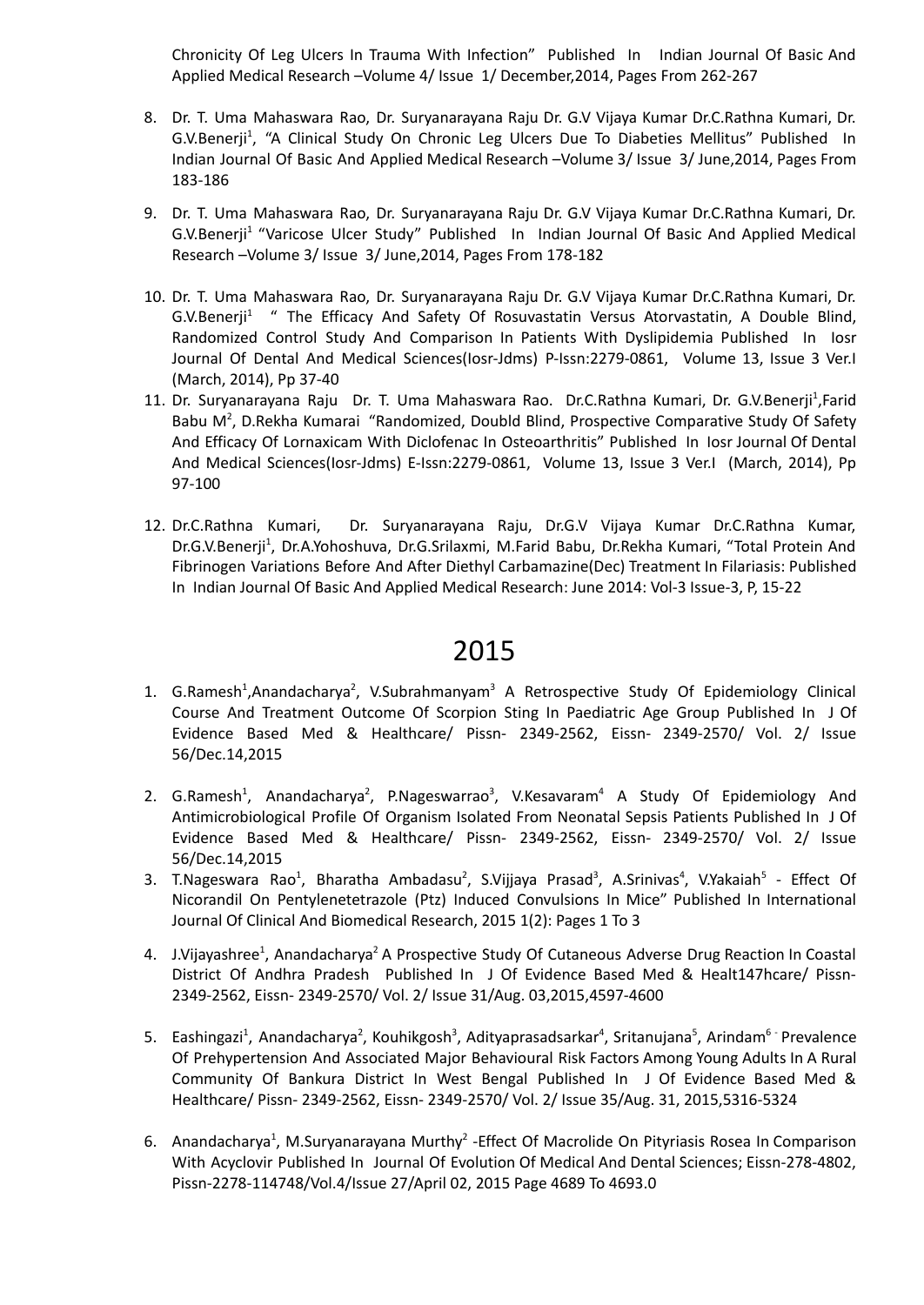- 1. A. [Lakshmi,](https://www.semanticscholar.org/author/A.-Lakshmi/2063994050) R. [Jyothi,](https://www.semanticscholar.org/author/R.-Jyothi/2101582987) A. [Acharya,](https://www.semanticscholar.org/author/A.-Acharya/145427781) [Ramesh](https://www.semanticscholar.org/author/Ramesh-G.V.S/1403727971) G.V.S Study Of Spectrum Of Breast Diseases In Konaseema Region Of Andhra Pradesh, India. Published In "J Of Evidence Based Med & Hlthcare, ,Index Copernicus (Icv 2015 – 78.84) Pissn-2349-25652,Eissn-2349 2570/Vol.3/Issue 66/August, 2016.
- 2. Bhushan Kumar G C<sup>1</sup>, Sanjeevarao M<sup>2</sup> Anandacharya<sup>3</sup> -A Study Of Bacteriological Profile And Antimicrobial Spectrum Of Diabetic Foot Ulcer. Published In J Of Evidence Based Med & Healthcare/ Pissn- 2349-2562, Eissn- 2349-2570/ Vol. 4/ Issue 51/June 26,,2016.
- 3. Sai Sankar Prathap<sup>1</sup>, Anandacharya<sup>2</sup>, Hari Ramani B<sup>3</sup> -Self-Reported Experience And Perceptions Related To Needle Stick Injuries In A Tertiary Care Hospital In Coastal Andhra Pradesh Published In J Of Evidence Based Med & Healthcare/ Pissn- 2349-2562, Eissn- 2349-2570/ Vol. 3/ Issue 27/Apr,04.2016.
- 4. Sai Krishna Kr<sup>1</sup>, A.V. Narasimharaju<sup>2</sup>, Anandacharya<sup>3</sup> Clinico-Epidemology An Therapeutic Outcome Of Snake Bite In Konaseema Region Of Andhra Pradesh - J Of Evidence Based Med & Healthcare/ Pissn- 2349-2562, Eissn- 2349-2570/ Vol. 3/ Issue 29/Apr,11, .2016.
- 5. Gayatrisabinkar<sup>1</sup>, A.V. Narasimharaju<sup>2</sup>, Anandacharya<sup>3</sup> A Retrospective Study Of Clinico-Epidemology And Treatment Outcome Of Scorpion Sting In Konaseema Region Of Andhra Pradesh Published In J Of Evidence Based Med & Healthcare/ Pissn- 2349-2562, Eissn- 2349-2570/ Vol. 3/ Issue 29/Apr,11, .2016.
- 6. Joginaidu Mula<sup>1</sup>, A.V.Narasimha Raju<sup>2</sup>,Anandacharya<sup>3</sup> A Retrospective Study Of Incidence, Clinical Presentation And Treatment Out Come Of Organophosphorus Poisoning In Konaseema Region Of Andhra Pradesh Published In J Of Evidence Based Med & Healthcare/ Pissn- 2349-2562, Eissn-2349-2570/ Vol. 3/ Issue 31/Apr,18, .2016.
- 7. Sai Sankar Prathap<sup>1</sup>, Anandacharya<sup>2</sup> Awareness Of Tuberculosis Among High School Students Of A Town In Coastal Andhra Pradesh Published In J Of Evidence Based Med & Healthcare/ Pissn-2349-2562, Eissn- 2349-2570/ Vol. 3/ Issue 25/March,28.2016.
- 8. Koushik Ghosh<sup>1</sup>,Anandacharya<sup>2</sup>, Anshuman Paria<sup>3</sup>, Ardhendu Mazumdai<sup>4</sup>,Debalina Das<sup>5</sup>, Sabyasachi Mandal6 Study Of Visual Evoked Potential In Term, Appropriate For Gestational Age New Borns In A Tertiary Health Care Facility Of Kolkata Published In J Of Evidence Based Med & Healthcare/ Pissn-2349-2562, Eissn- 2349-2570/ Vol. 3/ Issue 15/Feb.22,2016.
- 9. Dr.P.Ravi Kumar- Antimicrobiological Profile And Epidemiology Of Organism Isolated From Surgical Site Infection- J Of Evidence Based Med & Healthcare/Pissn- 2349-2562, Eissn- 2349-2570 / Vol. 3/ Issue 40/May,19.2016

- 1. Gourab Ranjan Tripathy<sup>1</sup>, Anandacharya<sup>2</sup> To Study The Efficacy Safety And Compliance Of Iron Sucrose In Mild,Moderate And Severe Anemia In Antenatal Patients" Published In Indian Journal Of Obstetics And Gynaecology Research (Ijoger) "Pissn No.2394-2746(Print) 2017:4(4):350-355)
- 2. Y.Kalyanchakravarty<sup>1</sup>, S.Ch.S.Ramakrishna,<sup>2</sup> A.S.K.Rao<sup>3</sup>, Anandacharya<sup>4</sup> A Prospective Comparative Study Of Association Between Spinal Flexion And Post Dural Puncture Headach Published In Published In J Of Evidence Based Med & Hlthcare, ,Index Copernicus (Icv 2015 – 78.84) Pissn-2349-2562,Eissn-2349 -2570, Vol.4, Issue 72, Sept.07,2017
- 3. S.Ch.S.Ramkrishna<sup>1</sup>,Y.Kalyan Chakravarty<sup>2</sup>, A.S.K.Rao<sup>3</sup>, Anand Acharya<sup>4</sup> A Prospective Randomised Comparative Study Of Evaluation Of Effect Of Propofoland Dexmedetomidine To Reduce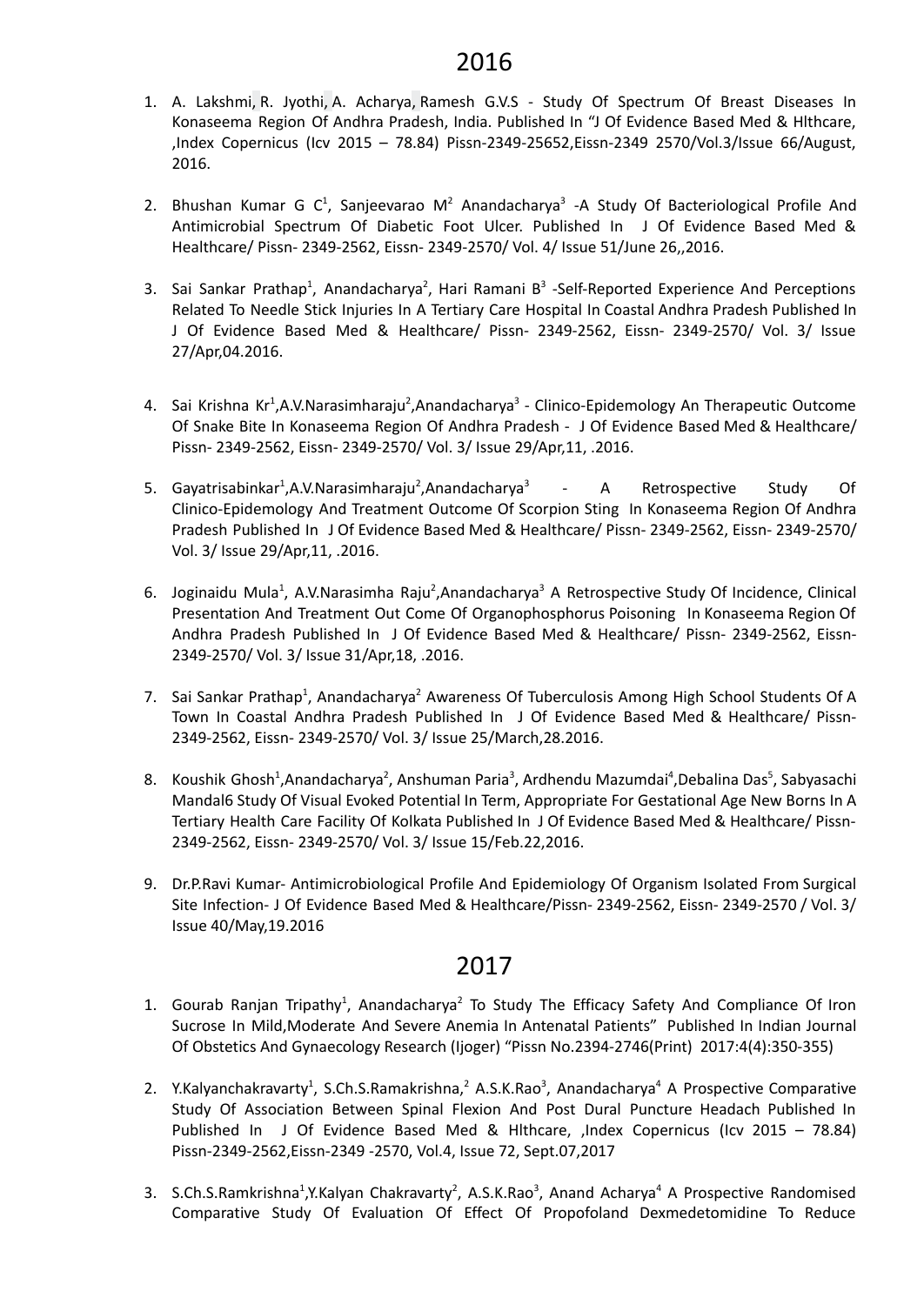Sevoflurane Induced Emergence Agitation In Your Children Undergoing Day Care Surgery Published In "J Of Evidence Based Med & Hlthcare, ,Index Copernicus (Icv 2015 – 78.84) Pissn-2349-25652,Eissn-2349 2570/Vol.4/Issue 71/September, 4, 2017.

4. K.Visweswara Rao, P.Suresh Babu<sup>1\*</sup>, Anandacharya<sup>2</sup> –Clinicoepidemiology, Clinical Profile And Outcome Of Venomous Snake Bite In Children In Konaseema Region Of Andhra Pradesh India - International Journal Of Contemporary Pediatrics,2017,March-April 2019, Vol6/Issue 2 Pages 625-629

- 1. Katadanarayanrao, Payyavulasureshbabu, Anandacharya -A Prospective Study Of Pattern Of Acute Poisoning And Treatment Outcome In Paediatric Age Group In Tertiary Care Hospital Of Konaseema Region Of Andhra Pradesh, India Published In International Journal Of Contemporary Pediatrics,2017,May; 4(3): Page 713-716. Index Copernicus (Icv 2015: 86.01, Icv 2014: 85.79, Icv 2013: 6.76), March-April2018, Vol.5, Issue.2
- 2. Payyavula Suresh Babu, Katada Narayan Rao, Anand Acharya A Prospective Study Of Clinical Profile Of Hypokalemic Periodic Paralysis In Paediatric Patients Published In International Journal Of Contemporary Pediatrics,2017,May; 4(3): Page 713-716. Index Copernicus (Icv 2015: 86.01, Icv 2014: 85.79, Icv 2013: 6.76), March-April2018, Vol.5, Issue.2
- 3. K.Visweswara Rao<sup>1</sup>, P.Suresh Babu<sup>2</sup>, Anandacharya<sup>3</sup> A Prospective Study Of Effect Of Zinc As Adjuvant Therapy In Acute Pneumonia In Children Under 5 Year Of Age. Published Ip International Journal Of Medical Paediatric And Oncology, October- December,2018;4(4):/ Page 142-147
- 4. K.Visweswara Rao<sup>1</sup>, P.Suresh Babu<sup>2</sup>, Anandacharya<sup>3</sup> A Prospective Study Of Comparison Of Clinical Profile, Complication And Outcome Of Plasmodium Vivax Versus Plasmodium Falciparum In Children Published Ip International Journal Of Medical Paediatric And Oncology, October-December,2018;4(4):/ Page 148-151
- 5. Gouravranjantrpathy , M.Smitha , Anandacharya Comparative Study Of Perintal Outcome Between Abdominal And Vaginal Route Of Delivery In Case Of Breech Presentation. Published In "International Journal Of Reproduction, Contraception, Obstetrics And Gynaecology, Pissn 2320-1770/Eissn 2320-1789, Sep.2018, Volume 7, Issue 9, Pages 3758 -3763
- 6. M.Smitha, S.Jyothi, Anandacharya A Prospective Study Of Insulin Resistance Among Infertile Women With Polycystic Ovarian Syndrome Published In "International Journal Of Reproduction, Contraception, Obstetrics And Gynaecology, Pissn 2320-1770/Eissn 2320-1789, Sep.2018, Volume 7, Issue 9, Pages 3786 -3789
- 7. V.S.S.N.Murthy<sup>1</sup>, N.Harikiranverma<sup>1</sup>, Anandacharya<sup>5</sup> <sup>2</sup> A Randomized Prospective Comparative Study Of Evaluation Of Dexmedetomidine An Adjuvant To Ropivacaine For Ultrasound Guided Supraclavicular Block Published In "International Journal Of Clinical Trails, Index [Copernicus](https://journals.indexcopernicus.com/search/details?id=31395) [Value:](https://journals.indexcopernicus.com/search/details?id=31395) Icv 2016: 89.22, Icv 2015: 82.68, Icv 2014: 85.79, Pissn-2349-3240, Pissn-2349-3240,Eissn-2349-3259/Vol.5/Issue 3/July-September-2018.
- 8. V.S.S.N. Murthy<sup>1</sup>, K.Amarnath Naik<sup>2</sup>,Anandacharya<sup>3</sup> A Prospective Comparative Study Of 0.5% Levobupivacaine Versus 0.5% Ropivacaine In Supraclavicular Brachial Plexus Block Published In "Indian Journal Of Anaesthesia And Analgesia"/ Volume 5 Number 8 / August,2018
- 9. V.S.S.N. Murthy<sup>1</sup>, S.V.Ravikanth<sup>2</sup>, Anandacharya<sup>3</sup> A Prospective, Randomized Comparative Study Of Addition Of Dexmedetomidine To 0.75% Ropivacaine Versus 0.75% Ropivacaine Along Intrathecally In Lower Limb Surgery Published In "Indian Journal Of Emergency Medicine(Ijem)"/ Volume 4, Number 3, July- Septemeber,2018, Page From 185 To 189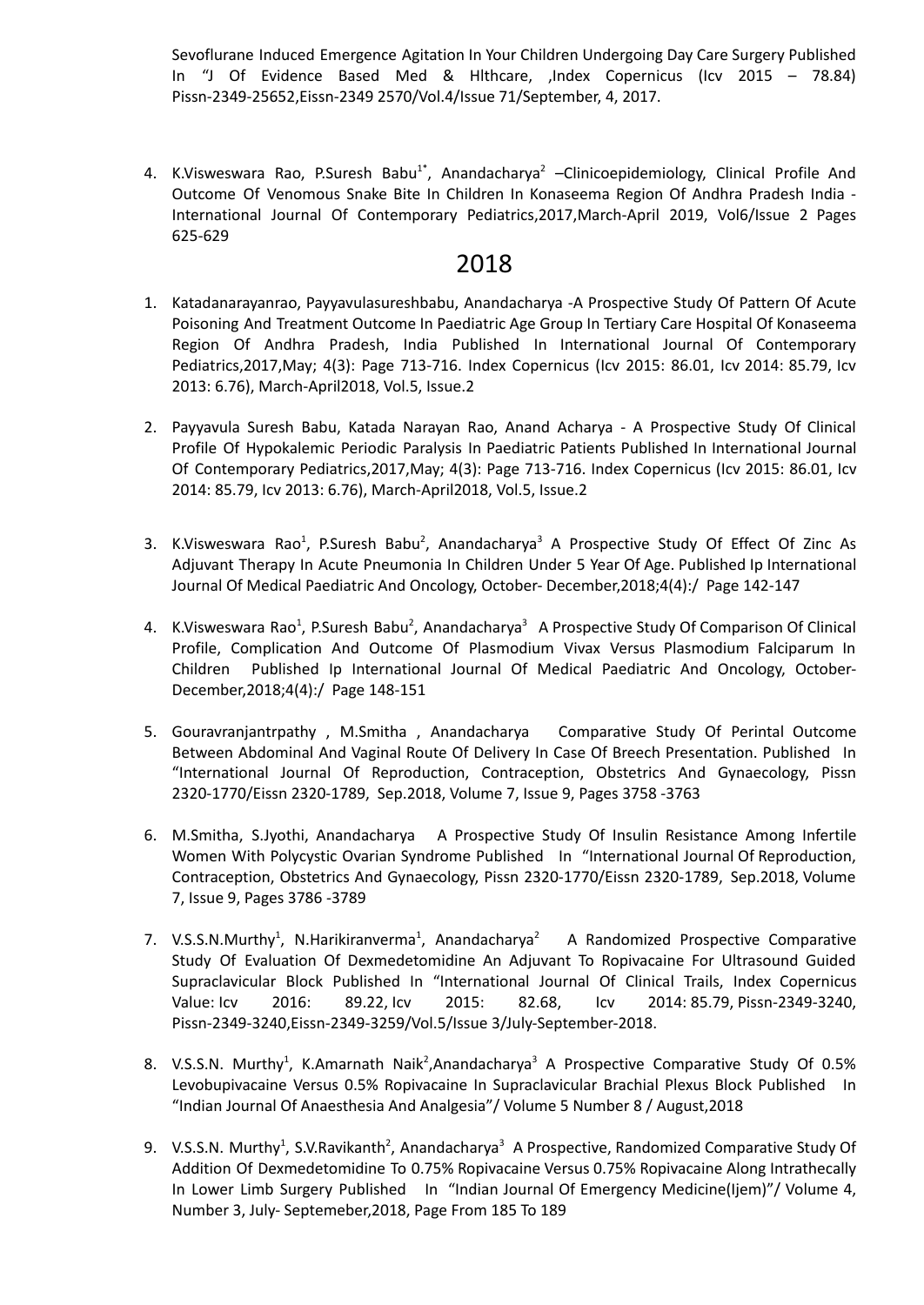- 10. V.S.S.N. Murthy<sup>1</sup>, S.V.Ravikanth<sup>2</sup>, Anandacharya<sup>3</sup> A Prospective Comparative Study Of Combined Spinal Epidural With (0.1%) Ropivacaine Versus (0.1%) Levobupivacaine With Fentanyl For Labour Analgesia Published In "Indian Journal Of Anaesthesia And Analgesia"/ Volume 5 Number 7 / July,2018
- 11. Posina Veera Venkata Satyanarayana<sup>1</sup>, Anandacharya<sup>2</sup> A Prospective Study Of Hypothyroidism In Tribal Women Of East Godavari, Andhra Pradesh, India Published In International Journal Of Advances In Medicine 2018 Apr;5(2):438-441.
- 12. Gourab Ranjan Tripathy1,\*, Anand Acharya2 To Study The Efficacy Safety And Compliance Of Iron Sucrose In Mild, Moderate And Severe Anemia In Antenatal Patients - "Indian Journal Of Obstetics And Gynaecology Research (Ijoger) "Pissn No.2394-2746(Print) April 2018,4(4): Pages From 350-355
- 13. Anandacharya<sup>1</sup>, P.V.V. Satyanaryana<sup>2</sup>, Vijjapu Subrahmanyam<sup>3</sup> "A Prospective Study Of Pattern Of Hepatic Dysfunction In Dengue Fever Patient In Coastal Andhra Pradesh, India" Published In " International Journal Of Advances In Medicine" Index Copernicus (Icv 2016: 88.20, Icv 2015: 82.82, Icv 2014: 85.84, Icv 2013: 6.71) Index Medicus For South-East Asia Region (Who) , May-June 2018, Volume-5, Issue 3, Pages From 1-5, Pissn 2349-3925/ Eissn 2349-3933
- 14. Katadanarayanrao, Payyavulasureshbabu, Anandacharya A Prospective Study Of Pattern Of Acute Poisoning And Treatment Outcome In Paediatric Age Group In Tertiary Care Hospital Of Konaseema Region Of Andhra Pradesh, India Published In International Journal Of Contemporary Pediatrics, International Journal Of Contemporary Pediatrics | March-April 2018 | Vol 5 | Issue 2 Page 576-579

- 1. K.Visweswararao<sup>1</sup>,G.Ramesh<sup>1</sup>, Anand Acharya<sup>2</sup> Prospective Study Of Spectrum, Clinic-Epidemiology, Profile Complication And Outcome Of Pesticide Poisoning In Children Published International Journal Of Contemporary Pediatrics, Index [Copernicus](https://journals.indexcopernicus.com/search/details?id=31394) (Icv [2017:](https://journals.indexcopernicus.com/search/details?id=31394) [100.00,](https://journals.indexcopernicus.com/search/details?id=31394) Icv 2016: 86.22, Icv 2015: 86.01, Icv 2014: 85.79, Icv 2013: 6.76),/March-April 2019/ Vol. 6 / Issue 2/ Pages From 333-337.
- 2. K. Satya Anand, Ruksana ., Anand Acharya -A Prospective Study Of Complications In Newly Diagnosed Type 2 Diabetes Mellitus Patients Of Lower Socioeconomic Group With Special Reference To Micro Vascular Complication And Metabolic Syndrome - " International Journal Of Research In Medical Sciences| June 2019| Vol 7| Issue 6, Page 2227 To 2231..
- 3. Kammela Hareesh<sup>1</sup>, Chollangi Anilkumar<sup>2</sup>, Anandacharya<sup>3</sup> Evaluation Of Results In Intracapsular Fracture Neck Of Femur With Austin Moore's Prosthesis - International Journal Of Orthopaedic Rheumatology, January-June,2019;5(1): 1-7.
- 4. Sappa Ramatulasi,Manjari Annapurnamalladi\*,Ruttala Srisatya,Kashetty Srujankumar, Anand Acharya - "Clinico-Laboratory And Trichoscopic Evaluation Of Various Patterns Of Female Baldness – A Prospective Case Control Study Published In " Ip Indian Journal Of Clinical And Experimental Dermatology, 5 (2019) 1-7
- 5. P.Sandeep Kumar<sup>1</sup>, S.Ramatulasi<sup>2</sup>, Sashanka Darla<sup>3</sup>, Anandacharya<sup>4</sup> -A Clinical Study On Non Venereal Genital Dermatoses In Adult Males At A Tertiary Care Centre. Published In "In " Ip Indian Journal Of Clinical And Experimental Dermatology April-June, 2019:5(2):98-102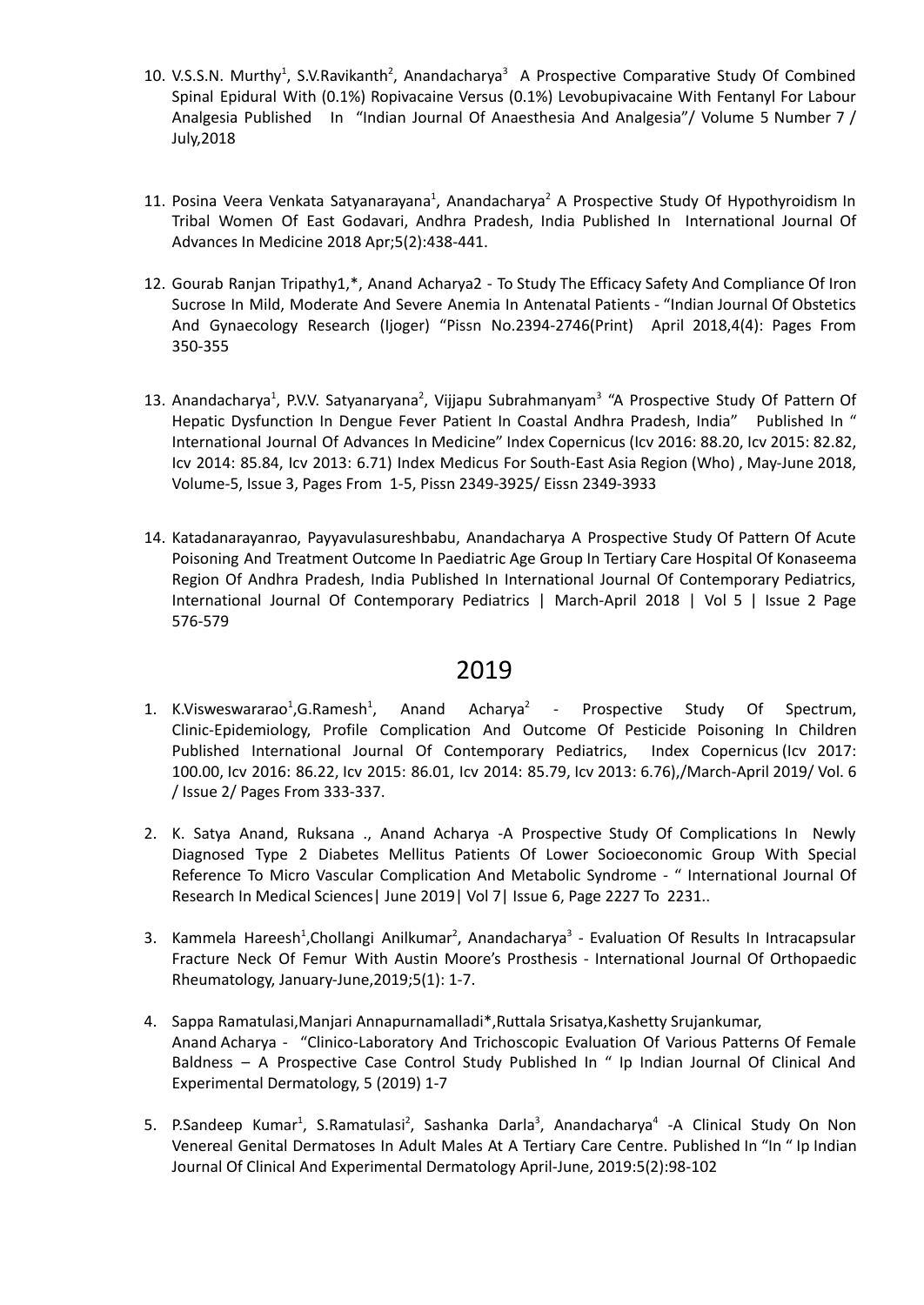- 6. G.S. Sai Ram Prudhvi<sup>1</sup>, N.S.S.Nagashyam<sup>1</sup>, Anandacharya<sup>2</sup> -Evaluation Of The Efficacy Of 150 Microgrms Of Intrathecal Morphine With Bupivacaine Compared To W250 Micrograms For Postoperative Analgesia Following Abdominal Hysterectomy: A Double Blinded Randomized Control Study Published In International Jurnal Of Clinical Trails/ January-March 2019 / Vol. 6/ Issue 1/ 2349-3259, Pissn-2349-3240/Vol.4/ Page 1 To 6
- 7. K.Visweswararao<sup>1</sup>, G. Ramesh<sup>1</sup>, , Anand Acharya 2 -Prospective Study Of Spectrum, Clinic-Epidemiology, Profile Complication And Outcome Of Pesticide Poisoning In Children Published International Journal Of Contemporary Pediatrics, Index [Copernicus](https://journals.indexcopernicus.com/search/details?id=31394) (Icv [2017:](https://journals.indexcopernicus.com/search/details?id=31394) [100.00,](https://journals.indexcopernicus.com/search/details?id=31394) Icv 2016: 86.22, Icv 2015: 86.01, Icv 2014: 85.79, Icv 2013: 6.76),/March-April 2019/ Vol. 6 / Issue 2/ Pages From 333-337.
- 8. Chollangi Anil Kumar<sup>3</sup> Kammela Harish<sup>2</sup>, Anand Acharya<sup>3</sup>- A Prospective Study Of Management And Treatment Outcome Of Metacarpal And Phalanges Fracture Of Hand Using Joshi's External Stabilization System – Indian Journal Of Trauma And Emergency Pediatrics, Volume 11, Number 3, July-September,2019.

- 1. Sanjeev Rao M<sup>1</sup>, Bhushan Kumar G. C<sup>2</sup>, Anand Acharya<sup>3</sup> A Comparative Study On Dietary Pattern And Meal Skipping Habits Of Diabetic Works " Published In International Journal Of Research In Pharmaceutical Sciences, Index Copernicus Value (Icv 2019: 100.00 | 2020,11 (Spl4), | [Volume](https://pharmascope.org/ijrps/issue/view/53) 11 : [Issue](https://pharmascope.org/ijrps/issue/view/53) Spl4 | , Pissn 0975-7538 | Eissn 0975-7538, Pages From 248 To 251
- 2. Metta Anil Kumar, J.Murali Krishna<sup>1</sup>, Anandacharya<sup>2</sup> The Ecg Changes In Various Comorbidities With Hypertension And Without Hypertension. Published In " International Journal Of Research In Medical Sciences| April,2020| Vol 8 | Issue 4, Page 1351 To 1355
- 3. K.Narayan Rao<sup>1</sup>, R.Pratyusha<sup>1</sup>, Anandacharya<sup>2</sup> Azithromycin And Ceftriaxone In Uncomplicated Typhoid Fever In Paediatric Patients: A Prospective, Comparative And Randomized Open Labelled Trail Published In International Journal Of Contemporary Pediatrics | December 2020 | Vol 7 | Issue 12 Page 2316 To 2320, Pissn 2349-3283 | Eissn 2349-3291
- 4. Dr.Vijaya Vishnu<sup>1</sup> Dr.Y.Susmitha<sup>2</sup>, Dr.Anandacharya<sup>3</sup> An Analytical Study Report On Wilson Disease Neurodegenerative Syndrome Due To Copper Metabolism Published In Annals Of Tropical Medicine And Public Health - Volume 23 Issue 21, November 2020: 231-937
- 5. Dr.Anandacharya<sup>1</sup>, Dr.K.Vani Madhavi<sup>2</sup>, Mr.Ravi Kumar<sup>3</sup> An Analytical Case Study On Therapy Related To Gullian Barre Syndrome Stage Iv For Male Patients Published In Annals Of Tropical Medicine & Public Health Nov 2020 Vol. 23 Issue 21
- 6. Rapid Response To: Covid 19: A Fork In The Road For General Practice Published In Bmj 2020; 370 Doi: [Https://Doi.Org/10.1136/Bmj.M3709](https://doi.org/10.1136/bmj.m3709) (Published 28 September 2020)Cite This As: Bmj 2020;370:M3709
- 7. Remedial Hurry In Response To The Pandemic Is A Political Compulsion, Science Must Live Up To Its Reputation And Hold On To Its Fortress As A Saviour To Humanity - Published In India,Science 25 Sep 2020: Vol. 369, Issue 6511, Pp. 1570-1572
- 8. Rapid Response To: Lockdown-Type Measures Look Effective Against Covid-19 Published In Bmj 2020; 370 Doi: [Https://Doi.Org/10.1136/Bmj.M2809](https://doi.org/10.1136/bmj.m2809) (Published 15 July 2020) Cite This As: Bmj 2020;370:M2809
- 9. Pallavi Arangi<sup>1</sup>, Rajya Lakshmi Medabalimi<sup>1</sup>, Anandacharya<sup>2</sup> A Study Of Dyslipidemias In Newly Diagnosed Hypertensive Patients Published In " International Journal Of Research In Medical Sciences| April 2020| Vol 8| Issue 4, Page 1340 To 1344.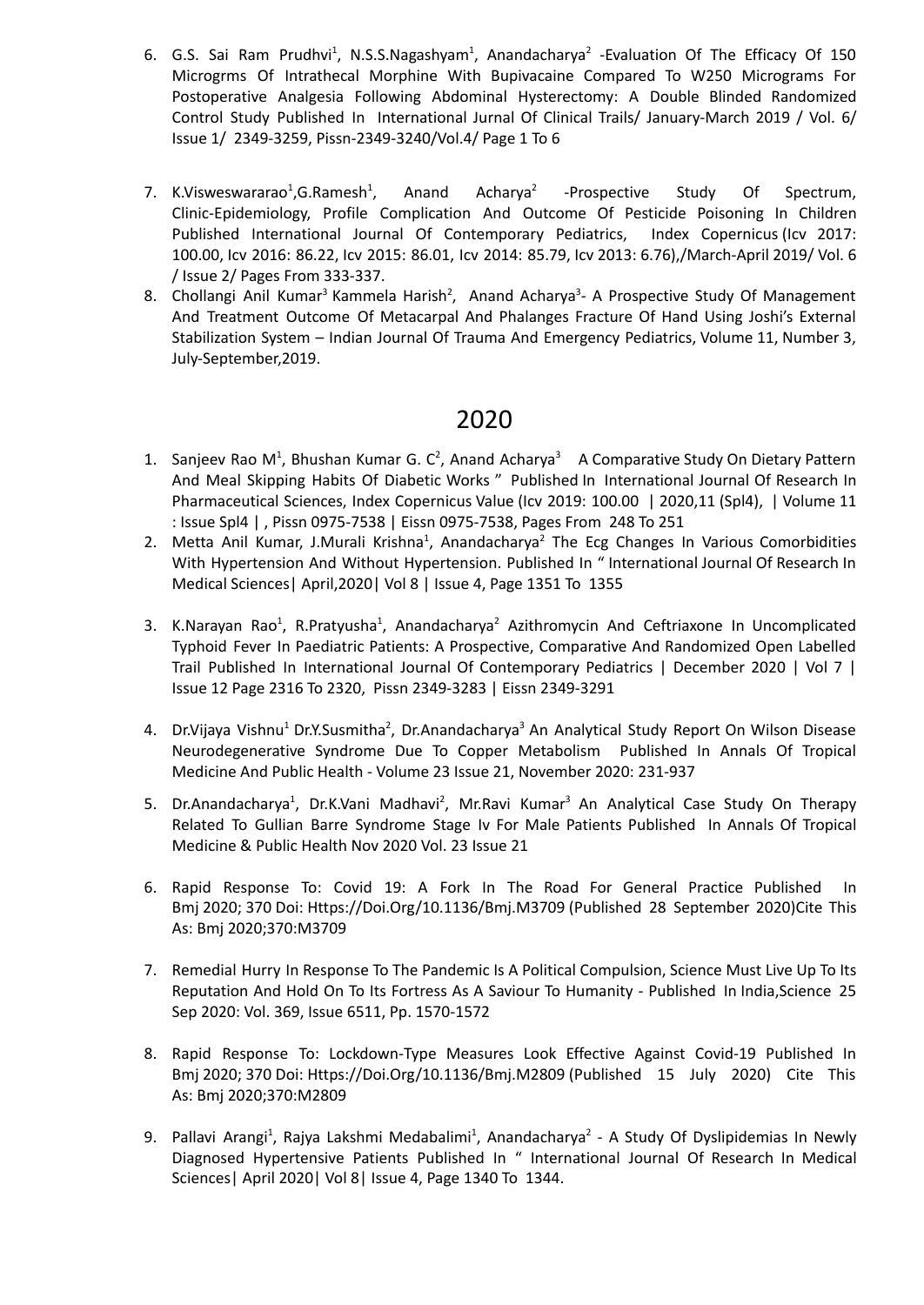10. M.Deepak Phanindra<sup>1</sup>, P.V.V.Satyanarayana<sup>1</sup>, Anandacharya<sup>2</sup> -A Prospective Evaluation Of Correlation Between Cholinesterase Level And Severity Of Organophosphorus Poisoning Published In " International Journal Of Advances In Medicine" Index Copernicus (Icv 2019: 100.00) Index Medicus For South-East Asia Region (Who) , February,2020, Volume-7, Issue 2, Pages From 276-279-5, Pissn 2349-3925/ Eissn 2349-3933.

# 2021

- 1. Anand Acharya<sup>1</sup>, Panda Abinash<sup>2</sup> Clinical Epidemiology And Treatment Outcome Of Hexaconazole Poisoning – A Prospective Six Year Study Published In Asia Pacific Journal Of Medical Toxicology, Apjmt 10;2 Http://Apjmt.Mums.Ac.Ir June 2021, Pages From 48-52
- 2. S.Ch.Sairamakrishna<sup>1</sup>, Chhaviagarwal<sup>2</sup>, Anandacharya<sup>3</sup> Prospective Comparative Evaluation Of Effect Of Dexmedetomidine And Pregabaline On Hemodynamic Parameters During Laparoscopic Surgery. Published In "Medpulse International Journal Of Anesthesiology. June 2021; 18(3):127-132. [Http://Medpulse.In/Anesthsiology/Index.Php](http://medpulse.in/Anesthsiology/index.php)
- 3. Abdul Salaam Mohammed<sup>1</sup>, Ganga Raju Godasi<sup>2</sup>, Rajkiran Donthu<sup>3</sup>, Ravi Sankar Pasam<sup>4</sup>, Anand Acharya<sup>5</sup>, Pratap Surya Sankar Reddy Tamanampudi<sup>6</sup> - Psychological Impact During The Late Phase Of Covid-19 Pandemic Among The Hospitalised Patients And General Public In Andhra Pradesh - A Cross-Sectional Comparative Study Published In J Evid Based Med Healthc, Pissn - 2349-2562, Eissn - 2349-2570 / Index Copernicus Value (Icv 2019 – 86.51) Vol. 8 / Issue 21 / May. 24, 2021, Pages 1614-1619
- 4. Dr.M.Aditya, Dr.Kv Ramana Kumar, Dr. T.Mounika, Dr.O Ravi Kumar Dr.Anandacharya Microbiological Profile And Antibiotic Sensitivity Pattern Of Post-Operative Orthopaedic Implant Infections In Tertiary Care Hospital Published In International Journal Of Orthopaedics Sciences, Issn:2395-1958,P-Issn:2706-6630 Ijos, 2021:7(1):, Pages From 104 To 108
- 5. C.Sri Krishna Appaji<sup>1</sup>, M.Deepak Phanindra<sup>2</sup>, Anandacharya<sup>3</sup> Prospective Evaluation Of Coexistence Of Subclinical Hypothyroidism With Type 2 Diabetes Mellitus And Its Effect On Metabolic Profile Published In Journal Of Evidence Based Medicine & Healthcare, Index Copernicus Value (Icv 2019: 86.51 | J Evid Based Med Healthc, Pissn - 2349-2562, Eissn - 2349-2570 / Vol. 8 / Issue 10 / Mar. 08, 2021, Pages From 547 To 550
- 6. Dr. A. Venkata Satish, Dr. Deborah Purushottam M, Dr.Anandacharya- Microbiological Profile And Antimicrobial Sensitivity Pattern Of Culture Positive Bacterial Keratitis: – A Prospective Observational Study Published In International Journal Of Medical Ophthalmology,Eissn:2663-8274, Pissn:2663-8266 2021,3(1): Pages From 100-104
- 7. Subhadra Devi Velichety<sup>1</sup>, Rajesh Vaderav<sup>2</sup>, Anand Acharya<sup>3</sup>, Anil Kumar<sup>4</sup> Neuroprotective Role Of Ginkgobiloba And Rosuvastatin In Ca1 Region Of Hippocampus Against High Fat Diet Induced Neurotoxicity- Indian Journal Of Clinical Anatomy And Physiology 2021,8(3):179-189
- 8. Rajesh Vaderav<sup>1,\*</sup>, Kavitha K<sup>2</sup>, Subadhra Devi Velichety<sup>3</sup>, Anand Acharya<sup>4</sup> Neuroprotective Role Of Ginkgobiloba And Ascorbic Acid In Brain Against High Fat Diet And Stress Induced Neurotoxicity-Indian Journal Of Clinical Anatomy And Physiology 2021,8(4):284-292

# DEPARTMENT OF PATHOLOGY

# 2012

1. Niharika Patttnaik, Mobarak Ahmad Khan, Epari Sanjeeva Rao, B.Rama Mohana Rao - Paediatric Malignancies - Journal of clinical and Diagnostic Research :2012:May:6- 4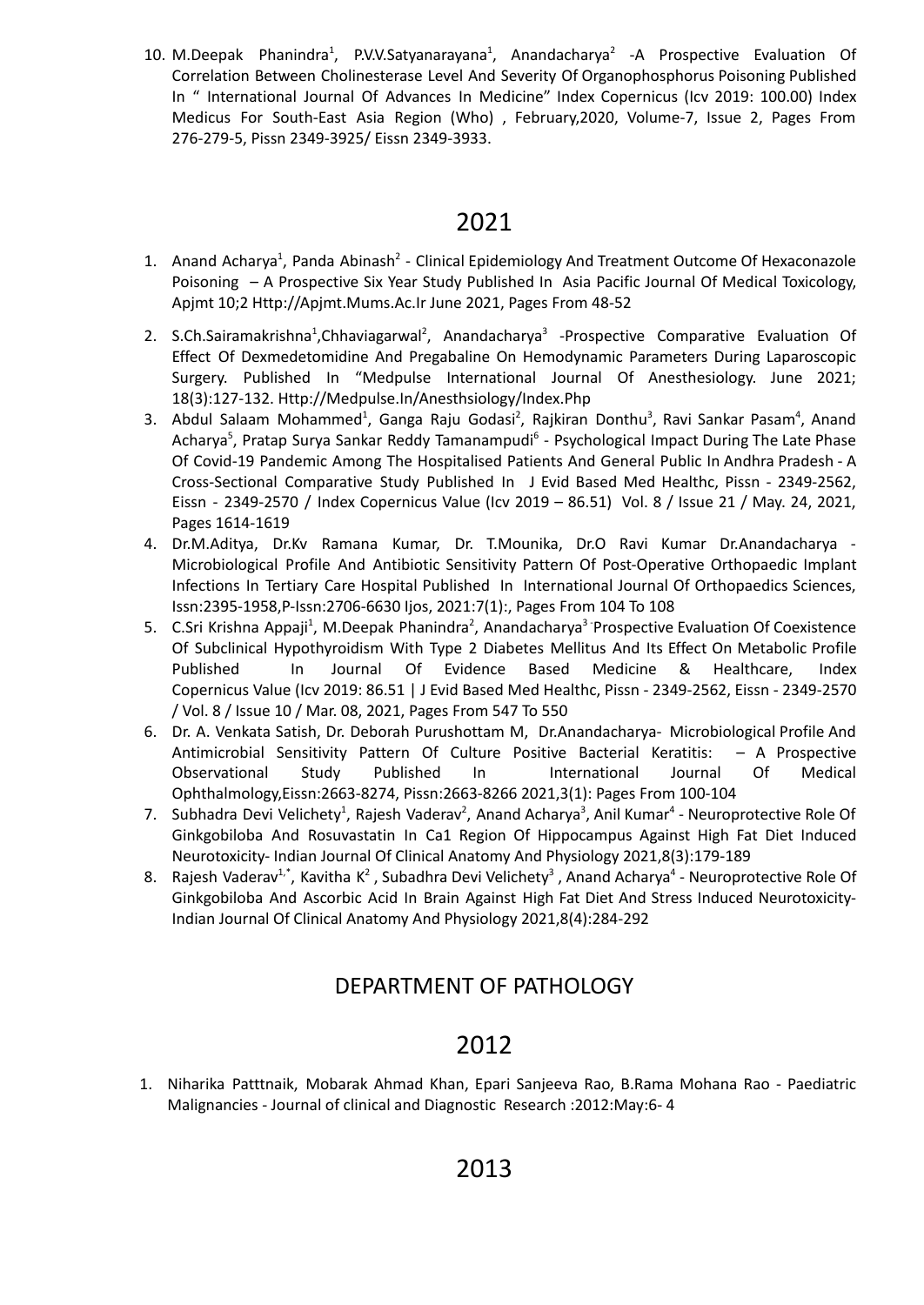1. Niharika Patttnaik, Deepankar Parmar, B.Rama Mohana Rao, Epari Sanjeeva Rao- Sebaceous Lymphadenoma of Submandibular Gland- Journal of lndian Med Assoc 2013;111:62-3)

# 2015

- 1. Niharika Patttnaik, Deepankar Parmar, B.Rama Mohana Rao, Epari Sanjeeva Rao- Sebaceous Lymphadenoma of Submandibular Gland- Journal of lndian Med Assoc 2013;111:62-3)
- 2. Pradhan D, Pattnaik N, Silowash R, Mohanty SK. IgG4-related kidney disease--A review. Pathol Res Pract. 2015 Oct;211(10):707-11. doi: 10.1016/j.prp.2015.03.004. Epub 2015 May 14. PMID: 26341570.

# 2017

- 1. Durga Eswara Anand Oruganti1,\*, Sesha Deepthi Pratti<sup>2</sup>, -Spectrum of Adnexal Neoplasms -A 2 year study in a tertiary care hospital, Konaseema, Andhra Pradesh, India- Indian Journal of Clinical and Experimental Dermatology, July-September 2017;3(3):115-118
- 2. Tiwari A, Pattnaik N, Mohanty Jaiswal A, Dixit M. Increased FSHD region gene1 expression reduces in vitro cell migration, invasion, and angiogenesis, ex vivo supported by reduced expression in tumors. Biosci Rep. 2017 Oct 27;37(5):BSR20171062. doi: 10.1042/BSR20171062. PMID: 28947680; PMCID: PMC5665614.

# 2019

1. Sesha Deepthi Pratti<sup>1,\*</sup>, Durga Eswara Anand Oruganti1- Spectrum of soft tissue tumors: A two year clinicopathological study at tertiarylevel hospital- Indian Journal of Pathology and Oncology 2019;6(4):622–626

# 2022

- 1) Dr.P.Annapurna, Dr.Niharika Patttnaik Evaluation of histopathology of endometrium in primary infertile women, a prospective five years observational study in Konaseema region of Andhra Pradesh- Acccepted in - International Journal of Reproduction, Contraception, Obstetrics and Gynecology, 2763 pISSN 2320-1770 | eISSN 2320-1789, 31.01.2022
- 2) Dr.P.Annapurna, Dr.Niharika Patttnaik\* Fine Needle aspiration cytology in diagnosis of cystic swelling of neck, a three year prospective study- published in International Surgery Journal | March 2022 | Vol 9 | Issue 3, pISSN:2349-3305, Online ISSN:2349-2902

### DEPARTMENT OF MICROBIOLOGY

- 2. N.Padmaja,Anand Acharya, P.Nageswara Rao- Detection And Prevalence Of Extended Spectrum Beta Lactamases Among Enterobacteriaceae Species From Various Clinical Samples At Kims, Amalapuram- Journal Of Evolution Of Medical And Dental Sciences; Volume 1; Issue 4; October 2012: 400 -405
- 3. N.Padmaja,Anand Acharya, P.Nageswara Rao-Identification Of Urovirulent In Uropathogenic Escherichia Coli- Journal Of Evolution Of Medical And Dental Sciences; Volume 1; Issue 4; October 2012: 578 -581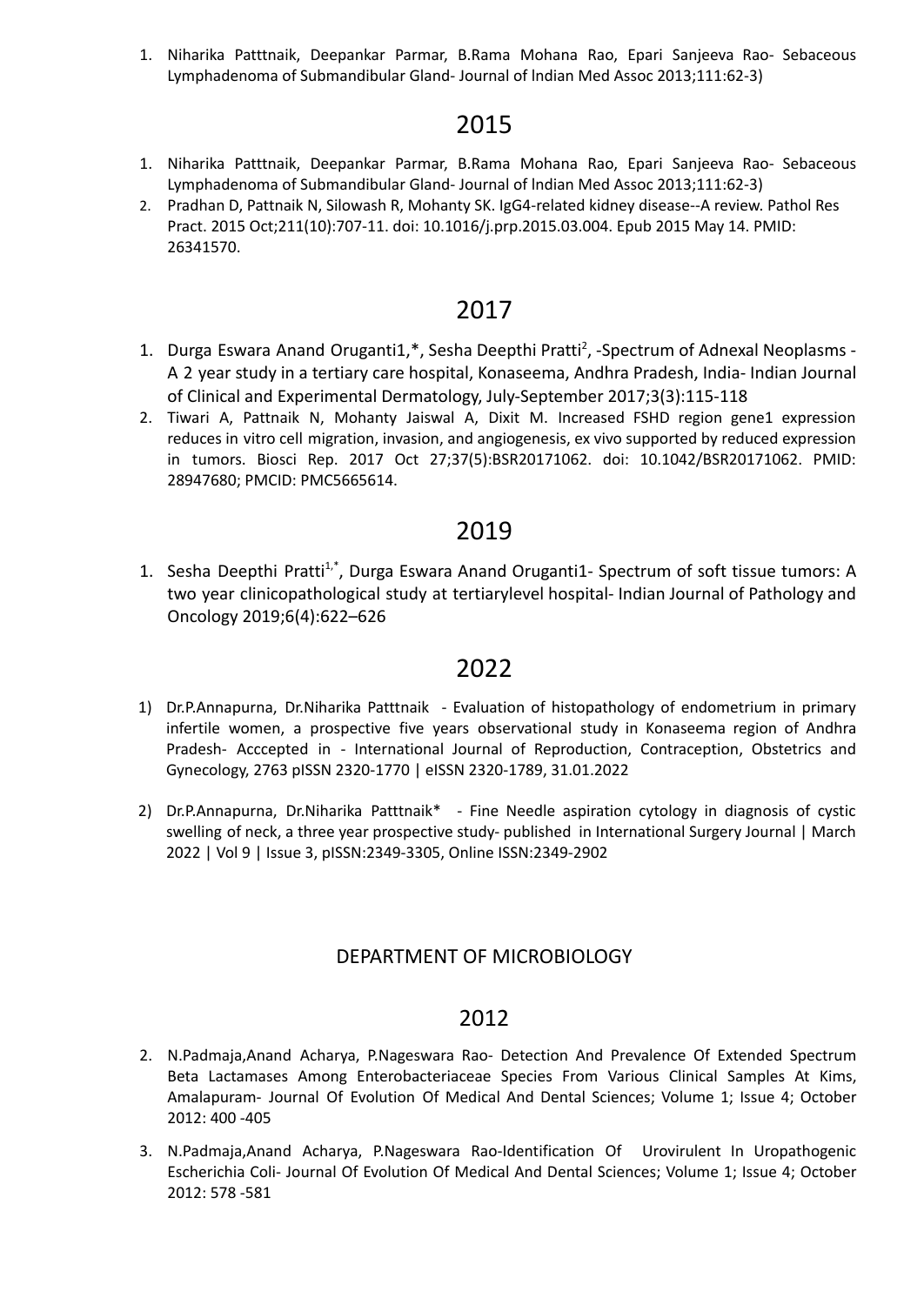4. Niranjan H.P., N.Padmaja, Priyanka B.V. -Study Of Onychomycosis At A Tertiary Care Hospital In South India - Journal Of Evolution Of Medical And Dental Sciences; Volume 1; Issue 5; November, 2012: 823 -826

## 2013

1. P. Sai Swaroop, P. Hema Prakash Kumari\*, and U. Sreenivasa Rao- Virulence-associated factors in Escherichia coli strains isolated from urinary tract infections–Int.J.Curr.Microbiol.App.Sci -ISSN: 2319-7706 Volume 2 Number 10 (2013) pp. 436-44 , (2013) 2(10): 436-440

## 2014

- 1. N.Padmaja<sup>1</sup>,P.Sai Swaroop<sup>2</sup>, P.Nageswara Rao<sup>3</sup>-Prevalence Of Intestinal Parasitic Infections Among School Children In And Around Amalapuram- J. Of Public Health & Medical Research/Volume 2 / Issue 2 / Pissn-2320-4958, Issn-2320-4690 / Novemebr-2014.
- 2. N.Padmaja<sup>1</sup>, P.Nageswara Rao<sup>2</sup> -Microbiological Study Of Corneal Ulcers At Kims, Amalapuram- J Of Evolution Of Med And Dent Sci/ Eissn- 2278-4802, Pissn- 2278-4748/ Vol. 3/ Issue 17/Apr 28, 2014- Pages 4525-4528
- 3. N.Padmaja<sup>1</sup>, P.Nageswara Rao<sup>2</sup> -A Study of Bacterial Contamination Of Cell Phones Of Health Care Workers (Hcw) At Kims Hospital, Amalapuram-Published In J. Of Evolution Of Med. And Dental Sciences/Eiisn-2278-4802, Pissn-2278-4748/Vol.3/Issue 16 / April 21,2014, Page 4394 To 4396

## 2015

- 1. Gitanjali K. Badave\*, P.Sai Swaroop and P. Nageswara Rao- Importance of NS1 antigen detection and its association with platelet count for early diagnosis of dengue virus infection - ISSN: 2319-7706- Int.J.Curr.Microbiol.App.Sci (2015) 4(3): 779-784.
- 2. N.Padmaja<sup>1</sup>,P.Sai Swaroop<sup>2</sup>, P.Nageswara Rao<sup>3</sup>-Seroprevalence Of Dengue fever in Rural Amalapuram - - J. Of Public Health & Medical Research/2015;(3(2) :22-24.
- 3. N.Padmaja\* and P.Nageswara- Seroprevalance of HIV, HBV, HCV and Syphilis among High Risk Group and General Population at Kims, Amalapuram, India-Int.J.Curr.Microbiol.App.Sci, ISSN: 2319-7706 Volume 4 Number 12 (2015) pp. 358-362

## 2019

1. Padmaja, N. and Krishna Chaitanya, Ch. 2019. A Rare Case of Ophthalmomyiasis Externa in Kims Hospital, Amalapuram. Int.J.Curr.Microbiol.App.Sci. 8(07): 809-812.

## 2020

1) Rajeswari Pilli1 , N. Padmaja2 , Deborah Purushottam M.3 - Hepatitis C and Hepatitis B Infections and Their Co-Infection in Patients Attending a Tertiary Care Hospital - J Evid Based Med Healthc, pISSN - 2349-2562, eISSN - 2349-2570 / Vol. 7 / Issue 39 / Sept. 28, 2020-pages 2209-2212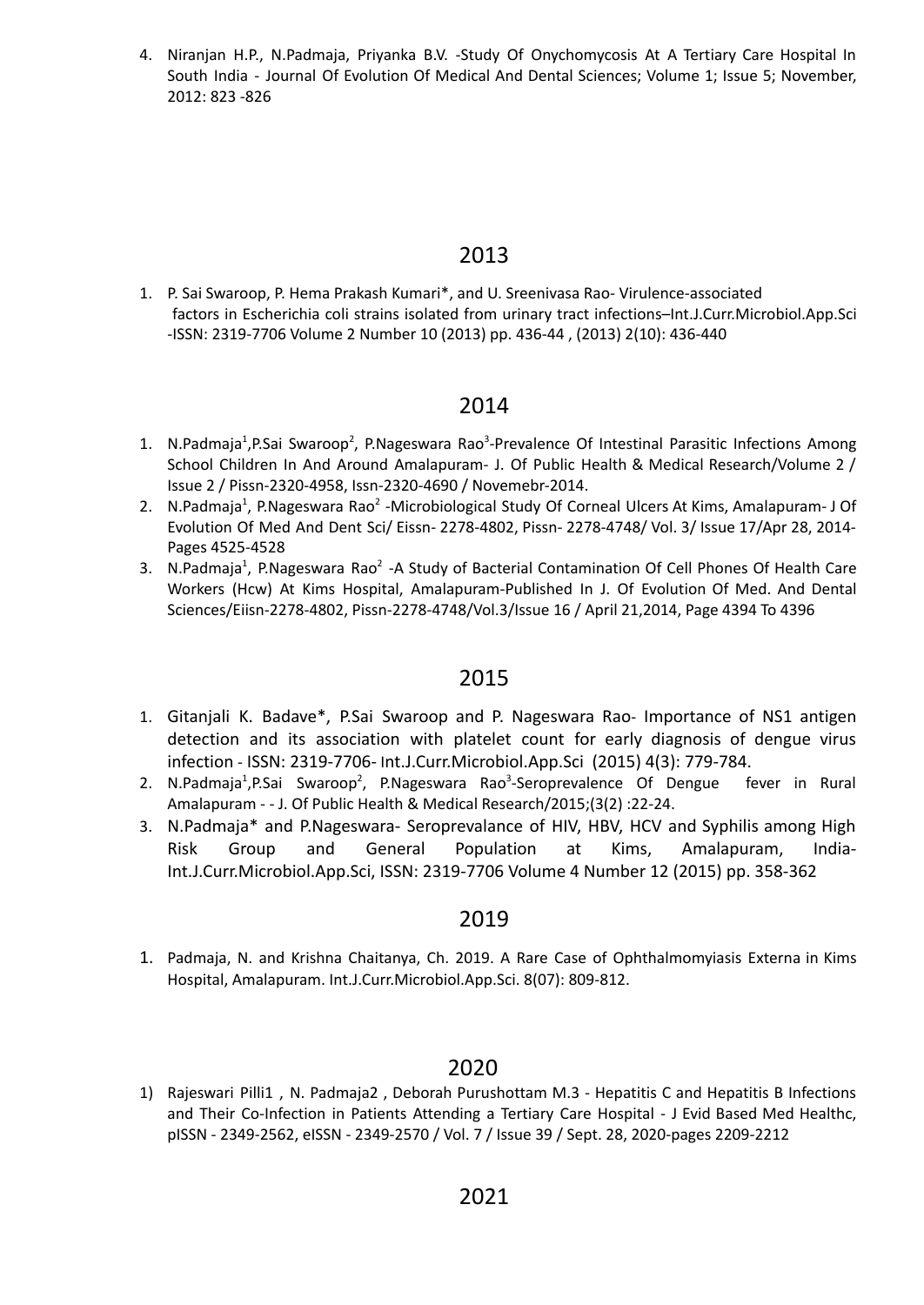- 2) Purushottam M D, Padmaja N, Rajeswari Pilli Role of Microbial Agents in Reproductive Health. -JK Science: Journal of Medical Education & Research , Vol. 23 No. 2, April- June 2021, pISSN: 0972-1177 Pages from 106-110
- 3) DEBORAH PUSUSHOTTAM, M.; PADMAJA, NASEPOGU; VENKATESHWARA RAO, A. Bacterial Aetiology and Susceptibility of Pathogens Associated with Acne Vulgaris - Journal of Clinical & Diagnostic Research. Oct2021, Vol. 15 Issue 10, p7-10. 4p.
- 4) Nesegopu Padmaja1,\*, Venkateswara Rao1 Bacteriological profile and antibiogram of bronchoalveolar lavage fluid from patients with respiratory tract infections at a tertiary care Hospital- Indian Journal of Microbiology Research 2021;8(2):119–122

1) Deborah PurushottamM1,\*, Nesepogu Padmaja1 - Bacterial isolates and their biofilm formation on contact lenses - , IP International Journal of Medical Microbiology and Tropical Diseases 2022;8(1):10–14, -Volume : 8, Issue : 1, Year : 2022

### DEPARTMENT OF FORENSIC MEDICINE

# 2014

- 1. J.Surender<sup>1</sup>, Dr.GSRKG Ranga Rao<sup>2</sup>, Dr.GKV Prasad<sup>3</sup> Product Liability of Corporate Negligence - Scholars Journal of Applied Medical Sciences (SJAMS) / 2014, Pages 1295-1296
- 2. Dr.GSRKG Ranga Rao<sup>1</sup>, Jakkam Surendar<sup>2</sup>, Dr.GKV Prasad<sup>3</sup>- A Comprehensive Study of Drowning in and Around Kakinada, Two Years Retrospective Study- Scholars Journal OF Applied Medical Sciences (SJAMS) / ISSN 2320-6691(Online), ISSN 2347-954X(Print) 2014, Pages 1397-1401

- 1. Dr.GSRKG Ranga Rao<sup>1</sup>, Dr.P.Phani Kumar<sup>2</sup>, Dr.GKV Prasad<sup>3-</sup> Retrospective Research on Regression Pattern in Male Skeletal Epiphyseal Fusion- J. Evid. Based Med.Healthc, pISSN-2349-2562,eISSN-2349-2570/Vol.3/Issue 16/Feb.25,2016
- 2. Dr.GSRKG Ranga Rao<sup>1</sup>, Dr.Kiran Phani K<sup>2</sup>, Dr.GKV Prasad<sup>3</sup> Research on correlation among different ossification centres in female- Journal of Evolution of Medical and Dental Sciences,pISSN-2278-4748,eISSN-2278-4802, dtd 21.3.2016
- 3. Dr.GSRKG Ranga Rao<sup>1</sup>, Jakkam Surendar<sup>2</sup>, Dr.GKV Prasad<sup>3</sup>-An Analytical study of Unnatural deaths in Kakinada Area - One year Retrospective study- Journal of Indian Academy of Forensic Medicine, on 3.1.2016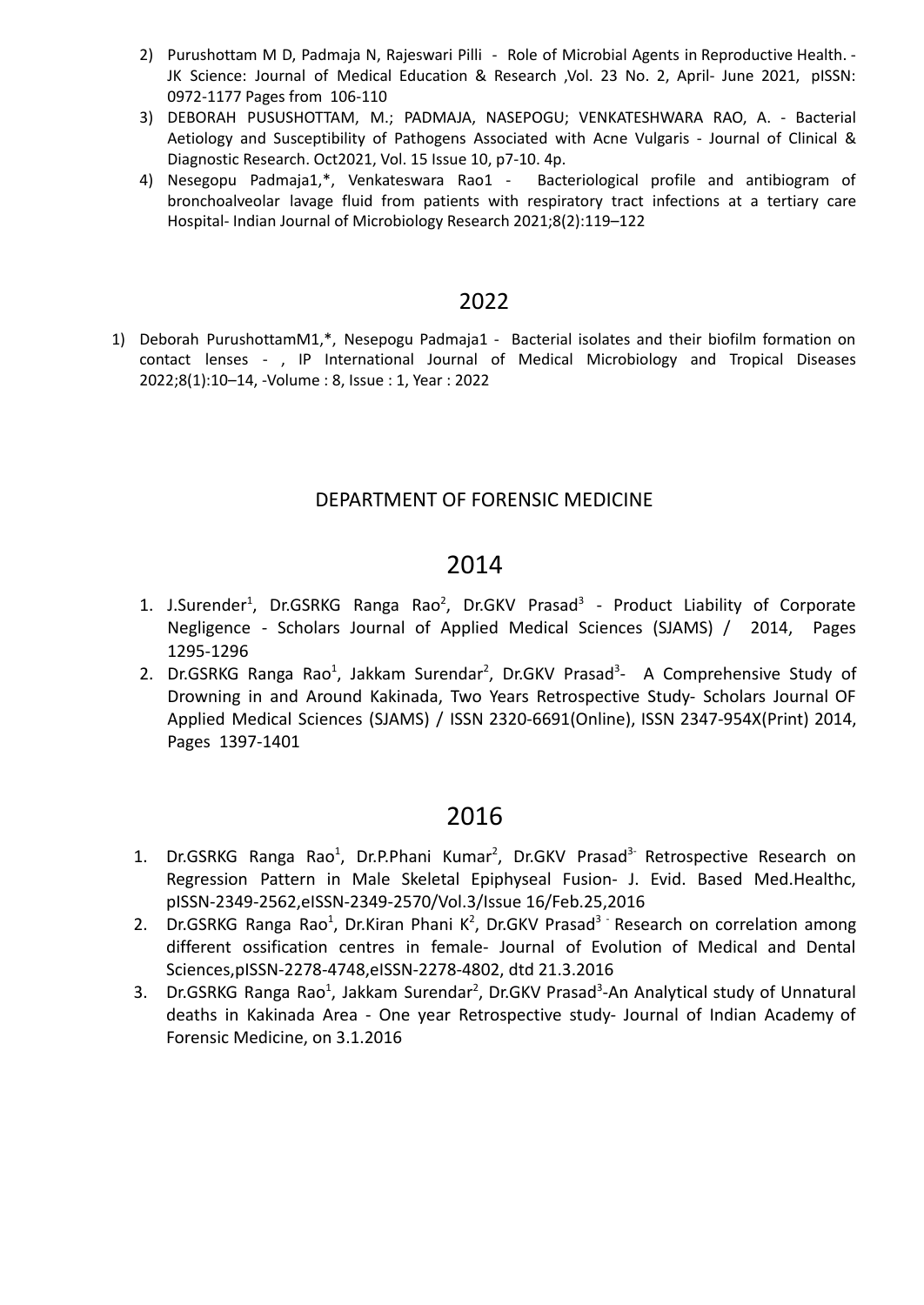#### DEPARTMENT OF COMMUNITY MEDICINE

#### 2012

- 1. Dr.V.M.Kommula, Dr.A.K.Mishra\*, Dr.Kusneniwar G.N.\*, Dr.S.N.Chapa, Dr.Raghava Rao K.V.\*\*- Profile of HIV Positive Clients inAn ICTC of A Private Medical College, Andhra Pradesh : A Situational Analysis-NJIRM 2012,Vol.3(2), April-June, eISSN:0975-9840, pISSN:2230-9969
- 2. Dr.V.M.Kommula, Dr.A.K.Mishra\*, Dr.Kusneniwar G.N.\*, Dr.S.N.Chapa, Dr.Raghava Rao K.V.\*\*- Profile of HIV Positive Clients inAn ICTC of A PravateMedical College, Andhra Pradesh : A Situational Analysis-NJIRM 2012,Vol.3(2), April-June, eISSN:0975-9840, pISSN:2230-9969
- 3. Dr.Gandham Pavani\*, Dr.Vani Madhavi Kommula\*\*, Dr.Jyothi Lakshmi G Mudaliar\*\*\*- Bacteriological Profile and Multidrug Resistance Patterns of Blood Culture Isolates in a Teaching Hospital in South India. -NJIRM 2012,Vol.3(3), July-August, eISSN:0975-9840, pISSN:2230-9969

#### 2013

- 1. Vani Madhavi Kommula<sup>A</sup>, G.N.Kusneniwar<sup>B</sup> -Computer and Internet Use among Medical Students of a Private Medical college of South India- National Journal of Medical and Dental Research Volume 1 Issue 4 July - September, 2013. Pg 34-38.
- 2. Vani Madhavi Kommula -Knowledge, Attitude and Practices of Breast Feeding among Mothers in a Slum Area of Amalapuram, East Godavari district, Andhra Pradesh- National Journal of Medical and Dental Research Volume 2 Issue 1 October - December, 2013. Pg 15-17.
- 3. Partha Sarathy Naidana\*1 , Sri Pavan Kumar Addanki2- A Comparative Study on Lifestyle Pertaining to Risk of Chronic Non–Communicable Diseases between the Students of Two Professional Colleges-Int J Med Health Sci. Jan 2013,Vol-2;Issue-1

#### 2014

1. Anantha Lakshmi Satyavathi Devi Kommula<sup>1</sup>, Surendranath Borra<sup>2</sup> and Vani Madhavi Kommula<sup>3</sup> - Awareness and Practice of Breast Self Examination among Women in South India- International Journal of Current Microbiology and Applied Sciences, volume 3 issue 1 January, 2014. Pg 391-394.

#### 2015

1. Vani Madhavi Kommula<sup>1\*</sup>, G.N.Kusneniwar<sup>2</sup> - A study of Domestic Accidents in the rural area of South India.- International Journal of Current Microbiology and Applied Sciences, volume 4 issue 4 April, 2015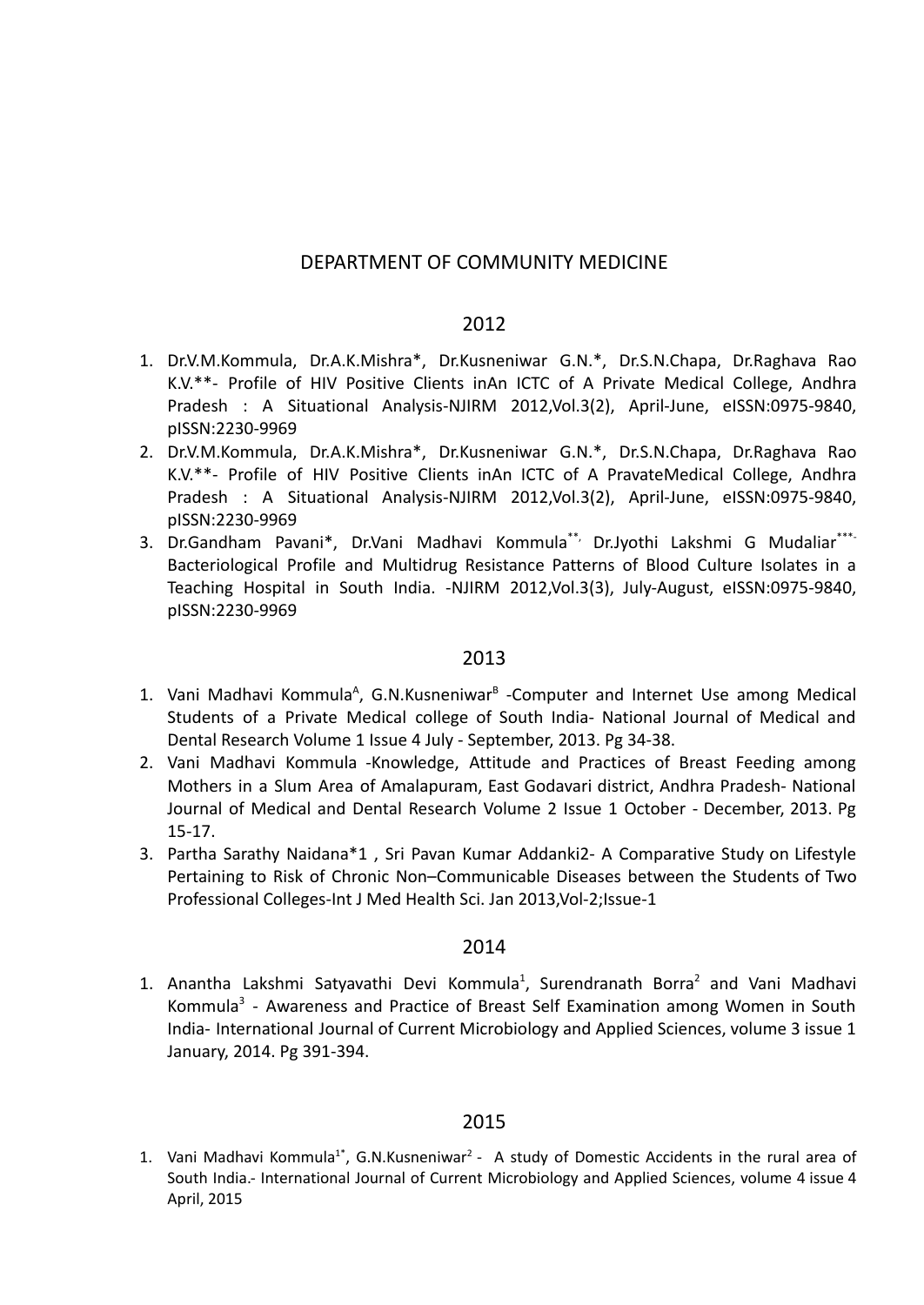- 2. Vani Madhavi Kommula<sup>3</sup>, Surendranath Borra<sup>2</sup> and M.Sai Jyothirmai<sup>3</sup> Health Status of the Rural Elderly in the East Godavari District of Andhra Pradesh-International Journal of Advanced Research in Biological Sciences, Volume 2, Issue 4, 2015, pg-54-58.
- 3. Surendranath Borra<sup>1</sup> Vani Madhavi Kommula<sup>2</sup> and M.Sai Jyothirmai<sup>3 -</sup> Prevalence of Hypertension and Diabetes among the Rural Elderly in South India-International Journal of Current Microbiology and Applied Sciences, 2015, Volume 4, Issue 5. Pg: 251-254.
- 4. Selvi Thangaraj, Nimmy Dominic, Amitkumar Rao.- A cross-sectional study on women abuse in the urban areas of Bengaluru - Int J Med Sci Public [Health](https://www.bibliomed.org/?jtt=2320-4664). 2015; 4(5): 713-716
- 5. R.R.L.Kantam & M.S.Ravikumar. Kumaraswamy and Beta Generalised Burr Type X Distributions. SRM International Journal of Engineering and Sciences, ISSN: 2322 – 0236, Vol.3, No.1, September – 2015, pp:32 – 44.
- 6. R.R.L.Kantam & M.S.Ravikumar. Pseudo Completion of Censored sample in Burr type X Distribution. International Journal of Advanced Engineering Research and Applications (IJAERA), ISSN: 2454-2377, Vol. – 1, Issue –5, September – 2015, pp:213-220.
- 7. R.R.L.Kantam & M.S.Ravikumar. Modified Maximum Likelihood Estimation in Burr Type X Distribution. Inter Stat, ISSN: 1941-689X, June – 2015, pp:1-14.
- 8. R.R.L.Kantam & M.S.Ravikumar. Modified Maximum Likelihood Estimation from Censored Samples in Burr Type X Distribution. Pakistan Journal of Statistics and Operation Research (PJSOR), ISSN:2220-5810, Vol.11, No.4, 2015, pp:601-629. Vol.3, No.1, September – 2015, pp:32 – 44.

- 1. M.S.Ravikumar & R.R.L.Kantam. Inverse Burr Type X Distribution. International Journal of Advanced Engineering Research and Applications (IJAERA), ISSN: 2454-2377, Vol. - 1, Issue -11, March -2016, pp:459-469
- 2. M.S.Ravikumar & R.R.L.Kantam. Discrimination between and Gamma and Rayleigh Models. International Journal of Mathematical, Engineering and Management Sciences (IJMEMS), ISSN: 2455-7749, Vol. – 1, Issue – 2, September – 2016, pp: 87-90.
- 3. (3) M.S.Ravikumar, R.R.L.Kantam & A.Naga Durgamamba . Acceptance Sampling Plans for Burr Type X Distribution. International Journal of Advanced Technology in Engineering and Science (IJATES), ISSN: 2348 – 7550, Vol. – 4, Issue – 8, August – 2016, pp: 36 – 44.
- 4. R. Subba Rao, A. Naga Durgamamba, M.S. Ravikumar & R.R.L.Kantam. Discriminating Between Size Biased Lomax Distribution And Pareto - Rayleigh Distribution. Open Journal of Applied & Theoretical Mathematics (OJATM), ISSN: 2455-7102, Vol. 2, Issue - 4, December - 2016, pp: 409 – 418.
- 5. R. Subba Rao, G.Prasad, M.S.Ravikumar & R.R.L.Kantam. Economic Reliability Sampling Plan: A New T-X Model. Open Journal of Applied & Theoretical Mathematics (OJATM), ISSN: 2455-7102, Vol. 2, Issue – 4, December – 2016, pp: 764 -779.
- 6. M.S.Ravikumar, R.R.L.Kantam. Extreme Value Control Chart for Burr Type XII Distribution. i-Manager's Journal on Mathematics, ISSN: 2277-5137, Vol. 5, No. 4, October- December-2016, pp: 47-51.
- 7. M.S.Ravikumar, R.R.L.Kantam. Two Step Estimation in Burr Type X Distribution. International Journal of Statistics and Applied Mathematics, ISSN: 2456-1452, Vol.1, Issue-4, 2016, pp:37-41.
- 8. R. Subba Rao, Pushpa Latha Mamidi & M.S.Ravikumar. Skewness Corrected Control charts for two Inverted Models. Journal of Chemical and Pharmaceutical Sciences (JCHPS), ISSN: 0974-2115, Special Issue 10, December – 2016, pp:51-55.
- 9. R.R.L.Kantam & M.S.Ravikumar. Limited Failure Censored Life Test Sampling Plan in Burr Type X Distribution. Journal of Modern Applied Statistical Methods (JMASM), ISSN: 1538- 9472, Vol.15 (2), 2016, pp: 428-454.

#### 2017

1. Vani Madhavi Kommula<sup>A</sup>, A.S.Kameswara rao<sup>B</sup> - Evaluation of Orientation programme for the first year undergraduate medical students - National Journal of Medical and Dental Research" Index Copernicus (ICV 2016 – 81.00) July-September,2017: Volume-5, Issue-4, Page 271-273.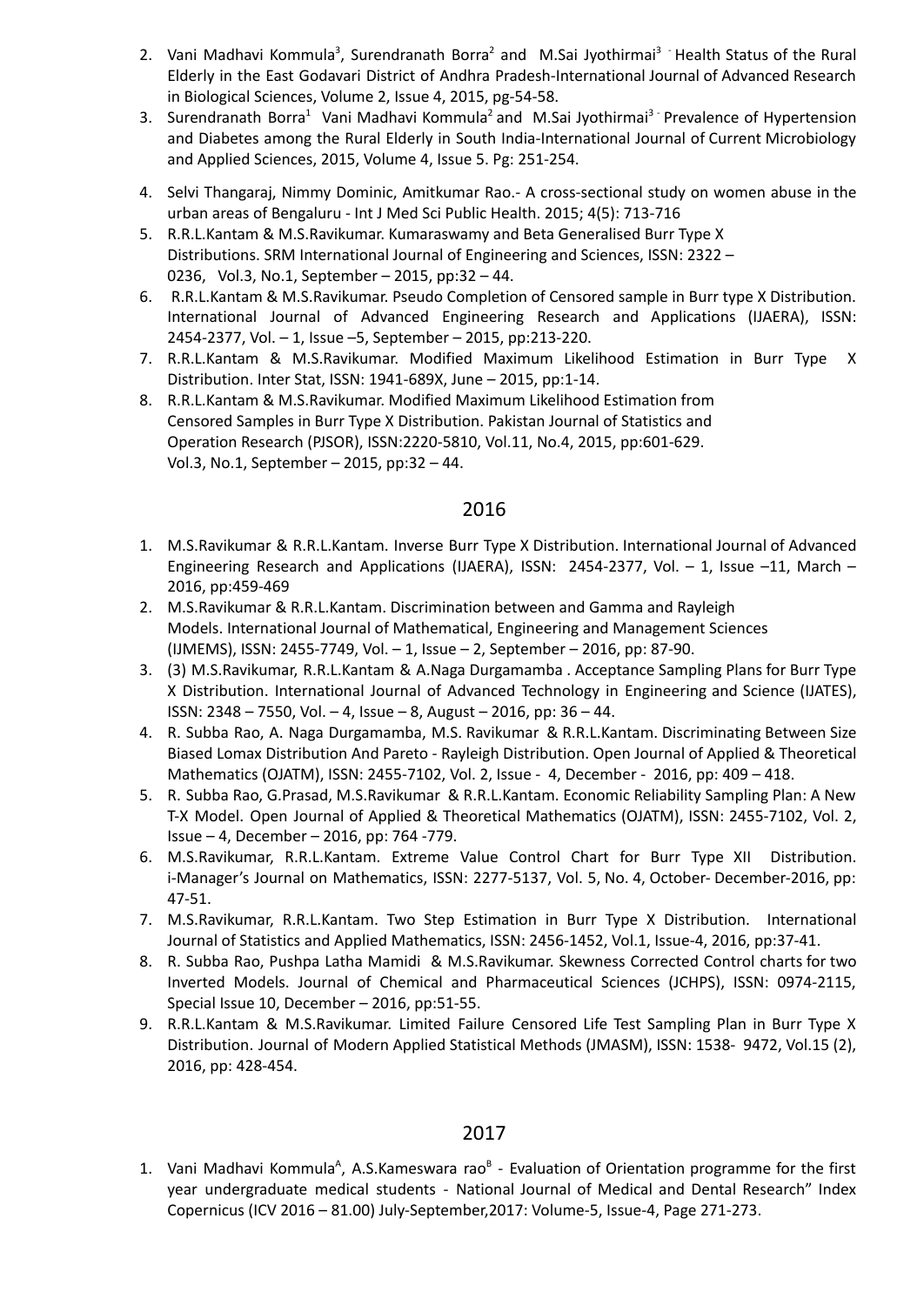- 2. Dr.Sri Pavan Kumar Addanki- A Study of Type-2 Diabetes Mellitus Among Adult Population- IOSR Journal of Dental and Medical Sciences(IOSR-JDMS), e-ISSN:2279-0853, p-ISSN:2279-0861, Issue 4 Ver.IV(A[pril,2017) pp: 26-28.
- 3. M.S.Ravikumar, R.R.L.Kantam. Software Reliability Model Based on Burr Type XII Distribution. International Journal of Advanced Engineering Research and Applications (IJAERA), ISSN: 2454-2377, Vol. – 2, Issue –9, January – 2017, pp:561-564.
- 4. R.R.L.Kantam & M.S.Ravikumar. Discrete Burr Type X Distribution. Journal of the Indian (IJAERA), ISSN: 2454-2377, Vol. – 2, Issue –9, January – 2017, pp:561-564
- 5. M.S.Ravikumar, R.R.L.Kantam. Discrimination Between Burr Type X Distribution Versus Log-Logistic and Weibull - Exponential Distributions. i-Manager's Journal on Mathematics,ISSN: 2277-5129, Vol. 6, No. 4, October - December -2017, pp: 39-50
- 6. R. Subba Rao, G. Prasad, M.S. Ravikumar & R.R.L. Kantam. Two Step Estimation A–New T X–Model. International Journal of Pure and Applied Mathematics (IJPAM), ISSN: 1314-3395, Vol. 113, No.11, 2017, pp: 252 – 260.

- 1. 1\*A. Sri Pavan Kumar, 1Asha Parveen Sayyad, 2 J. Ravi Kumar, 3Rongala VM Treatment Adherence of Known Diabetics in Rural Field Practice Area of Veleru, Krishna District, Andhra Pradesh- IOSR Journal of Dental and Medical Sciences(IOSR-JDMS), e-ISSN:2279-0853, p-ISSN:2279-0861, Volume 17, Issue 5 Ver. 7(May,2018), PP 50-52
- 2. Dr.Hemanta Kumar Pradhan<sup>1</sup>, Dr.Pratibha Singh<sup>2</sup>, M.S.Ravikumar<sup>3</sup>, & Dr. Meenakshi Gothwal<sup>2</sup>. Study of Risk Factors and Tumor Markers in Ovarian Malignancy in Western Part of Odisha - A Prospective Observational Study. International Journal of Reproduction, Contraception, Obstetrics and Gynecology, E-ISSN: 2320-1789, Vol.7, No.4, April-2018, pp:1571-1578.
- 3. B. Srinivasa Rao, P. Sricharani & M.S. Ravikumar. Limited Failure Censored Life Test Sampling Plan in Dagum Distribution. American Journal of Applied Mathematics and Statistics (AJAMS), E-ISSN: 2328-7292,Vol. 6,No.5, 2018, pp:181-185.

#### 2019

- 1. Ganta Sai Kumar1 , K. Vani Madhavi2 , A. S kameswara Rao3 Magnitude of behavioural Risk Factors for Cardiovascular Diseases among Medical and Dental College Students in Andhra Pradesh, India- Texila International Journal of Medicine" ISSN : 2520-3118 ,Index Copernicus (ICV 2016 – 81.00) Special Edition Apr,2019
- 2. M.S.Ravikumar, U.Ram Kiran & R.R.L.Kantam. Limited Failure Censored Life Test Sampling Plan in Half Logistic Distribution. International Journal of Statistics and Applied Mathematics, ISSN: 2456-1452,Vol.4, No.3, 2019, pp: 11-13.
- 3. M.S.Ravikumar, A.Naga Durgamamba & R.R.L.Kantam. Economic Reliability Test Plan for Burr Type X Distribution. International Journal of Advanced Engineering Research and Applications (IJAERA), ISSN: 2454 – 2377, Vol. – 5, Issue –3, July – 2019, pp:56-63.
- 4. I.Narasimha Rao, M.S.RaviKumar & R.R.L.Kantam. Variable Control Charts Based on Pareto Rayleigh Distribution. i-Manager's Journal On Mathematics, ISSN: 2277-5129, Vol. 8, No. 4, October – December – 2019, pp: 32-40.

- 1. Dr. Bharadwaj vedula, Dr.V.L.Kusuma Chandrika, & M.S.RaviKumar. Histopathological Spectrum of Endometrial Changes in Abnormal Uterine Bleeding. IOSR Journal of Dental and Medical Sciences (IOSR-JDMS), E-ISSN: 2279-0853, P-ISSN: 2279-0861Vol.19, Issue 2 Ser.13, February – 2020, pp: 01-05.
- 2. Dr.R.Suryanarayana Raju, Dr. S.V.Venu Gopala Raju, Dr.Potti Rajesh & M.S.Ravikumar.-Perceptions of Medical students on "Timing of theory classes". International Journal of Medical Research Professionals (IJMRP), E-ISSN: 2454-6364, P-ISSN: 2454-6356, Vol.6, Issue 2, March – 2020, pp: 05 – 08.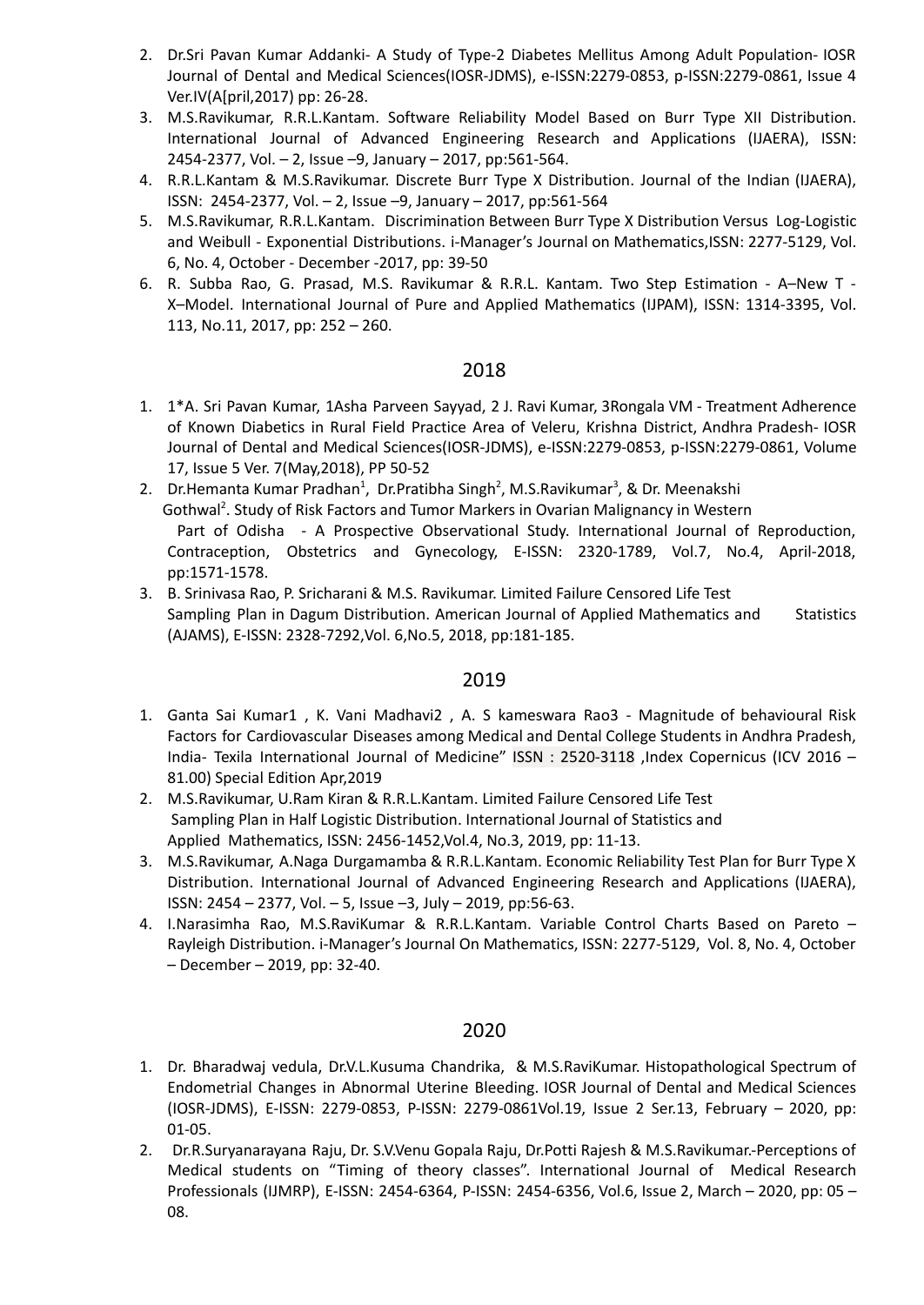- 1. U.Ram Kiran, M.S.Ravikumar & R.R.L.Kantam. Design Parameters and Operating Characteristics of A Life Test Based Sampling Plan in Linear Failure Rate Distribution. International Journal of Research and Analytical Reviews (IJRAR), E-ISSN: 2348-1269, P-ISSN: 2349-5138Vol.8, No.2, June-2021, pp:  $462 - 480.$
- 2. Dr.G.Ganga Raju, Dr.D.Raj Kiran, Dr. Mh.A.Salaam, Dr. P.Ravi Sankar & M.S.Ravikumar- Attitudes toward Psychiatrists, Psychiatric Medications, and Mental Illness among Medical Undergraduates: A Cross -Sectional Study. Indian Journal of Social Psychiatry (IJSP), E- ISSN: 2454-8316, P-ISSN: 0971-9962,Vol.37, No.2, April-June-2021, pp: 212 – 218.
- 3. U.Ram Kiran, M.S.Ravikumar & R.R.L.Kantam. Linear Failure Rate Distribution A Reliability Sampling Plan. - The International Journal of Analytical and Experimental Modal Analysis (IJAEMA), E-ISSN: 0886-9367, Vol.13, No.2, February – 2021, pp:46 – 54.
- 4. Dr.Ch. Ashok Chakravarthi, Dr. K.SaiKiran, Dr.L.V.S Pravallika & Dr.M.S.Ravikumar. Effectiveness of scapular stabilization exercises versus dynamic neck exercises on chronic non-specific neck pain among male computer professionals, International Journal of Medical Science and Advanced Clinical Research (IJMACR), P-ISSN: 2581-3633, Volume – 4, Issue – 4, July – August - 2–21, pp:116– 124
- 5. Chennupati Ashok Chakravarthi, V.Vyshnavi, L.V.S Pravallika &M.S.Ravikumar. Effectiveness of Gong's Mobilization Versus Scapular and Glenohumeral Mobilization in Subjects with Periarthritis of the Shoulder, International Journal of Innovative Science and Research Technology (IJISRT), E-ISSN No: 2456-2165, Volume 6, Issue 9, September –2021, pp: 792-795
- 6. T.Sunil Kumar, K.Sasi Kumar, Ch. Ashok Chakravarthi, K.V.S.Prakash & M.S.Ravikumar. Effectiveness of Muscle Energy Technique versus Sleeper Stretch on Posterior Shoulder Tightness among Volley Ball Players, International Journal of Medical Science and Current Research (IJMSCR), E-ISSN No: 2209-2862, P-ISSN: 2209-2870, Vol.4, Issue.6, November-December-2021, pp: 230-237.
- 7. U.Ram Kiran, B.Srinivasa Rao & M.S.Ravikumar. Estimation in Linear Failure Rate Distribution: Auxiliary Function Approach, The International Journal of Analytical and Experimental Modal Analysis (IJAEMA), E-ISSN: 0886-9367, Vol.13, No.12, Dec – 2021, pp:749 – 766.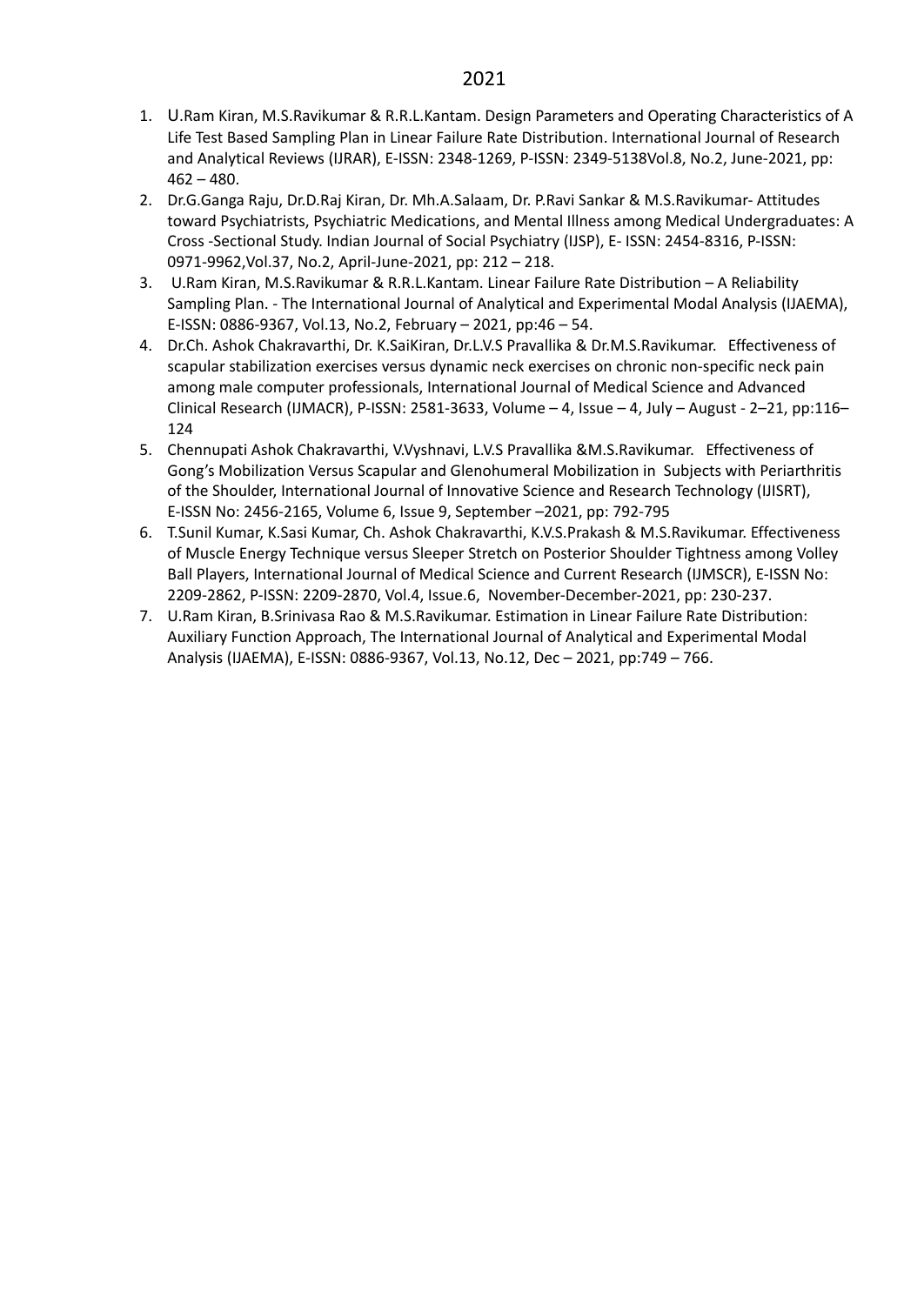## DEPARTMENT OF GENERAL MEDICINE 2010

- 1. Vamsi K. [Mootha,](https://www.journalofinfection.com/article/S0163-4453(10)00078-2/fulltext) Ritesh [Agarwal,](https://www.journalofinfection.com/article/S0163-4453(10)00078-2/fulltext) [Ashutosh](https://www.journalofinfection.com/article/S0163-4453(10)00078-2/fulltext) N. Aggarwal, Javaid [Ahmed,](https://www.journalofinfection.com/article/S0163-4453(10)00078-2/fulltext) Indu [Verma,](https://www.journalofinfection.com/article/S0163-4453(10)00078-2/fulltext) [Amanjit](https://www.journalofinfection.com/article/S0163-4453(10)00078-2/fulltext) Bal-The Sarcoid-Tuberculosis link: evidence from a high TB prevalence country- In Journal of Infection, June,2010, Volume 60, Issue 6, Pages 501-503
- 2. [Dheeraj](https://pubmed.ncbi.nlm.nih.gov/?term=Gupta+D&cauthor_id=20839590) Gupta<sup>[1](https://pubmed.ncbi.nlm.nih.gov/20839590/#affiliation-1)</sup>, Vamsi K [Mootha-](https://pubmed.ncbi.nlm.nih.gov/?term=Mootha+VK&cauthor_id=20839590) Neuraminidase inhibitors for influenza in healthy adults: what we don't know- The National Medical Journal of India, vol.23, No.1, 2010

#### 2011

1. V K [Mootha](https://pubmed.ncbi.nlm.nih.gov/?term=Mootha+VK&cauthor_id=21446220)<sup>[1](https://pubmed.ncbi.nlm.nih.gov/21446220/#affiliation-1)</sup>, R [Agarwal](https://pubmed.ncbi.nlm.nih.gov/?term=Agarwal+R&cauthor_id=21446220), N [Singh,](https://pubmed.ncbi.nlm.nih.gov/?term=Singh+N&cauthor_id=21446220) A N [Aggarwal,](https://pubmed.ncbi.nlm.nih.gov/?term=Aggarwal+AN&cauthor_id=21446220) D [Gupta,](https://pubmed.ncbi.nlm.nih.gov/?term=Gupta+D&cauthor_id=21446220) S K [Jindal-](https://pubmed.ncbi.nlm.nih.gov/?term=Jindal+SK&cauthor_id=21446220) Medical thoracoscopy for undiagnosed pleural effusions: experience from a tertiary care hospital in north India- Indian J Chest Dis Allied Sci,Jan-Mar 2011;53(1):21

## 2013

- 1. [Navneet](https://link.springer.com/article/10.1007/s12032-013-0602-z#auth-Navneet-Singh) Singh, Vamsi Krishna [Mootha](https://link.springer.com/article/10.1007/s12032-013-0602-z#auth-Vamsi_Krishna-Mootha), Karan [Madan](https://link.springer.com/article/10.1007/s12032-013-0602-z#auth-Karan-Madan), [Ashutosh](https://link.springer.com/article/10.1007/s12032-013-0602-z#auth-Ashutosh_N_-Aggarwal) N. Aggarwal & [Digambar](https://link.springer.com/article/10.1007/s12032-013-0602-z#auth-Digambar-Behera) Behera-Tumour Cavitation among lung cancer patients receiving first-line chemotherapy at a ttertiary care centre in India: association with histology and overall survival- Med Oncol (2013)30:602
- 2. [Navneet](https://pubmed.ncbi.nlm.nih.gov/?term=Singh+N&cauthor_id=23673987) Singh<sup>[1](https://pubmed.ncbi.nlm.nih.gov/23673987/#affiliation-1)</sup>, Vamsi Krishna [Mootha,](https://pubmed.ncbi.nlm.nih.gov/?term=Mootha+VK&cauthor_id=23673987) Karan [Madan](https://pubmed.ncbi.nlm.nih.gov/?term=Madan+K&cauthor_id=23673987), Ashutosh N [Aggarwal,](https://pubmed.ncbi.nlm.nih.gov/?term=Aggarwal+AN&cauthor_id=23673987) [Digambar](https://pubmed.ncbi.nlm.nih.gov/?term=Behera+D&cauthor_id=23673987) Behera-Tumor cavitation among lung cancer patients receiving first-line chemotherapy at a tertiary care centre in India: association with histology and overall survival- Med Oncol,2013;30(3):602
- 3. [Navneet](https://www.researchgate.net/profile/Navneet-Singh-30) Singh, Vamsi Krishna [Mootha,](https://www.researchgate.net/scientific-contributions/Vamsi-Krishna-Mootha-2008670453) Karan [Madan,](https://www.researchgate.net/profile/Karan-Madan) Karan [Madan](https://www.researchgate.net/profile/Karan-Madan) Tumour Cavitation among lung cancer patients receiving first-line chemotherapy at a tertiary care centre in India: association with histology and overall survival- September 2013,Medical [Oncology](https://www.researchgate.net/journal/Medical-Oncology-1559-131X) 30(3):602

## 2015

1. Gayatri S\*, Sundarachaary NV\*\*, Sarma MBR\*, Lalitha R\*\*, "Immunotherapy for Guillain Bare Syndrome in a Resource Poor Setting: Plasmapheresis Vs IVlg - published in Journal of the Association of Physicians of India" Feb,2015

- 1. Joginaidu Mula<sup>1</sup>, Dr.A.V.Narasimha Raju<sup>2</sup>, Dr.Anand Acharya<sup>3</sup> A Retrospective Study of Incidence Clinical presentation And Treatment Outcome Of Organophosphorus Poisoning In Konaseema Region of Andhra Pradesh- Journal of Evidence Based Med. & Healthcare, pISSN-2349-2562, eISSN-2349-2570/Vol.3/Issue 31, April. 18,2016
- 2. Gayatri Sabiknar<sup>1</sup>, Dr.A.V.Narasimha Raju<sup>2</sup>, Dr.Anand Acharya<sup>3</sup> -A Retrospective Study Of Clinicoepidemiology and Treatment Outcome Of Scorpion Sting In Konaseema Region Of Andhra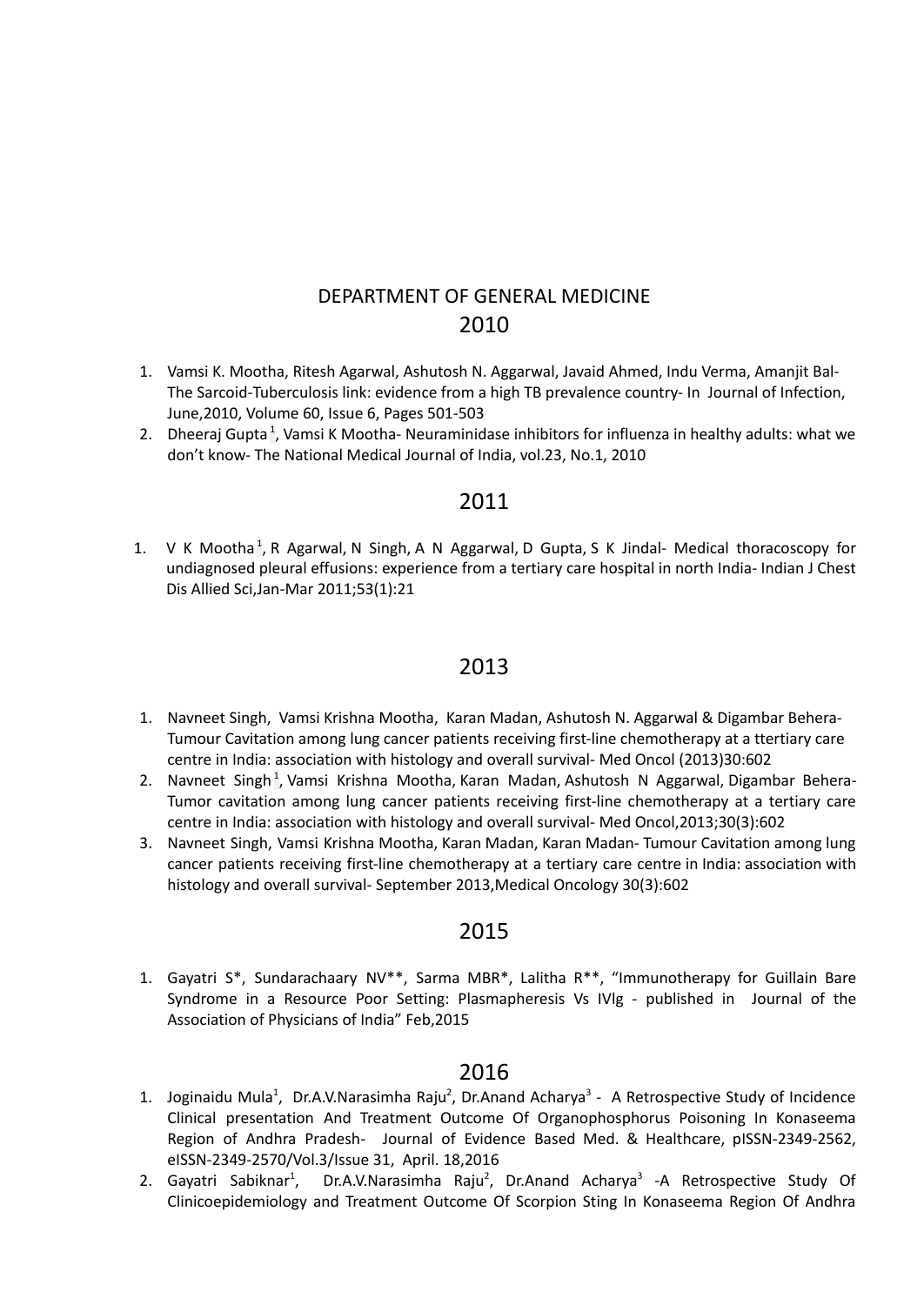Pradesh Journal of Evidence Based Med. & Healthcare, pISSN-2349-2562, pISSN-2349-2562, eISSN-2349-2570/Vol.3/Volume 3, Issue 29 April. 11,2016

- 3. Sai Krishna K $1$ , Dr.A.V.Narasimha Raju<sup>2</sup>, Dr.Anand Acharya<sup>3</sup> -CLINICO-EPIDEMOLOGY AN THERAPEUTIC OUTCOME OF SNAKE BITE IN KONASEEMA REGION OF ANDHRA PRADESH" Published in J of Evidence Based Med & Healthcare, pISSN- 2349-2562, eISSN- 2349-2570/ Vol. 3/ Issue 29/Apr,11, .2016
- 4. Dr.Ateeq Akbar Mohammed <sup>1</sup>, Dr.A.V.Narasimha Raju <sup>2</sup>, Dr.KSR Swamy <sup>3</sup> A Prospective Study of Effect of Repaglinide Monotherapy Versus Its Combination With Metformin in Type 2 Diabetes Mellitus Patients" Published in Journal of Evidence Based Med. & Healthcare, pISSN-2349-2562, eISSN-2349-2570/Vol.3/Issue 31, April. 18,2016
- 5. V.Somasekhar<sup>1</sup>, Rajenda Prasad<sup>2</sup>, K.S.R. Swami<sup>3</sup>- A Prospective Study of Effect of Netaglinide Versus Nateglinide In Combination With Metformin On Glycaemic Control And Dyslipidaemia In Type-2 Diabetes Mellitus Patients In Coastal District Of Andhra Pradesh, Published In Journal of Evidence Based Med. & Healthcare, pISSN-2349-2562, eISSN-2349-2570/Vol.3/Issue 34, April. 28,2016,
- 6. V.Somasekhar<sup>1</sup>,Rajenda Prasad<sup>2</sup>,K.S.R. Swami<sup>3-</sup> A Prospective Study of Effect of Telmi Sartan (Angi Otensi N II Receptor Blocker) On Metabolic Parameters In Hypertensive Patients With Metabloic Syndrome" Published In Journal of Evidence Based Med. & Healthcare, pISSN-2349-2562, eISSN-2349-2570/Vol.3/Issue 34, April. 28,2016
- 7. Mudunuri Sita Rama Lakshmi<sup>1</sup>, Yeedi Ramya<sup>2</sup>, Dr.Swamy<sup>3</sup>, Study of Lipid Profile in Chronic Renal Failure- Journal of Evidence Based Med. & Healthcare,), pISSN-2349-2562, eISSN-2349-2570/Vol.3/Issue 32, April. 21,2016

### 2017

- 1. Ramswaroop Jawaharla<sup>1</sup> Pravin G. Maske<sup>2</sup> A Prospective Comparative Study Of Effect of Telmisartan And Metformin On Metrabolic Parameters In Hypertensive Patients With The Metabolic Syndrome- Journal of Evidence Based Med. & Healthcare, pISSN-2349-2562, eISSN-2349-2570/Vol.3/Issue 71, September.04,2017, Pages from 4217 to 4220.
- 2. Ramswaroop Jawaharla<sup>1</sup> Pravin G. Maske<sup>2</sup> A Prospective Study Of Addition Of Sitagliptin To Metformin Versus Metformin Alone In Type 2 Diabetes Mellitus Patients" Journal of Evidence Based Med. & Healthcare, pISSN-2349-2562, eISSN-2349-2570/Vol.3/Issue 73, September.11,2017, pages from4327 to 4327 to 4330.
- 3. Ramswaroop Jawaharla<sup>2</sup>  $\cdot$  Sneha K<sup>2</sup> A Study of Electrocardiography and Kidney Function Test In Newly-Diagnosed Hypertensive Patients In Coastal Andhra Pradesh- Journal of Evidence Based Med. & Healthcare, pISSN-2349-2562, eISSN-2349-2570/Vol.4/Issue 89, November.13,2017.
- 4. Ramswaroop Jawaharla<sup>2</sup>  $\cdot$  Sneha K<sup>2</sup> A Study of Prevalence of Left Ventricular Hypertrophy in Type-2 Diabetes Mellitus Patients- Journal of Evidence Based Med. & HealthcarepISSN-2349-2562, eISSN-2349-2570/Vol.4/Issue 89, November.13,2017.
- 5. [Ramswaroop](https://www.ingentaconnect.com/search;jsessionid=1fp9o7v3sh8bj.x-ic-live-01?option2=author&value2=Ramswaroop+Jawaharlal) Jawaharlal; Pravin G. [Maske,](https://www.ingentaconnect.com/search;jsessionid=1fp9o7v3sh8bj.x-ic-live-01?option2=author&value2=Pravin+G.+Maske) A Prospective Study Of Addition Of Sitagliptin To Metformin Versus Metformin Alone In Type 2 Diabetes Mellitus Patients, J. Evid. Based Med. Healthc., pISSN- 2349-2562, eISSN- 2349-2570/ Vol. 4/Issue 73/Sept. 11, 2017 , pp. 4327-4330(4) Index Copernicus (ICV 2016-90.82), pISSN-2349-2562, eISSN-2349-2570.

- 1. PVV Satyanarayana<sup>1</sup>, Anand Acharya<sup>2</sup>- A prospective study of hypothyroidism in tribal women of East Godavari, Andhra Pradesh, India" Published in International Journal of Advances in Medicine,, March-April 2018 Apr; Volume-5, Issue 2, Pages from 438-441, pISSN 2349-3925/ eISSN 2349-3933
- 2. Anand Acharya<sup>1</sup> PVV Satyanarayana<sup>2</sup>, A Prospective Study of Pattern of Hepatic Dysfunction in Dengue Fever Patient in Coastal Andhra Pradesh, India" published in " International Journal of Advances in Medicine-May-June 2018, Volume-5, Issue 3, Pages from 1-5, pISSN 2349-3925/ eISSN 2349-3933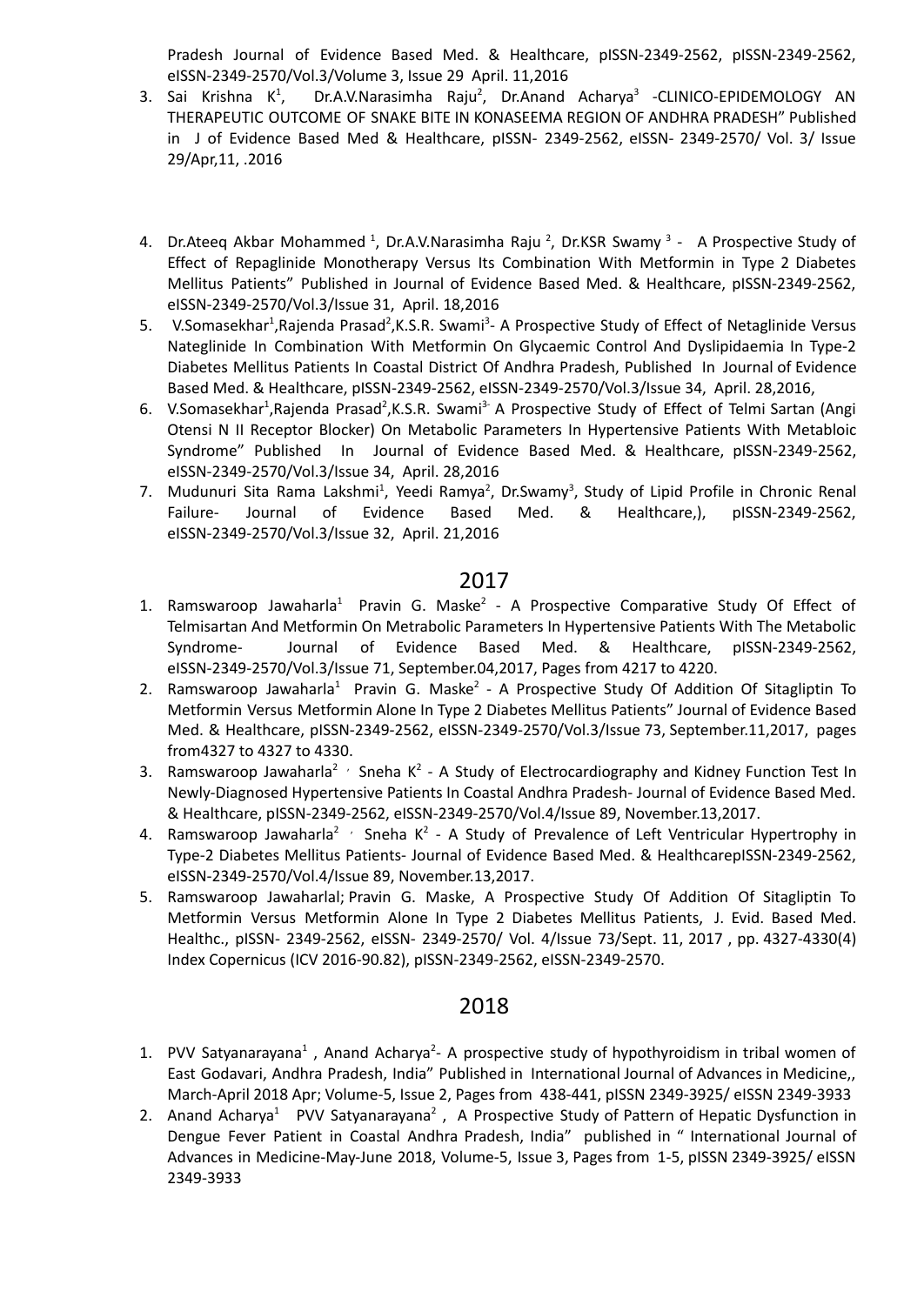- 1. PVV Satyanarayana<sup>1\*</sup> M.Deepak Phanindra<sup>2</sup>, Anand Acharya<sup>3</sup> '-Metabolic Parameter and Insulin Resistance in Non Alcoholic Fatty Liver Disease Patient Attending Tertiary Care Hospital Coastal Andhra Pradesh-International Journal of Contemporary Medicine Surgery and Radiology" Volume 4 | Issue 4 | October-December 2019 ISSN (Online): 2565-4810; (Print): 2565-4802
- 2. Subrahmanya Prasad Pandiri, Grishma Jalemu Quality and Superiority of Anticoagulation therapy in neurological patients in a tertiary care hospital-International Archives of Integrated Medicine, , Volume-6, Issue 7, July,2019, Pages from 5-10, pISSN 2394-0026, ISSN 2394-0034
- 3. Subrahmanya Prasad Pandiri, Grishma Jalemu Impact of Rosuvastatin in Systolic Heart Failure among elderly patients – A Randomized control clinical trail-International Archives of Integrated Medicine, Volume-6, Issue 7, July,2019, Pages from 5-19, pISSN 2394-0026, ISSN 2394-0034

- 1. C.Sri Krishna Appaji, P.Ravinder\* A prospective evaluation of hepatic parameters in congestive heart failure patients" Published In International Journal of Advances in Medicine, Index Copernicus Value (ICV 2019: 100.00 | December 2020 | Vol 7 | Issue 12, pISSN 2349-3925 | eISSN 2349-3933, Pages from 1873 to 1877
- 2. Ramadhenu Rajendra Prasad<sup>2</sup> Valluri Somasekhar<sup>\*</sup>,M.Rajyalakshmi<sup>3-</sup> A Prospective evaluation of microvascular complications in diabetes mellitus patients at time of diagnosis" Published In International Journal of Advances in Medicine, March 2020/Vol.7/Issue 3, pISSN-2349-3925, eISSN-2349-3933/Vol.7/Issue 3, March,2020, Pages 488-492
- 3. Valluri Somasekhar<sup>1</sup>, Ramadhenu Rajendra Prasad<sup>2</sup> M. Rajyalakshmi<sup>3-</sup> A Clinical and Microbiological Profile of Urinary Tract Infection in Diabetes Mellitus Patients, a South India Perceptive, International Journal of Competory Medicine Surgery and Radiology, March 2020/Vol.5/Issue 1, ISSN-2565-4810,(Print): 2565-4802.
- 4. Aravind Varma Datla, Rosaiah Duddu, Pravin Gulab Rao Maske\*- A prospective study on the predictors of mechanical ventilation in organophosphate poisoning- International Journal of Research in Medical Sciences Datla AV et al. Int J Res Med Sci. 2020 Apr;8(4):1357-1360 www.msjonline.org pISSN 2320-6071 | eISSN 2320-6012
- 5. Patirla Devendra Reddy, Pranavendra Nath Seela, Pravin Gulab Rao Maske\*, Study of the prevalence of isolated vitamin B12 deficiency related dementia in patients presenting to a tertiary care hospital- International Journal of Advances in Medicine Reddy PD et al. Int J Adv Med. 2020 Apr;7(4):694-700 http://www.ijmedicine.com pISSN 2349-3925 | eISSN 2349-3933
- 6. C.Sri Krishna Appaji, P.Ravinder\* correlation between severity of chronic obstructive pulmonary disorders, electrocardiography and echocardiography of patients: a prospective observational study "Published In International Journal of Advances in Medicine | December 2020 | Vol 7 | Issue 12, pISSN 2349-3925 | eISSN 2349-3933, pages from 1177 to 1180
- 7. Appaji CH SK<sup>\*1</sup> Ramatulasi<sup>2</sup>, Selvaraj V<sup>3</sup>, Gayathri C<sup>4</sup> A Comparative Study on dietary pattern and meal skipping habits of diabetic works" Publishe In International Journal of Research In Pharmaceutical Sciences, 2020,11(SPL4), | [Volume](https://pharmascope.org/ijrps/issue/view/53) 11 : Issue SPL4 | , pISSN 0975-7538 | eISSN 0975-7538, Pages from 248 to 251
- 8. Ranjith Vara, Arugolanu Prudhvi Raj, Pravin Gulab Rao Maske\* Study of thyroid dysfunction in metabolic syndrome in patients of Amalapuram, Andhra Pradesh, India - International Journal of Advances in Medicine Vara R et al. Int J Adv Med. 2020 Apr;7(4):598-602 http://www.ijmedicine.com pISSN 2349-3925 | eISSN 2349-393
- 9. Ranjith Vara, Arugolanu Prudhvi Raju, Pravin Gulabrao Maske Study Of thyroid dysfunction in metabolic syndrome in patients of Amalapuram,Andhra Pradesh, India- International Journal of Advances in Medicine, pISSN-2349-3925, eISSN-2349-3933/Vol.7/Issue 4, April, 2020, Pages from 598 to 602
- 10. Paritala Devendra Reddy,Pranavendra Nath Seela, Pravin Gulabrao Maske- Study Of prevalence of isolated vitamin B12 deficiency related dementia in patients presenting to a tertiary care hospital - International Journal of Advances in Medicine, pISSN-2349-3925, eISSN-2349-3933/Vol.7/Issue 4, April, 2020, Pages from 694 to 700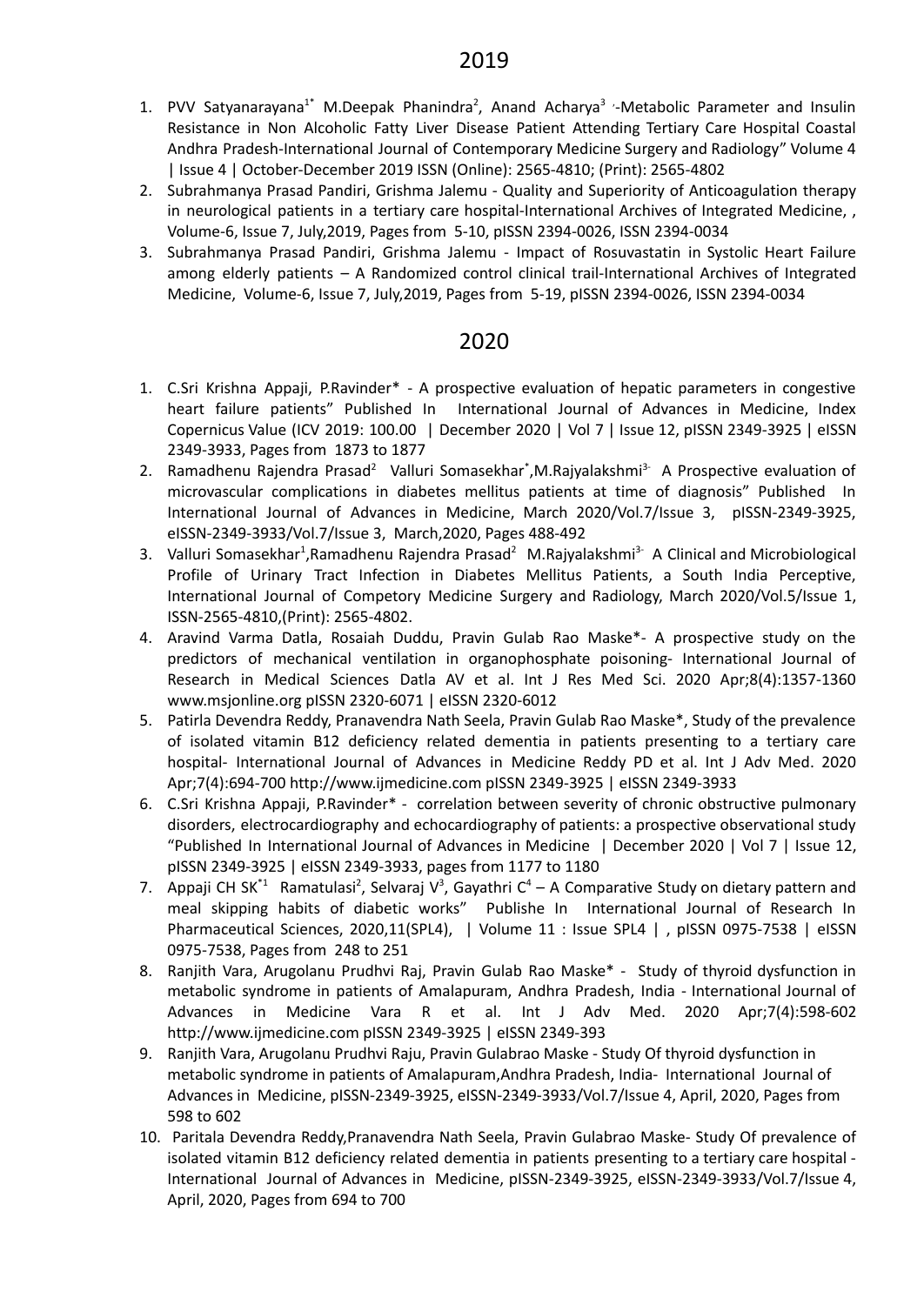- 11. Aravind Varma Datla, Rosaiah Duddu, Pravin Gulabrao Maske- A Prospective Study predictors of mechanical ventilation in organophosphate positioning" Published In International Journal of Advances in Medicine, pISSN-2349-3925, eISSN-2349-3933/Vol.7/Issue 4, April, 2020, Pages from 1357 to 1360.
- 12. M.Deepak Phanindra<sup>1</sup>, PVV Satyanarayana<sup>1\*</sup>, Anand Acharya<sup>2</sup>-A Prospective evaluation of correlation between cholinesterase level and severity of organophosphorus poisoning - International Journal of Advances in Medicine", February,2020, Volume-7, Issue 2, Pages from 276-279-5, pISSN 2349-3925/ eISSN 2349-3933
- 13. Pallavi Arangi<sup>1</sup>, Rajya Lakshmi Medabalimi<sup>2</sup>, Anand Acharya<sup>\*2</sup>- A Study of dyslipidemias in newly diagnosed hypertensive patients-International Journal of Research in Medical Sciences| April 2020| Vol 8| Issue 4, Page 1340 to 1344.

- 1. Ramswarup K. Jawaharlal, Vamsi Krishna Mootha\*- A prospective study of peripheral arterial diseases in chronic kidney disease patient attending tertiary care hospital Andhra Pradesh-International Journal of Advances in Medicine Jawaharlal RK et al. Int J Adv Med. 2021 Jul;8(7):974-977 pISSN2349-3925 | eISSN2349-3933
- 2. Ramswarup K. Jawaharlal, Vamsi Krishna Mootha-Non-alcoholic fatty liver disease and type 2 diabetes mellitus a prospective observational study in coastal region of Andhra Pradesh-International Journal of Advances in Medicine Jawaharlal RK et al. Int J Adv Med. 2021 Jul;8(7):918-921 http://www.ijmedicine.com pISSN2349-3925 | eISSN2349-3933
- 3. C.Sri Krishna Appaji<sup>1</sup>, M.Deepak Phanindra<sup>2</sup>, Anand Acharya<sup>3</sup> Prospective Evaluation of Coexistence of Subclinical Hypothyroidism with Type 2 Diabetes Mellitus and Its Effect On Metabolic Profile - Journal of Evidence Based Medicine & Healthcare, 19.1.2021 | Vol 7 | Issue 12, pISSN 2349-2562| eISSN 2349-2570

### DEPARTMENT OF PAEDIATRICS

### 2012

1. Naren S.Dudyala, Marina Amarendra, Subbarao P.V. - The Use Of Metered Dose Inhalers: Where Are We" Published In Journal Of Clinical And Diagnostic Research, 2012 May, Print Issn : 2249-782x Vol.6(4) 612-614

- 1. G.Ramesh<sup>1</sup>,Anandacharya<sup>2</sup>, V.Subrahmanyam<sup>3</sup> A Retrospective Study Of Epidemiology Clinical Course And Treatment Outcome Of Scorpion Sting In Paediatric Age Group Published In J Of Evidence Based Med & Healthcare/ Pissn- 2349-2562, Eissn- 2349-2570/ Vol. 2/ Issue 56/Dec.14,2015
- 2. G.Ramesh<sup>1</sup>,Anandacharya<sup>2</sup>, V.Kesavaram<sup>3</sup> A Study Epidemiology And Antimicrobiological Profile Of Organism Isolated From Neonatal Sepsis Patients. J Evid Based Med Healthc 2015; 2(56), 8857-8859. Index Copernicus (Icv 2015-78.84) P-Issn 2349-2562. By Dr G Ramesh - As 1<sup>st</sup> Author
- 3. Sowmya Thayi\*, T. V. Ramesh- Comparative study of C-reactive protein versus procalcitonin as an early marker of neonatal sepsis- International Journal of Contemporary Pediatrics- pISSN 2349-3283 | eISSN 2349-3291 -Thayi S et al. Int J Contemp Pediatr. 2016 Aug;3(3):878-881-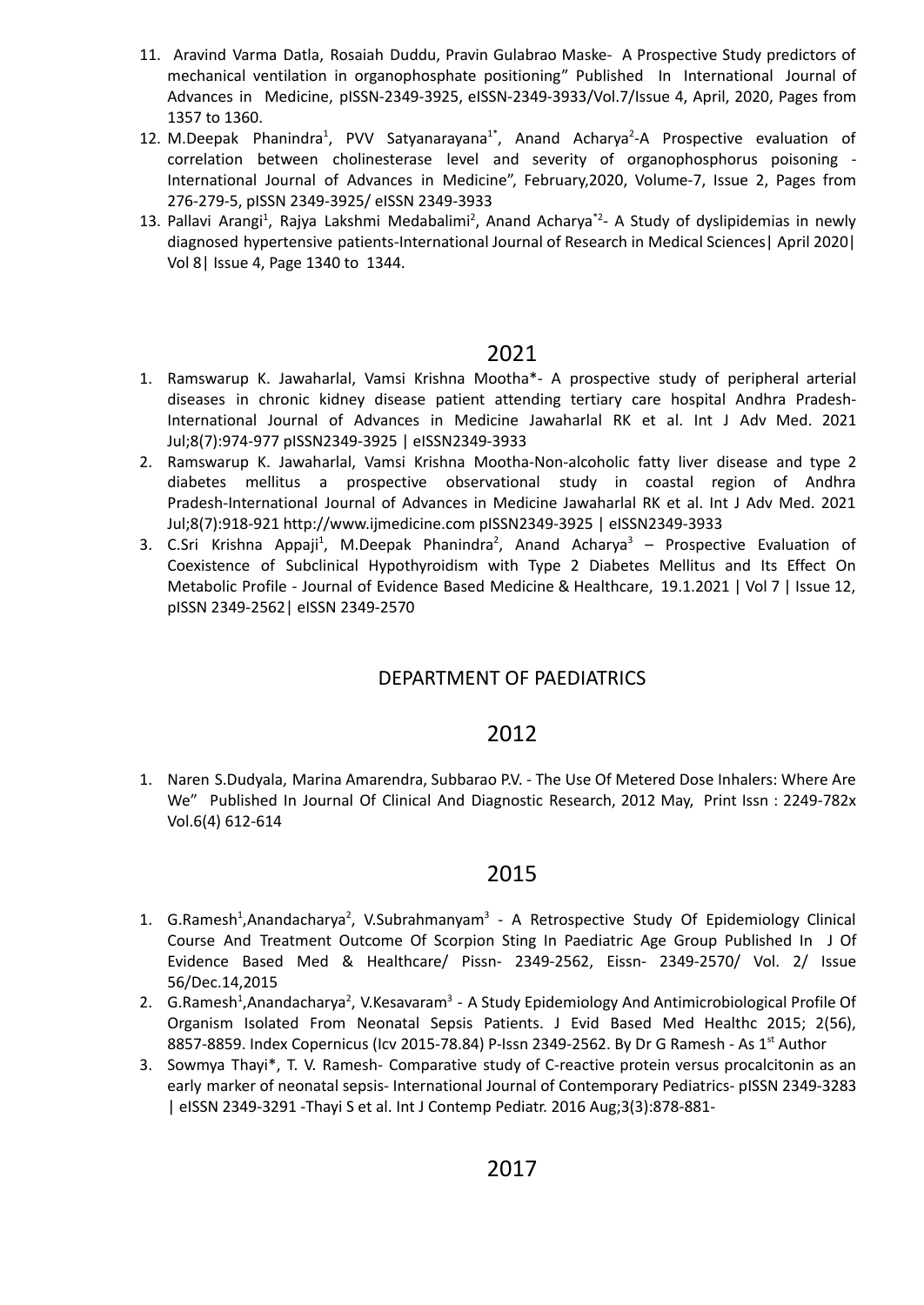- 1. M Amarendra 1<sup>st</sup>, Dr Garuda Rama<sup>2</sup>, Dr.Rohit Kiran<sup>3</sup>, Dr. Dvrb Raju<sup>4</sup>- Etiology Of Respiratory Distress And Risk Factors Associated With Development Of Respiratory Distress In Term Newborns-Published In Journal Of Evidence Based Medicine And Healthcare, Feb 20, 2017,Vol 4(15), Page 854-858. P-Issn 2349-2562.
- 2. M.Amarendra\*, M.Yogananda- Comparison Of Clinical Assessment Of Nutritional Status (Can) Score With Other Methods In The Assessment Of Fetal Malnutrition, Published In International Journal Of Contemporary Pediatrics,2017,May; 4(3): Page 713-716. P-Issn 2349-3283

- 1. Payyavula Suresh Babu, Katada Narayana Rao\*, Anand Acharya A Prospective Study Of Clinical Profile Of Hypokalemic Periodic Paralysis In Paediatric Patients- International Journal Of Contemporary Pediatrics,2017,May; 4(3): Page 713-716. Index Copernicus (Icv 2015: 86.01, Icv 2014: 85.79, Icv 2013: 6.76), March-April2018, Vol.5, Issue.2
- 2. Katadanarayanrao, Payyavulasureshbabu, Anandacharya A Prospective Study Of Pattern Of Acute Poisoning And Treatment Outcome In Paediatric Age Group In Tertiary Care Hospital Of Konaseema Region Of Andhra Pradesh, India Published In International Journal Of Contemporary Pediatrics,2017,May; 4(3): Page 713-716. Index Copernicus (Icv 2015: 86.01, Icv 2014: 85.79, Icv 2013: 6.76), March-April2018, Vol.5, Issue.2
- 3. K.Visweswara Rao<sup>1</sup>, P.Suresh Babu<sup>2</sup>, Anandacharya<sup>3</sup> A Prospective Study Of Comparison Of Clinical Profile, Complication And Outcome Of Plasmodium Vivax Versus Plasmodium Falciparum In Children Published Ip International Journal Of Medical Paediatric And Oncology, October- December,2018;4(4):/ Page 148-151
- 4. K.Visweswara Rao<sup>1</sup>, P.Suresh Babu<sup>2</sup>, Anandacharya<sup>3</sup> A Prospective Study Of Effect Of Zinc As Adjuvant Therapy In Acute Pneumonia In Children Under 5 Year Of Age. Published Ip International Journal Of Medical Paediatric And Oncology, October- December,2018;4(4):/ Page 142-147
- 5. M.Amarendra, Rajesh Kumar Sethi\*,V.Prudhviraju Pericherla Incidence Of Hypoglycaemia With 72 Hours After Birth In Low Birth Weight Babies" Published In International Journal Of Comtemporary Paediatrics, P-Issn 2349-3283, May-June,2018, Vol 5, Issue 3, Page 944-948
- 6. Raghava Badabagni, Rajesh Kumar Sethi\* Clinical And Laboratory Profile Of Dengue Fever In Hospitalized Childen Among South Indian Population- Journal Of Comtemporary Paediatrics, Index Copernicus (Icv 2015: 86.01, Icv 2014: 85.79, Icv 2013: 6.76) P-Issn 2349-3283, May-June,2018, Vol 5, Issue 6, Page 2258-2264
- 7. T. V. Ramesh, Bineet Panigrahi\*, P. Pranaya, P. Hima Bindu Outcome of neonates born to mothers with premature rupture of membranes- International Journal of Contemporary Pediatrics Ramesh TV et al. Int J Contemp Pediatr. 2018 Jul;5(4):1190-1194 http://www.ijpediatrics.com pISSN 2349-3283 | eISSN 2349-3291

- 1. K.Visweswara Rao, P.Suresh Babu<sup>1\*</sup>, Anandacharya<sup>2</sup> Clinicoepidemiology, Clinical Profile And Outcome Of Venomous Snake Bite In Children In Konaseema Region Of Andhra Pradesh India - International Journal Of Contemporary Pediatrics,2017,March-April 2019, Vol6/Issue 2 Pages 625-629
- 2. K.Visweswararao<sup>1</sup>, G. Ramesh<sup>1</sup>, , Anand Acharya 2 - Prospective Study Of Spectrum, Clinic-Epidemiology, Profile Complication And Outcome Of Pesticide Poisoning In Children - International Journal Of Contemporary Pediatrics, Index [Copernicus](https://journals.indexcopernicus.com/search/details?id=31394) (Icv 2017: [100.00,](https://journals.indexcopernicus.com/search/details?id=31394) Icv 2016: 86.22, Icv 2015: 86.01, Icv 2014: 85.79, Icv 2013: 6.76),/March-April 2019/ Vol. 6 / Issue 2/ Pages From 333-337.
- 3. Rajesh Kumar Sethi, Raghava Badabagni\* Padmaja Sridevi Pabbineedi, Radhika Chennupati- Study Of Blood Pressure In Relation With Age, Sex And Bmi In School Going Children Of Age Group 5-15 Years In Amalapuram, Andhra Pradesh, India- Of Comtemporary Paediatrics, Index Copernicus (Icv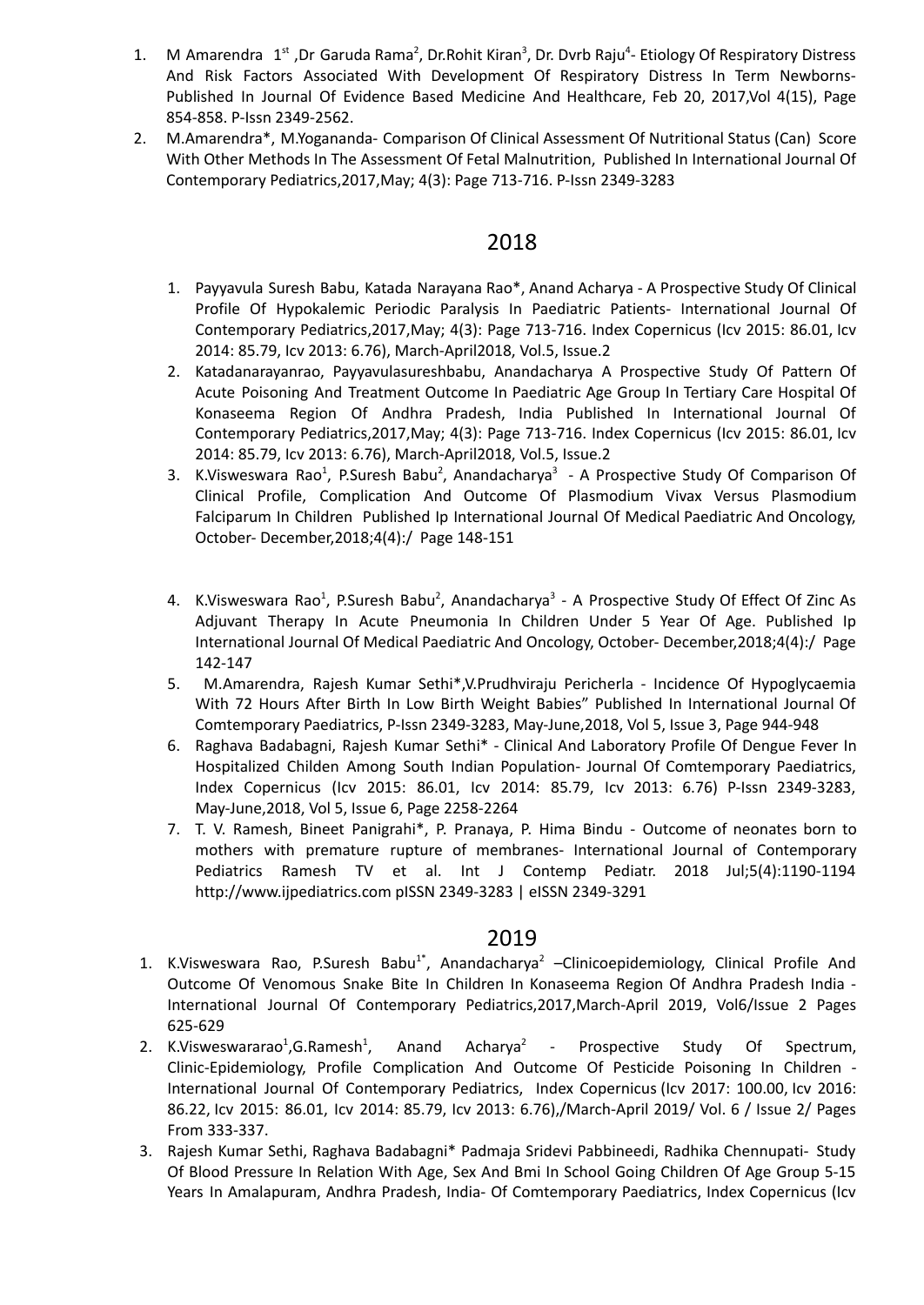2015: 86.01, Icv 2014: 85.79, Icv 2013: 6.76) P-Issn 2349-3283, May-June,2019, Vol 6, Issue 3, Page 1068-1074

4. Dr.Bhargav Prasad, Dr.Pandit Vinodh,Dr.T.Venkata Ramesh,Dr.P.Subba Rao - Management Of Latent Tuberculosis In Pediatric Contacts –A One Year (Jan2017-Jan18) Prospective Clinical Study" Published In Paripex - Indian Journal Of Researc,Volume-8 | Issue-5 | May-2019 | Print Issn No. 2250 - 1991

### 2020

- 1. K.Narayana Rao<sup>1</sup>, R.Pratyusha<sup>2</sup>, Anand Acharya<sup>3</sup> -Azithromycin And Ceftriaxone In Uncomplicated Typhoid Fever In Paediatric Patients: A Prospective, Comparative And Randomized Open Labelled Trail- International Journal Of Contemporary Pediatrics | December 2020 | Vol 7 | Issue 12 Page 2316 To 2320, Pissn 2349-3283 | Eissn 2349-3291
- 2. R.Pratyusha<sup>1,</sup> K.Narayana Rao<sup>2</sup>- Study Of Prevalence Of Metabolic Syndrome In Obese Children In Konaseema Region Of India- International Journal Of Contemporary Pediatrics | December 2020 | Vol 7 | Issue 12 Pages From 2321 To 2325, Pissn 2349-3283 | Eissn 2349-3291

## DEPARTMENT OF D.V.L.

### 2015

- 1. Anand Acharya<sup>1</sup>, M.Suryanarayana Murthy<sup>2</sup> EFFECT OF MACROLIDE ON PITYRIASIS ROSEA IN COMPARISON WITH ACYCLOVIR- journal of evolution of medical and dental sciences; eISSN-278-4802, pISSN-2278-4748/Vol.4/Issue 27/April 02,2015,Page 4689 to 4693
- 2. Gitu Duara<sup>1</sup>, S.Rama Tulasi<sup>2</sup> B.Sudha Madhuri<sup>3</sup> N.Chakarvarthy<sup>4</sup>, N.Sandhya<sup>5</sup> A Clinical Study of Mucocutaneous Manifestations in HIV/AIDS Patients Attending A Tertiary Care Hospital in Andhra Pradesh- journal of Evid Based Med & Healthcare, pISSN-2349-2562, eISSN-2349-2570/ Vol. 2/Issue 59/Dec,24,2015, Pages from 8963 to 8967
- 3. Gitu Duara<sup>1</sup>, S.Rama Tulasi<sup>2</sup> Kasi Viswanadh<sup>3</sup> Chandana Anusha<sup>4</sup> , Kiran Kanth<sup>5</sup> -A Clinico–Epidemiological Study of Dermatoses Prevalent In Children Attending Government Schools In Urban Areas in Amalapuram- journal of Evid Based Med & Healthcare, pISSN-2349-2562, eISSN-2349-2570/ Vol. 2/Issue 53/Dec,03,2015, Pages from 8720 to 8723
- 4. Siva Prasad Reddy Basava<sup>1</sup>, Rama Tulasi Sappa<sup>3</sup> Srreenivasulu Reddy P<sup>1</sup> Jithenra Kandati<sup>1</sup> , Madhavulu Buchineni<sup>2</sup> and Rama Mohan Pathapati<sup>2</sup> -Genital Chlamydial Infection Association with HIV and Syphilis in Female Patients Attending STD-Clinic in a Tertiary Care Hospital- International journal of Current Microbiology and Applied Sciences" ISSN:2319-7706, Volume 4 Number 8(2015) pp 422-429

- 1. Dr.M.Suryanarayana Murthy<sup>1</sup>, Gitu Duara<sup>2</sup>, K.Kasi Viswanath<sup>3</sup>,Kiran Kanth<sup>4</sup>- A PROSPECTIVE STUDY OF CORREELATION BETWEEN HORMONAL PROFILE AND ACNE VULGARIES IN ADULT PATIENTS" - IP Indian journal of Clinical and Experimental Dermatology, Print ISSN:-2581-4710, June,2018, Page 151-155
- 2. M.S.N.Murthy<sup>1</sup>, & K.Ramesh<sup>1\*</sup> A PROSPECTIVE STUDY OF CORREELATION BETWEEN HORMONAL PROFILE AND ACNE VULGARIES IN ADULT PATIENTS - IP Indian journal of Clinical and Experimental Dermatology, Print ISSN:-2581-4710, June,2018, Page 151-155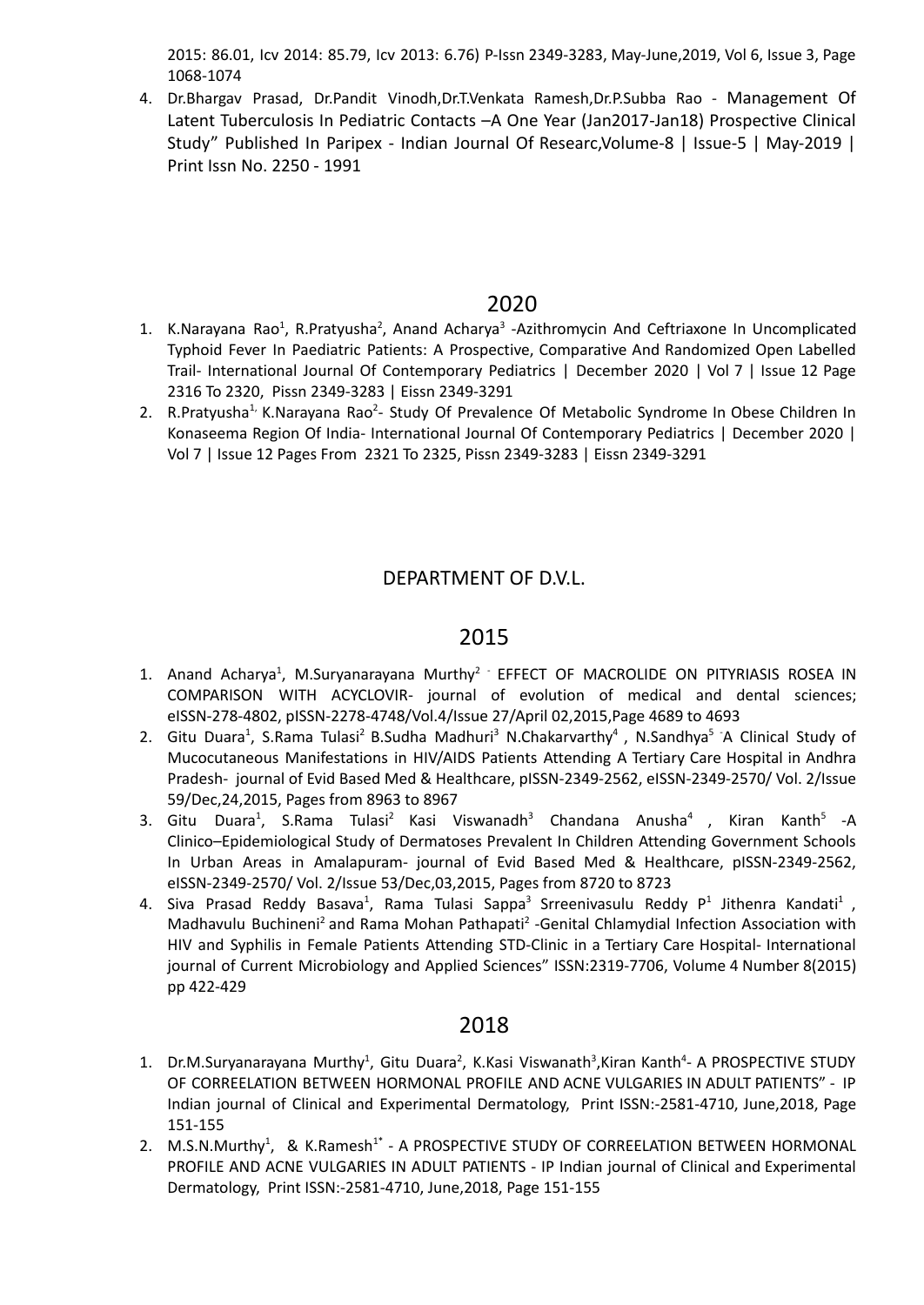3. K.Ramesh<sup>1</sup>, M.S.N.Murthy<sup>2\*</sup>,M.Manjari Annapurna<sup>3</sup> -A PROSPECTIVE CLINICO MYCOLOGICAL STUDY OF SUEPRFICIAL MYCOSIS IN COASTAL ANDHRA PRADESH" Professor - - By Dr.M.Suryanarayana Murthy, Professor & Dr.K.Ramesh, Associate Professor - Published in IP Indian journal of Clinical and Experimental Dermatology, Print ISSN:-2581-4710, July -September,2018, Page 151-155

## 2019

- 1. Sappa Rama Tulasi<sup>1</sup>, Manjari Annapoorna Malladi<sup>2</sup>, ruttala Sri Satya<sup>3</sup>, Kashetty Srujan<sup>4</sup> -Clinico-laboratory and trichoscopic evaluation of various patterns of female baldness – A Prospective case control study- Published in " IP Indian Journal of clinical and Experimental Dermatology, 5 (2019) 1-7
- 2. P.Sandeep Kumar<sup>1</sup>, S.Rama Tulasi<sup>2\*</sup>,Sashank Darla<sup>3</sup>, Anand Acharya<sup>4</sup> Published in "A clinical study on non venereal genital dermatoses in adult males at a tertiary care centre- IP Indian Journal of clinical and Experimental Dermatology April-June, 2019:5(2):98-10

### 2020

1. Appaji CH SK<sup>\*1</sup>, S.Rama Tulasi<sup>2</sup>, Selvaraj V<sup>3</sup>, Gayathri<sup>4</sup> - A Comparative Study on dietary pattern and meal skipping habits of diabetic works-International Journal of Research In Pharmaceutical Sciences, Index Copernicus Value (ICV 2019: 100.00 | 2020,11(SPL4), | Volume 11 : Issue SPL4 | , pISSN 0975-7538 | eISSN 0975-7538,19.12.2020 Pages from 248 to 251

## DEPARTMENT OF PSYCHIATRY 1987

1. G.Ganga Raju<sup>1</sup>, Shankar Krishnawamy<sup>2</sup>, Abraham Vergheese<sup>3</sup>-Usefulness of Bortner rating scale in the measurement of type A behaviour pattern- Indian journal of Psychiatry,Volume: 29,Issue: 4,Year: 1987,Pages: 373-376

- 1. Sripada Ramam<sup>1</sup>, Narise Anusha<sup>1</sup>, NarottamReddy<sup>2</sup>, Pasam Ravi Shankar<sup>3</sup>, John Kirubakaran<sup>1</sup>, Magharla Dasaratha Dhana Raju<sup>1</sup> - Treatment Of Major Depression Among Individuals With Hiv/Aids- "Inventi Journal P Ltd., (International Journal /2014 Pp 308, Volume .2014, Issue 4, Published On 16.7.2014
- 2. <sup>1</sup>Kattula Rao Vinay Rajan, <sup>1</sup>Pilla Sree Surya Durga Devi, <sup>1</sup>Penugonda Vineela, Ravisankar <sup>2</sup>Pasam, <sup>1</sup>Haritha Allu, Prasad Reddy M, A Brief Summary On Voretioxetine - World Journal Of Pharmaceutical Research, Volume 3, Issue 6, 914-918, Vol.3, Issue 6, 2014 Pages From 914 To 918
- 3. <sup>1</sup>Gamini N S Santhoshi Lakshmi<sup>\*</sup>, <sup>2</sup>Singuru Kiran Kumar, <sup>3</sup>Kodamanchili Vidya Bharghavi, Kesava Rao Kannuru, <sup>3</sup> Pasam Ravisankar <sup>5</sup>, Datla Divya Bharathi., - A Review On Tardive Dyskinesia And Its Management" Published In "World Journal Of Pharmaceutical Research, Volume 3, Issue 8,2014, 203-219, Pages From 203 To 219
- 4. <sup>1</sup>Kattula Rao Vinay Rajan<sup>1</sup>,Sathish Srinivas P<sup>2</sup>, Pilla Sree Surya Durga Devi<sup>1</sup>, <sup>1</sup>Penugonda Vineela<sup>1</sup>, Ravisankar Pasam<sup>3</sup>, and Siddhartha SRV - A Review On Automoxetine In The Treatment Of Attention Deficit Hyperactivity Disorder- January 2014, African Journal of [Psychiatry](https://www.researchgate.net/journal/African-Journal-of-Psychiatry-1994-8220) 17(06), Volume 17, Issue 6, 14-92, Pages From 203 To 219
- 5. Sree SDD Pilla, Ravisankar Pasam, Vineela Penugonda, Rao VR Kattula Dietary Interventions In Autism Spectrum Disorder - Andhra Pradesh Journal Of Psychological Medicine, Volume 15, Issue 1, January,2014.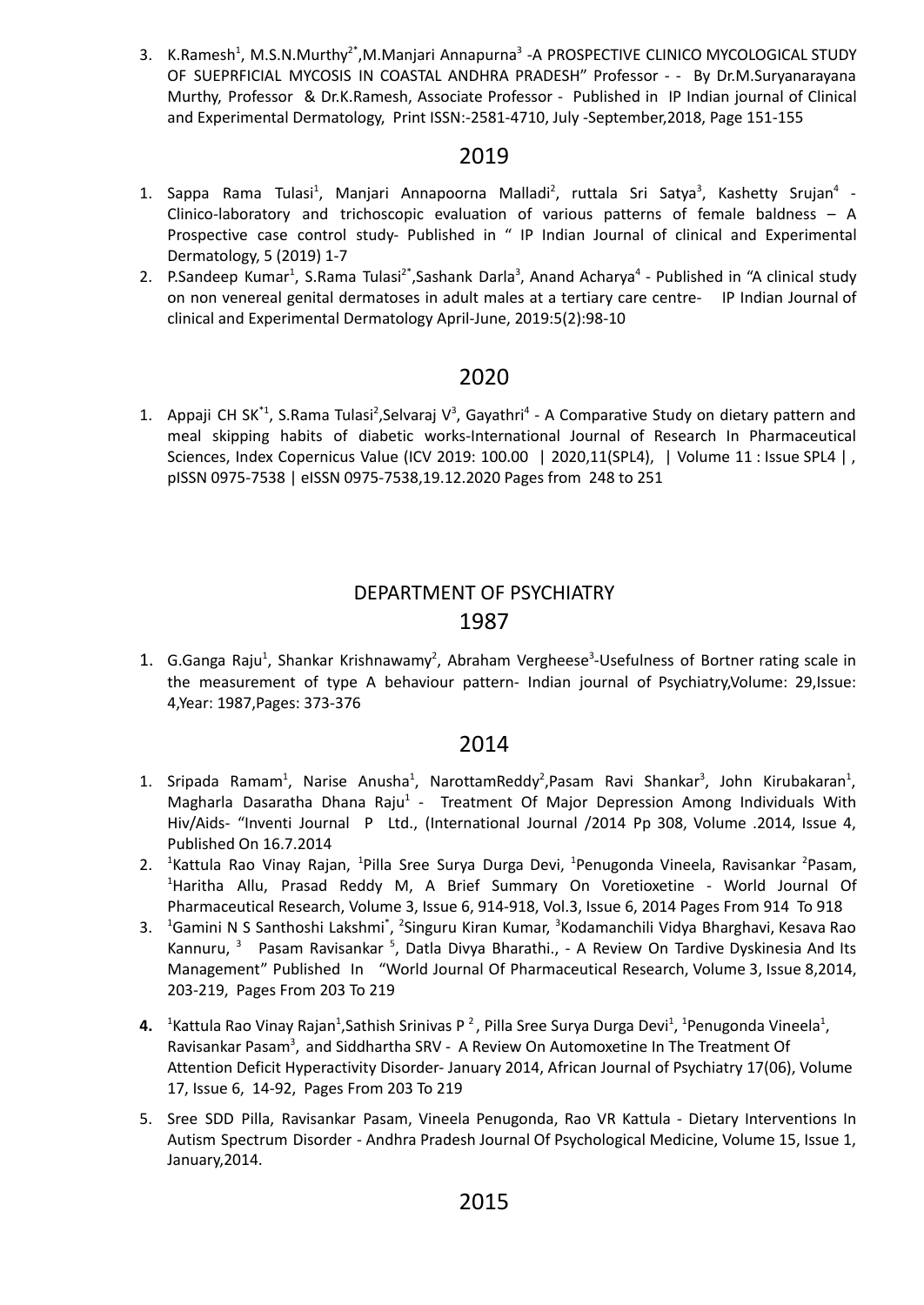- 1. Dr.D.Vijayalakshmi\*\*, Dr.K.V.Rami Reddy\*\*, Dr.Mohammed Salaam\*, Dr.P.Himakar\*\*\* A Study of Factors Associated With Readmissions At A Government Psychiatric Hospital- IOSR Dental And Medical Sciences E-Issn: 2279-0853, P-Issn: 2279-0861 Volume 14, Issue 4 Ver.Vi (Apr. 2015), Pp 35-43
- 2. Ravi P Sankar1 , Durga PSS Devi2 , Vinay KR Rajan2 -review on antidepressant activity of omega-3 fatty acids- AP J Psychological Medicine Vol. 16 (1) January-June 2015

1. Pasam [Ravisankar](https://www.amhonline.org/searchresult.asp?search=&author=Pasam+Ravisankar&journal=Y&but_search=Search&entries=10&pg=1&s=0)<sup>1</sup>, Koppineedi [Dhanavardhan](https://www.amhonline.org/searchresult.asp?search=&author=Koppineedi+Dhanavardhan&journal=Y&but_search=Search&entries=10&pg=1&s=0)<sup>2</sup>, Kompella [Prathyusha](https://www.amhonline.org/searchresult.asp?search=&author=Kompella+Prathyusha&journal=Y&but_search=Search&entries=10&pg=1&s=0)<sup>2</sup>, [Kattula](https://www.amhonline.org/searchresult.asp?search=&author=Kattula+Rao+Vinay+Rajan&journal=Y&but_search=Search&entries=10&pg=1&s=0) Rao Vinay Rajan<sup>3-</sup> Stem cell therapy role in neurodegenerative disorders-ear : 2018 ,Volume : 19 | Issue : 1, Page : 3-8

### 2021

- 1. Dr.Ganga Raju Godasi<sup>1</sup>, Raj Kiran Donthu<sup>2</sup>, Abdul Salaam Mohammed<sup>3</sup>, Pasam Ravisankar<sup>4,</sup> Raja Anirudh Yalamanchili<sup>5</sup>- What Do Non-Psychiatric Doctors of Andhra Pradesh Think about Psychiatrists, Psychiatric Medications and Mental Illness? A Cross-Sectional Study-J Evid Based Med Healthc, pISSN-2349-2562, eISSN-2349/Vol.8/ Issue 22/May,31,2021
- 2. Dr.Ganga Raju Godasi, Raj Kiran Donthu, Abdul Salaam Mohammed, Pasam Ravisankar Ravi Kumar Mandaleeka Subramanyam - Attitudes towards psychiatrists, psychiatric medications and mental illness among under graduates-: Indian journal of social psychiatry-Volume 37, Issue 2, April-June 2021
- 3. Abdul Salaam Mohammed<sup>1</sup>, Ganga Raju Godasi<sup>2</sup>, Raj Kiran Donthu<sup>3</sup>, Pasam Ravisankar<sup>4</sup>, Anand Acharya<sup>5</sup>, Pratap Surya Sankar Reddy Tamanampudi<sup>1</sup>, Psychological Impact during the Late Phase of Covid-19 Pandemic among the Hospitalised Patients and General Public in Andhra Pradesh - A Cross-Sectional Comparative Study- j Evid Baded Med Health, pISSN-2349-2562, eISSN-2349-2570, Vol.8, Issue 21, May.24,2021.
- 4. Dr.Ganga Raju Godasi<sup>1</sup>, Raj Kiran Donthu<sup>2</sup>, Abdul Salaam Mohammed<sup>3</sup>, Ravisankar Pasam <sup>3,</sup> Sri Lakshmi Tiruveedhula<sup>4</sup> - Attitudes towards COVID-19 Vaccine among the general public in south india: ONLINE JOURNAL 2021 | Volume : 22 | Issue : 1 | Page : 28-35
- 5. DJ.Shivanand Manohar<sup>1</sup>, Raj Kiran Donthu<sup>2,</sup> K.R.Slyam<sup>3</sup>, M.Kishor<sup>4</sup>, Keshava Pai<sup>5</sup> Association of "Big Five" Personality with Perceived Stress in Medical Postgraduates: A Cross-sectional study- Journal of Medical Sciences and Health, Jan-Apr 2021/Volume 7, Issue 1, page 43-51
- 6. Raj Kiran Donthu Shivananda ManoharJ<sup>1</sup>, Ravish Thunga<sup>2</sup>, Antidepressant-Induced Sexual Dysfunction: A Naturalistic Study Comparing Sexual Dysfunction among Patients Taking Escitalopram, Desvenlafaxine, and Mirtazapine- Annals of Indian Psychiatry, Volume 5, Issue 1, January-June 2021

# DEPARTMENT OF RESPIRATORY MEDICINE 2016

- 1)  $_1$ Bhargav Prasad Bathula, <sub>2</sub>D.V.Praneetha, <sub>3</sub>Bhima Sankar, <sub>4</sub>P.Subba Rao ,Usefulness of bode index and computed tomography chest in evaluation of copd severity  $- A$  prospective clinical study-Indian Journal of Basic and Applied Medical Research, December, 2016, Vol.-6, Issue-1, P.420-429
- 2) <sup>1</sup>Bhargav Prasad Bathula, <sup>2</sup>Bhima Sankar, <sup>3</sup>Dr.Vamsi Krishna, <sup>4</sup>Dr.Soumya Adimoolapu, <sup>5</sup>Dr.Tanzil Rahman, <sup>6</sup>Dr.Samar Kuama Pothula, <sup>7</sup>Dr.Subba Rao- Management of heamoptysis during flexible bronchoscopy with cold saline vs Botropase – a prospective clinical study- Indian Journal of Basic and Applied Medical Research, March, 2016, Vol.-5, Issue-2, P.233-235
- 3) <sup>1</sup>Bhargav Prasad Bathula- Usefulness of bode index and computed tomography chest in evaluation of copd severity – A prospective clinical study- In Indian Journal of Basic and Applied Medical Research, December, 2016, Vol.-6, Issue-1, P.420-429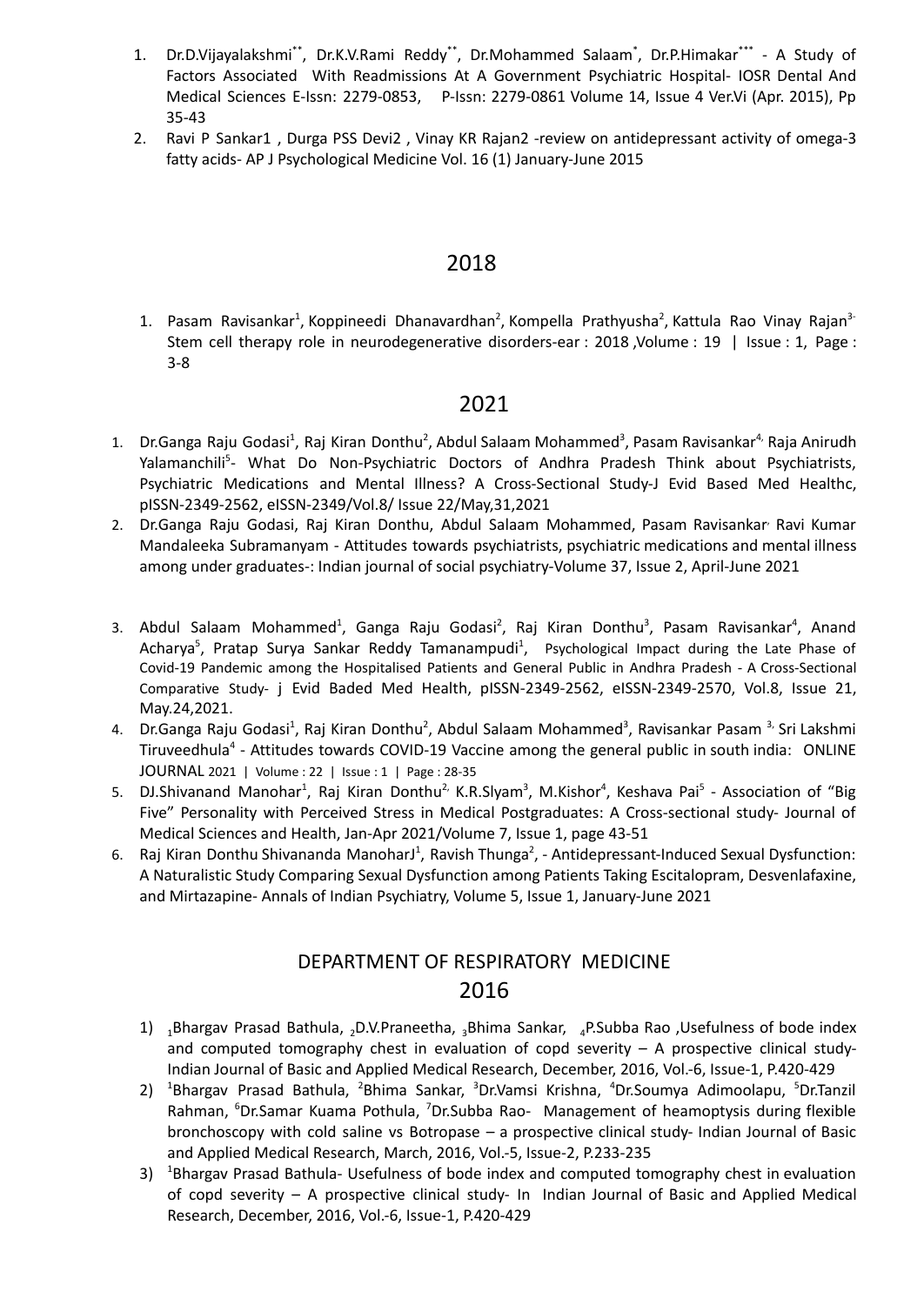1) <sup>1</sup>Bhargav Prasad Bathula, <sup>2</sup>Dr.A.Uday Kiran, <sup>3</sup>Dr.G.Kasiram, <sup>4</sup>Dr.Subba Rao - Comparative study of traditional tests Vs CBNAAT in diagnosing tuberculous lymphadenopathy-a one year clinical study (2017-18) at KIMS, Amalapuram - Indian Journal of Basic and Applied Medical Research" September,2018, Volume-7/Issue-4/ P.23-25 PISSN 2550-284X, eISSN 2250-2858

### 2019

- 1) Dr.B.Bhargav Prasad, Pandit Vinodh, T.Venkat Ramesh, Dr.P.Subba Rao- Management of Latent Tuberculosis in Paediatric Contacts – A One Year (Jan 2017-Jan 18) Prospective Clinical Study-PARIPEX - Indian Journal of Research" Volume-8/Issue-5/May-2019/ PISSN 2550-1991
- 2) P.Ravi Kumar,Haider Shaik, M.Yasovardhan,A.Udaykiran, B.Bhargav Prasad, P.Subba Rao Spontaneous Oesophagopleural Fistula as the Underlying Cause of Hyddropneumothorax - [Indian J Chest Dis Allied Sci 2019;61:153-154]
- 3) <sup>1</sup>Bhargav Prasad Bathula, <sup>2</sup>Dr.Pandit Vinodh Bandela, <sup>3</sup>Dr.Vijender Mudavath, <sup>4</sup>Dr.Gangadhara Prathap, <sup>5</sup>Dr.N.Prasanna Kumar, <sup>6</sup>Dr.P.Subba Rao - Evaluation of superiority of bronchial washings CBNAAT over sputum CBNAAT – A prospective study of Konaseema area of Andhra Pradesh- Indian Journal of Basic and Applied Medical Research, December, 2019, Issue-1, P.207-213

### 2020

- 1) Bhargav Prasad Bathula, Haider Shaik, M. Yasovardhan, S. Kavitha Deepthi, Pandit Vinodh<sup>1</sup>, P. Subba Rao- Pharmacological Management of Chronic Obstructive Pulmonary Disease by Low-Dose Theophylline:A Prospective Hospital-based Study in East Godavari of Andhra Pradesh - Indian Journal of Respiratory Care ¦Volume 9 ¦ Issue 1 ¦ February 1, 2020
- 2) Bhargav Prasad Bathula<sup>1</sup>,Haider Shaik<sup>2.</sup> ,Vijender Mallot<sup>3</sup>, Bhima Sankar Duvvuri<sup>4</sup>, Subba Rao Polamati<sup>5</sup> - Study of Critical Infoluence of Smoking On Human Blood and Lungs at konaseema or ANDHRA PRADESH - Indian Journal of Emergency Medicine, Volume 6, Number 2, April-June,2020
- $3)$  Bhargav Prasad Bathula<sup>1,\*</sup>, Ravikumar Pentakota, Vijender Malloth<sup>1</sup>, Bhima Sankar Duvvuri<sup>1</sup>, Dr.P. Subba Rao<sup>1</sup> - Evaluation of Bronchial washings vs Bronchial biopsy in diagnosing lung disorders- A clinical study at Konaseema area of Andhra Pradesh in 2018-19- IP Indian Journal of Immunology and Respiratory Medicine 2020:5(1):13-21

### 2021

1) [Bhargav](https://ijaai.in/searchresult.asp?search=&author=Bhargav+Prasad+Bathula&journal=Y&but_search=Search&entries=10&pg=1&s=0) Prasad Bathula<sup>1</sup>, Pandit Vinodh [Bandela](https://ijaai.in/searchresult.asp?search=&author=Pandit+Vinodh+Bandela&journal=Y&but_search=Search&entries=10&pg=1&s=0)<sup>2</sup>, Pentakota [Ravikumar](https://ijaai.in/searchresult.asp?search=&author=Pentakota+Ravikumar&journal=Y&but_search=Search&entries=10&pg=1&s=0)<sup>3</sup>, Bhima [Sankar](https://ijaai.in/searchresult.asp?search=&author=Bhima+Sankar+Duvvuri&journal=Y&but_search=Search&entries=10&pg=1&s=0) [Duvvuri](https://ijaai.in/searchresult.asp?search=&author=Bhima+Sankar+Duvvuri&journal=Y&but_search=Search&entries=10&pg=1&s=0)<sup>3</sup>, Subba Rao [Polimati](https://ijaai.in/searchresult.asp?search=&author=Subba+Rao+Polimati&journal=Y&but_search=Search&entries=10&pg=1&s=0)<sup>3</sup>- Effect of leukotriene receptor antagonist therapy in bronchial asthma – A prospective, preliminary, hospital-based, randomized study in rural Konaseema, Andhra Pradesh-Year : 2021,Volume : 35,Issue : 1,Page : 12-16

### DEPARTMENT OF GENERAL SURGERY 2014

- 1) <sup>1</sup>t.Uma Maheswara Rao, Dr.R.Suryanarayana Raju<sup>2</sup>, Dr.G.Vijaya Kumar<sup>3</sup>, Dr.C.Ratna Kumari<sup>4</sup> <sup>4</sup> G.V.Benerji- Varicose Ulcer Study" - Indian Journal Of Basic And Applied Medical Research – Index Copernicus (Ic Value 75.65) Pissn 2250-284,Volume 3/ Issue 3/ June,2014, Pages From 178-182
- 2) <sup>1</sup>t.Uma Maheswara Rao, Dr.R.Suryanarayana Raju<sup>2</sup>, Dr.G.Vijaya Kumar<sup>3</sup>, Dr.C.Ratna Kumari<sup>4</sup> <sup>4</sup> G.V.Benerji -A Clinical Study On Chronic Leg Ulcers With Various Aetiolgical Factors For The Chronicity Of Leg Ulcers In Trauma With Infection - Indian Journal Of Basic And Applied Medical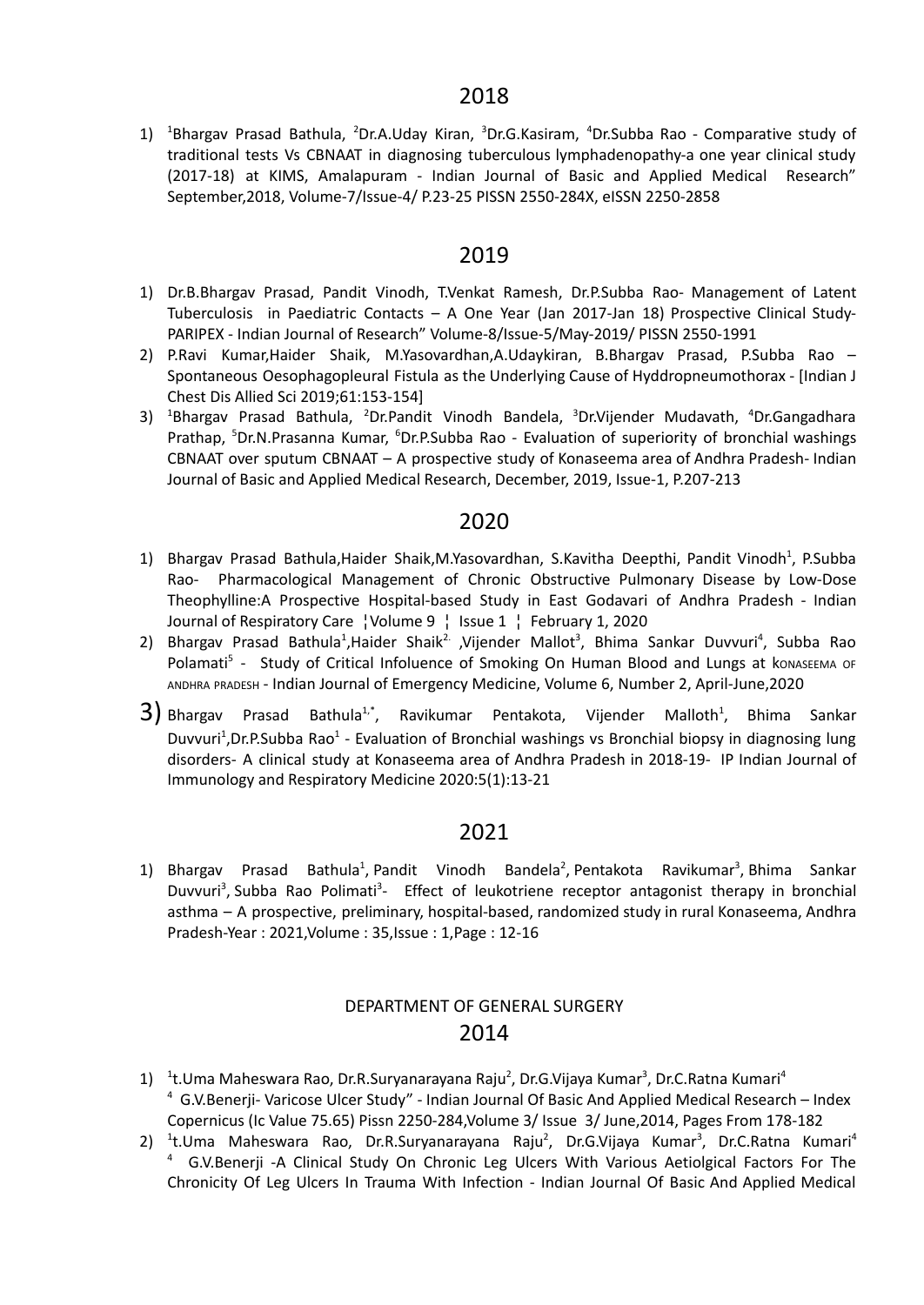Research –– Index Copernicus (Ic Value 75.65) Pissn 2250-284 X ,Volume 4/ Issue 1/ December,2014, Pages From 262-267

- 3) <sup>1</sup>t.Uma Maheswara Rao, Dr.R.Suryanarayana Raju<sup>2</sup>, Dr.G.Vijaya Kumar<sup>3</sup>,Dr.C.Ratna Kumari<sup>4</sup> <sup>5</sup>g.V.Benerji - A Clinical Study On Chronic Leg Ulcers Due To Diabeties Mellitus" - Indian Journal Of Basic And Applied Medical Research, Index Copernicus (Ic Value 75.65) Pissn 2250-284 X –Volume 3/ Issue 3/ June,2014, Pages From 183-186.
- 4) <sup>1</sup>t.Uma Maheswara Rao, Dr.R.Suryanarayana Raju<sup>2</sup>, Dr.G.Vijaya Kumar<sup>3</sup>, Dr.C.Ratna Kumari<sup>4</sup> <sup>4</sup> G.V.Benerji - Clinical Study And Surgical Treatment Of Neoplastic Ulcers-Indian Journal Of Basic And Applied Medical Research – Index Copernicus (Ic Value 75.65) Pissn 2250-284 X , Volume 4/ Issue 1/ December,2014, Pages From 262-267– By Dr.T.Uma Maheswara Rao, Professor

### 2015

- 1. Dr.M.Ramachandra, Dr.Sitaram, Dr. L.Hariprasad Results Of Management Of Patients With Primary Chronic Anal Fissure With Diltiazem2% Topical Versus Lateral Sphincterotomy:Published In Paripex-Indian Journal Of Research, Print Issn No 2277 – 8160, Index [Copernicus](http://journals.indexcopernicus.com/masterlist.php?q=2277-8160) Ic Value : 80.26, Feb,2015
- 2. Dr.G.G.Bhushan Kumar, Dr.R.Jyoti A Clinical Study Of Adhesive Intestinal Obstruction" Published In J Of Evidence Based Med & Healthcare/ Index Coopernicus(Icv 2015- 78.84) Pissn- 2349-2562, Eissn- 2349-2570/ Vol. 3, Oct,2015

- 1) Ravindra Kumar G<sup>1</sup>, Dr. Y. Ananta Lakshml<sup>2</sup>- Antimicrobiological Profile And Epidemiology Of Organism Isolated From Surgical Site Infection" Published In J Of Evidence Based Med & Healthcare/ Index Coopernicus(Icv 2015- 78.84) Pissn- 2349-2562, Eissn- 2349-2570 / Vol. 3/ Issue 40/May,19.2016.
- 2) Y. Ananta Lakshmi<sup>1</sup>, R.Jyothi<sup>2</sup>, Anand Acharya<sup>3</sup>, Gvs Ramesh<sup>4</sup> Study Of Spectrum Of Breast Diseases In Konaseema Region Of Andhra Pradesh, India" Published In J Of Evidence Based Med & Healthcare/ Index Coopernicus(Icv 2015- 78.84) Pissn- 2349-2562, Eissn- 2349-2570/ Vol. 3/ Issue 66/Aug,18.2016
- 3) T.Uma Maheswara Rao The Role Of Prophylactic Cefazolin In The Prevention Of Infection After Various Types Of Abdominal Wall Hernia Repair With Mesh - International Archives Of Integrated Medicine, Pissn:2349-0026 (Print), Index Copernicus (Ic Value 2014:81:91iaim,2016(36): 124-129
- 4) T.Uma Maheswara Rao Dexamethasone Combined With Other Antiemetics For Prophylaxis After Laparoscopic Cholecystectomy - International Archives Of Integrated Medicine,Pissn:2394-0026(Print) , Index Coopernicus (Ic Value 2014:81.91) Vol.3, Issue 6, June,2016,
- 5) Meghraj J.Chawada\*<sup>1</sup>, Varsha Hajgude<sup>2</sup> A Study Of Surgical Profile Of Patients With Wilms' Tumor-International Surgery Journal, Pissn 2349-3305, Eissn 2349-2902, February,2016, Vol.3, Issue 1, Pages From 310 To 313
- 6) Varsha Hajgude<sup>1\*</sup> Meghraj J.Chawada<sup>2</sup>-Pectoralis Major Myocutaneous Island Flap For Reconstruction Of Head And Neck Defects- International Surgery Journal, ,Pissn 2349-3305, Eissn 2349-2902, May,2016, Vol.3, Issue 2, Pages From 797 To 801
- 7) Meghraj J.Chawada<sup>\*1</sup>, Varsha Hajgude<sup>2</sup> Efficacy Of Cyanoacrylate Glue In Operative Wound Closure- International Surgery Journal, Pissn 2349-3305, Eissn 2349-2902, May,2016, Vol.3, Issue 2, Pages From 1 To 5
- 8) Varsha Hajgude<sup>1\*</sup> Rohan Umalkar<sup>2</sup> Clinical Study Of Patients With Renal Cell Carcinoma-International Surgery Journal, Pissn 2349-3305, Eissn 2349-2902, February,2016, Vol.3, Issue 1, Pages From 314 To 317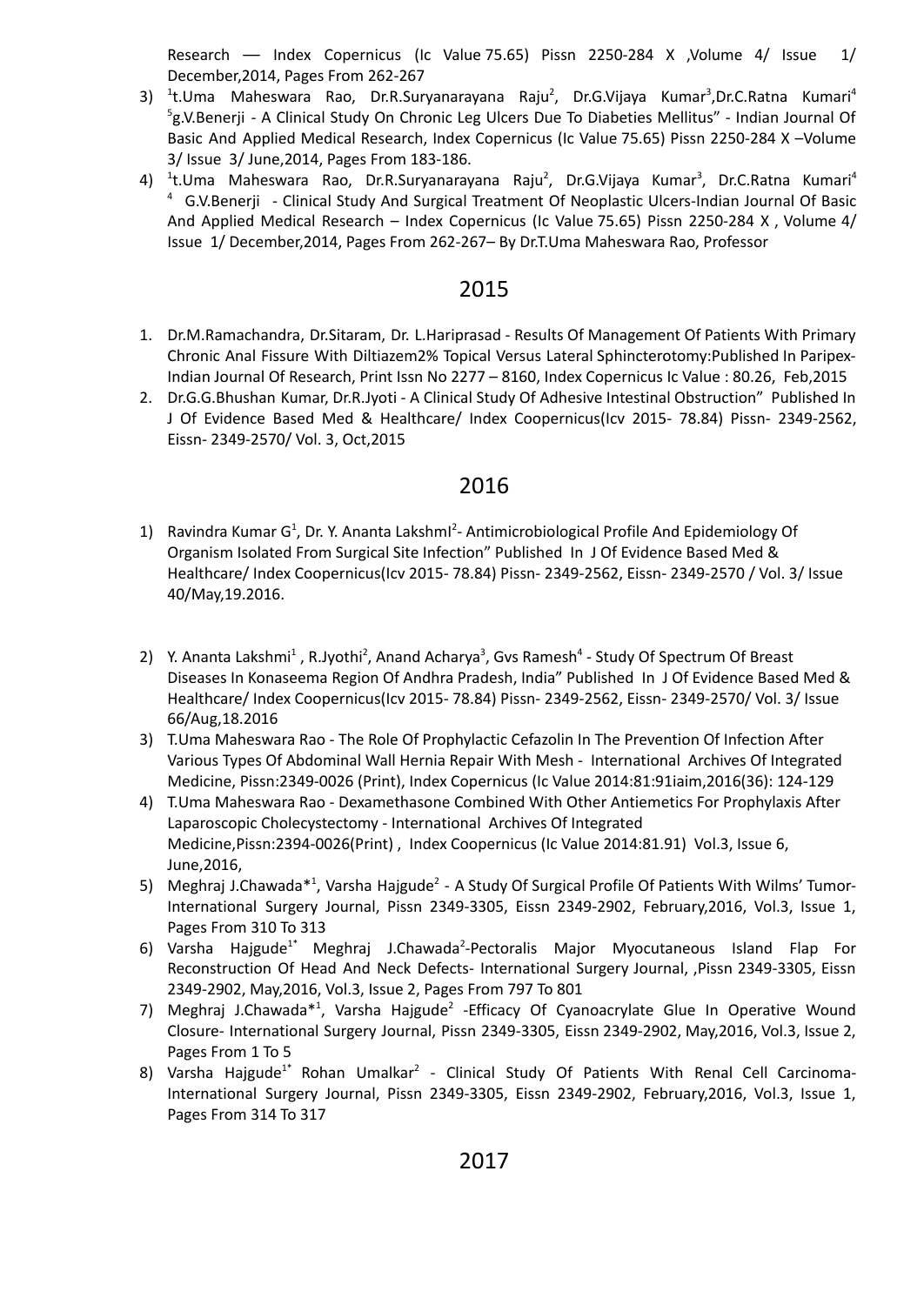- 1) Dr.T.Uma Maheswara Rao, Boddu Sankar Reddy,Supriya Chilukoti Splenic Flexure Cancer Optimum Level Of Vessel Ligation - International Surgery Journal, Index Coopernicus (Icv 2015:87.68 Pissn 2349-3305, April,.2017, Volume 4/Issue 4, Pages From 1335-1339
- 2) T.Uma Maheswara Rao An Early Predictor Of Postoperative Hypocalcemia: Parathyroid Hormone Levels 1 Hour After Thyroidectomy, - International Surgery Journal, Rao Tum. Int. Surgery, , Index Coopernicus (Icv 2015:87.68) Pissn 2349-3305, January, 2017/Vol 4/ Issue 1.
- 3) T.Uma Maheswara Rao Role Of Diagnostic Laparoscopy In Chronic Abdominal Conditions With Uncertain Diagnosis- International Surgery Journal,Index Coopernicus (Icv 2015:87.68 Pissn 2349-3305, Rao Tum. Int. Surgery J.2017 Jan, Volume 4/Issue 1
- 4) Dr.T.Uma Maheswara Rao, . Dr.Venkata Hanuman, Dr.Hemanth Kumar Albumin, Prealbumin And Crp Levels Can Be Used To Predict Prognosis In Gastric Cancer" - International Surgery Journal, Rao Tum. Int. Surgery, Index Coopernicus (Icv 2015:87.68 Pissn 2349-3305, Marh, 2017/Vol 4/ Issue 1.
- 5) Dr.Uday Kiran Mokati\*,L.Hari Prasada Rao,Dr.Kalandi Barik, N.Siva Durgesh,P.Avinash,K.Baby Lakshmi ,Kssvra Prasad ,V.Viswa Teja ,B.Anu Deepika,P.Ramakrishna -Evaluation Of Alvardo Score In Diagnosis Of Acute Appendicitis" International Surgery Journal, Pissn 2349-3305, Eissn 2349-2902, July 2017, Vol 4, Isue 7, Page From 2276-2280
- 6) Sanjeev Rao M<sup>1</sup>, Bhushan Kumarr.G..G<sup>2</sup>, Anand Acharya<sup>3</sup>- A Comparative Study Of Efficacy Of Local Insulin Versus Topical Phenytoin In Diabetic Foot Ulcer- Journal Of Evid. Based Med.Healthc., Pissn-2349-2563, Eissn-2349-2570/Vol.4/Issue 51/June,26,2017
- 7) Bhushan Kumarr.G..G<sup>1</sup>sanjeev Rao M<sup>2</sup>, Anand Acharya<sup>3</sup> -A Study Of Bacteriological Profile And Antimicrobial Spectrum Of Diabetic Foot Ulcer- Journal Of Evid. Based Med.Healthc., Pissn-2349-2563, Eissn-2349-2570/Vol.4/Issue 53/July 03,2017

1) Vamshi Krishna Gorle, Padmanabh Inamdar\* - A clinicopathological study on cervical lymphadenopathy: an institutional experience, International Surgery Journal, pISSN 2349-3305 | eISSN 2349-2902 , Gorle VK et al. Int Surg J. 2018 Aug;5(8):2841-2845

## 2019

1) Gorle Vamsi Krishna, Rao.G.Sambasiva, Study of Surgical Management Varicose Veins in a Tertiary Care Institution, IJSS Surgery Journal , 2321-6379,2395-1893 IJSS-Surgery\_5(1)\_OA03 ,2019

- 1) Dr. Y. Ananta Lakshmi,Dr. K. V. Narasimha Reddy\* Clinicoepidemiology And Treatment Outcome Of Acute Intestinal Obstruction In Adult In Kims Amalapuram: A Retrospective Observational Study" Published In International Surgery Journal, Pissn 2349-3305 | Eissn 2349-2902, December 2020 | Vol 7 | Issue 12
- 2) Dr. Y. Ananta Lakshmi,Dr. K. V. Narasimha Reddy\* -A Clinicopathological Evaluation Of Solitary Nodule In Thyroid; A Retrospective Observational Hospital Based Study" Published In International Surgery Journalpissn 2349-3305 | Eissn 2349-2902, December 2020 | Vol 7 | Issue 12
- 3) Bhushan Kumar Gnana\*,Sanjeev Rao Mattapudi- A Comparative Clinical Evaluation Of Outcome Of Medical And Surgical Management Of Symptoms Due To Benign Prostatic Hyperplasia - International Surgery Journal, Pissn-2349-2902, Eissn-2349-29020/Vol.7/Issue 9/September,2020, Page 3032-3035
- 4) Dr. Sanjeev Rao Mattapudi, Gnana Bhushan Kumar Prospective Study Of Clinicoepidemiology, Presentation And Treatment Outcome Of Lower Extremity Peripheral Artery Disease (Le-Pad)- International Journal Of Surgery Science, Pissn-2616-3462, Eissn-2616-3470/Vol.7/Issue 9/September,2020, Page 3032-3035.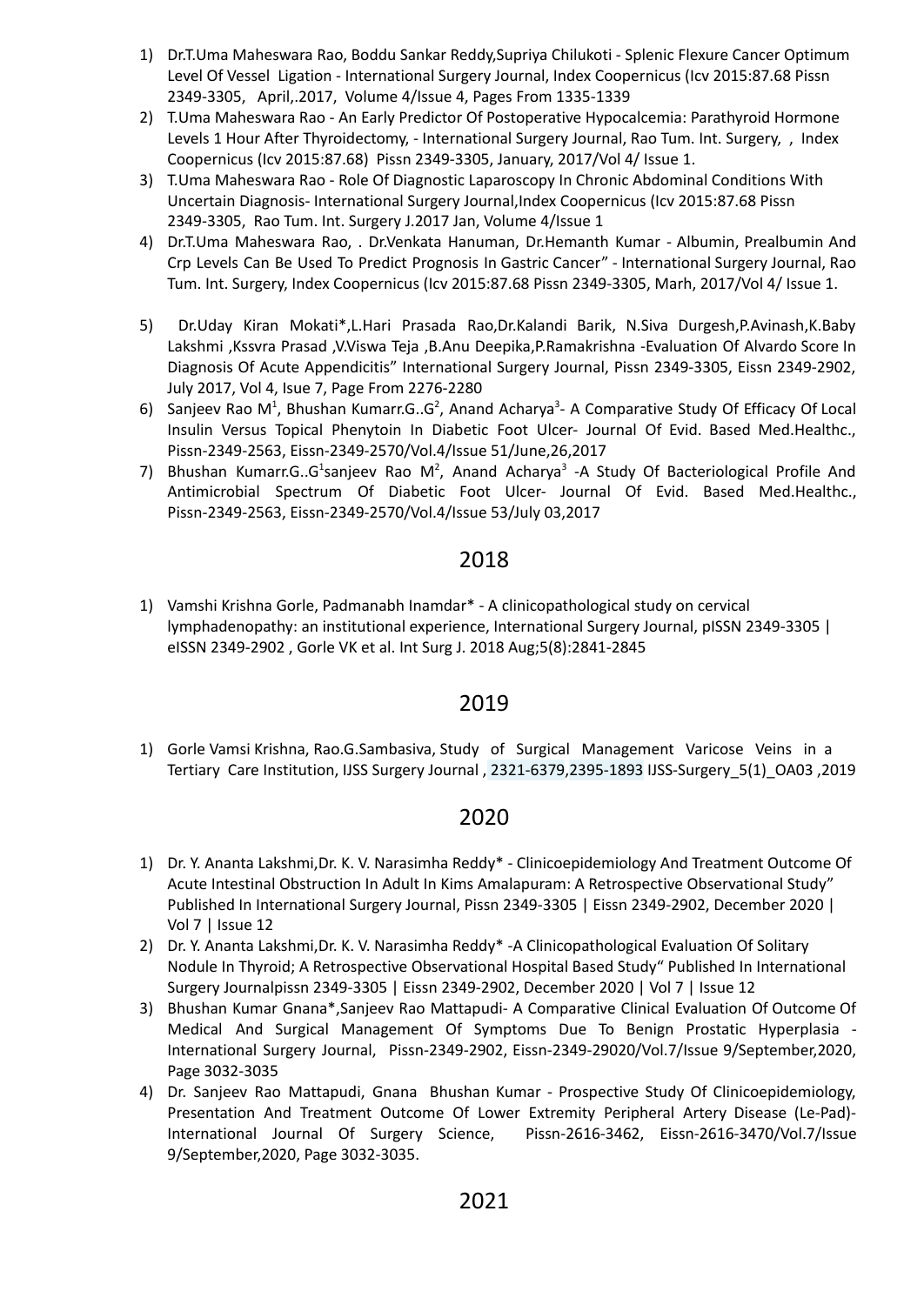1) Balaji Karnasula\*, Dr.Rakesh.B, Drr.Kamala Priya Tata- A Clinical Study On Factors Responsible For Surgical Site Infections Following Emergency Nontraumatic Abdominal Operations- - Indian Journal Of Applied Research -Volume - 11 | Issue - 12 | December - 2021 | . Print Issn No 2249 - 555x | Doi : 10.36106/Ijar

### 2022

- 1) Karnasula Balaji, Dr.Taraka Krishna Nulukurthi, Dr.Kamala Priya Tata\* A Prospective Comparative Study Of Open Vs Laparoscopic Appendicectomy- Indian Journal Of Applied Research, Volume - 12 | Issue - 01 | January - 2022 | Print Issn No. 2249 - 555x | Doi : 10.36106/Ija
- 2) Bevunapalli Rakesh, T.Jaya Chandra, Dr.Karnasula Balaji\*-A Study To Correlation Serum C Reactive Protein And Bilirubin In Appendicitis Individuals In A Tertiary Health Care Setup – Surgical Update:International Journal Of Surgery, Trauma & Orthopaedics, Issn:2455-5436(O), Pissn: 2456-9518, Date:13<sup>th</sup> January, 2022.

#### DEPARTMENT OF ORTHOPAEDICS

#### 2014

- 01. <sup>1</sup>Dr.Sunil Kumar P, <sup>2</sup>Dr.K.V.Ramana Kumar -A Study On Management Of Proximal Third Tibia Fractures By Biological Plating In Adults" Published In Journal Of Medical Science And Clinical Research, Vol.2/Issue 5, May,2014, Pages From 1128 to 1134
- 02. <sup>1</sup>Dr.K.V.Ramana Kumar, <sup>2</sup>Dr.Sunil Kumar P- Role Of Valgus Osteotomy In Intracapsular Fracture Of Femur Neck" - Published In IOSR Journal Of Dental And Medical Sciences", (IOSR-JDMS, p-ISSN:2279-0861,Vol.13/Issue 7,Version 6. VI, July,2014, Pages From 57 To 59

#### 2016

01. Kammela Harish<sup>1</sup>, Chollangi Anil Kumar<sup>2</sup>, Anand Acharya<sup>3</sup>- Evaluation of the Results of Closed Interlocking Intramedullary Nailing In Fracture Shaft of Humerus- JEMDS, Eissn-2278-4788/Vol.5/Issue 80/Oct,06,2016

#### 2019

- 01. Zeeshan Muzahid<sup>1</sup>, Kammela Harish<sup>2</sup>, M.Srikanth<sup>3</sup>- Evaluation of results in intracapsular fracture neck of femur with Austin Moore's prosthesis-" International Journal of Orthopaedic Rheumatology, January-June,2019;5(1): 1-7
- 02. Chollangi Anil Kumar<sup>3</sup> Kammela Harish<sup>2</sup>, , Anand Acharya<sup>3</sup>- A Prospective study of Management and Treatment Outcome of Metacarpal and Phalanges Fracture of Hand using Joshi's External Stabilization System – Indian Journal of Trauma and Emergency Pediatrics, Volume 11, Number 3, July-September,2019.

- 01. Dr. Addagalla Srimannarayana and Dr.Dune Appa Rao<sup>\*</sup> Evaluation of functional outcome of sub trochanteric fracture of femur managed by proximal femoral nail: A prospective study- International Journal Of Orthopaedics sciences, ISSN:2395-1958, P-ISSN:2706-6630 IJOS 2020 (April-June):6(2):, Pages From 860 to 863
- 02. Dr.Addagalla Srimannarayana and Dr.Dune Appa Rao<sup>\*</sup> Prospective study to evaluate surgical management of fracture shaft of humerus using nailing and platting technique- International Journal Of Orthopaedics sciences, ISSN:2395-1958, P-ISSN:2706-6630 IJOS 2020(April-June):6(2):, Pages From 896 to 899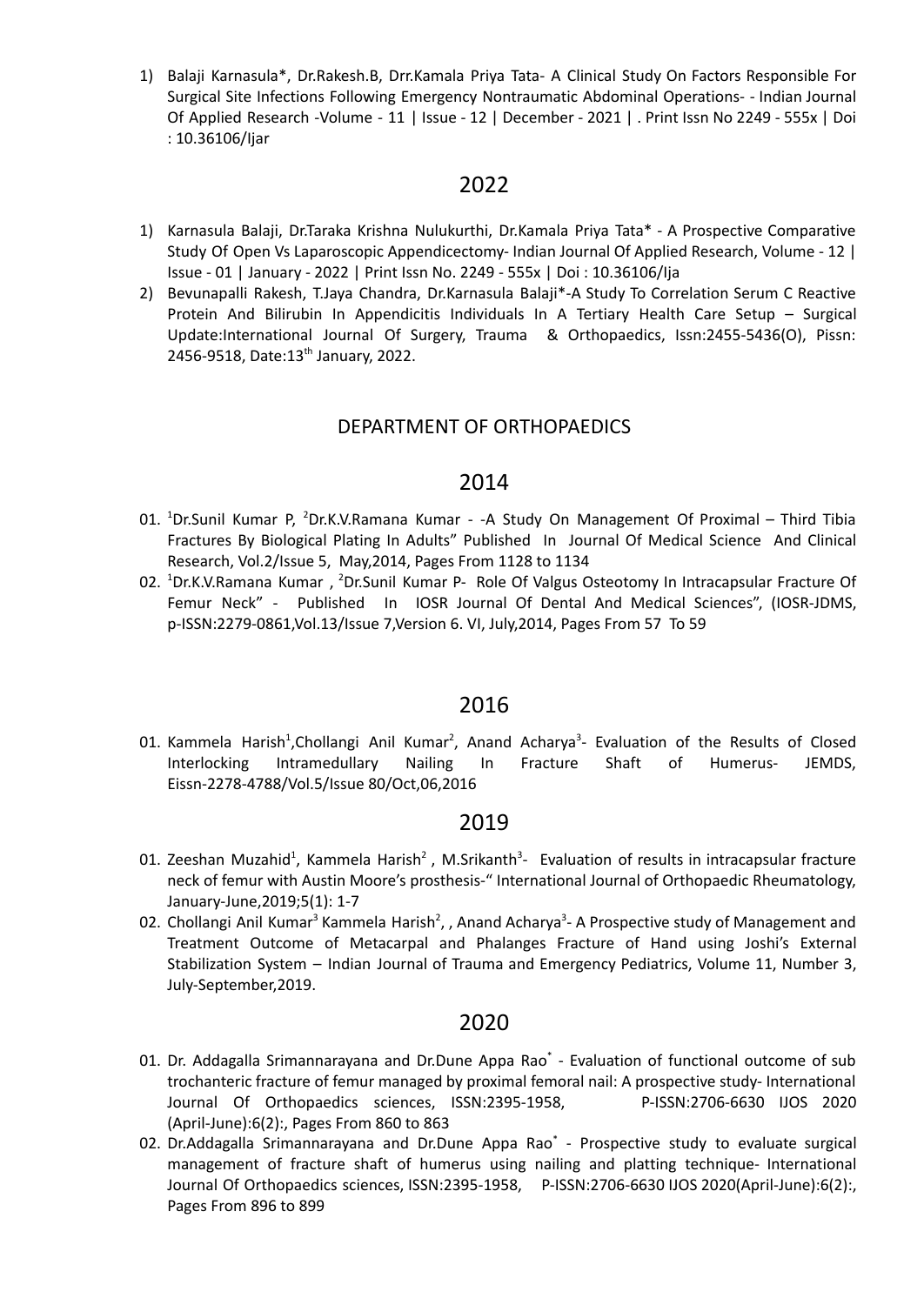03. Chollangi Anil Kumar<sup>3</sup> Kammela Harish<sup>2</sup>, , Anand Acharya<sup>3</sup>- A Prospective study of Management and Treatment Outcome of Metacarpal and Phalanges Fracture of Hand using Joshi's External Stabilization System – Indian Journal of Trauma and Emergency Pediatrics, Volume 11, Number 3, July-September,2019.

### 2021

- 01. Dr.P.Sunil Kumar, Dr.Prasanth Muddada, Dr.Kovvuri J Sriphani Teja and Dr.K.V.Ramana Kumar- A Prospective evaluation of posteromedial buttress plate as a tool for management of bicondylar fracture of tibia- National Journal of Clinical Orthopaedics, 2021: 7(1): PISSN:2706-6630): Pages From 317 to 320
- 02. Dr.M.Aditya, Dr.K.V.Ramana Kumar, Dr.T.Mounika, Dr.O.Ravi Kumar and Dr.Anand Acharya Microbiological profile and antibiotic sensitivity pattern of post-operative orthopaedic Implant infections in tertiary care hospital- International Journal Of Orthopaedics sciences, ISSN:2395-1958,P-ISSN:2706-6630 IJOS2021:7(1):, Pages From 104 to 108
- 03. Dr.Aditya Krishna Mootha, Dr.K.V.Ramana Kumar, Dr.BSaisaran Kumar and Dr.B.Lavanya-A Prospective study of outcome of fracture of proximal humerus treated with PHILOS plating-International Journal Of Orthopaedics sciences, ISSN:2395-1958,P-ISSN:2706-6630 IJOS 2021:7(1):, Pages From 109 to 112
- 04. Dr. P Sunil Kumar, Dr. KV Ramana Kumar, Dr. B Himabindu and Dr. N Priyanka -Outcome of closed Intramedullary interlocking nailing of diaphysical fractures of femur in adults, a prospective study-Nat J Clin Orthop 2021;5(1):22-25
- 05. Dr. P Sunil Kumar, Dr.Alla Karthik, Dr.Vemula Bhanu Prakash and Dr.K.V.Dhanwantary Naidu-Unstable acetabular fracture, a prospective evaluation of outcome of surgical management in tertiary care hospital- National Journal of Clinical Orthopaedics, 2021: 5(1): PISSN:2521-3466): Pages From 26 to 29
- 06. Dr. P Sunil Kumar, Dr.A.Anish Bharawaj, Dr.A.Raghuveer and Dr.K.V.Dhanwantary Naidu- Surgical Management of malleolus fracture of ankle, a prospective observational study- National Journal of Clinical Orthopaedics, 2021: 5(1): PISSN:2521-3466): Pages From 30 to
- 07. Dr.Rambhupal Varma R and Dr.Gurram Venkata Siva Naga Raja Evaluation of open reduction and internal fixation in closed fracture of talus: Seven -year observational study" Published In International Journal Of Orthopaedics sciences, 2021; 7(3): Pages 329-333, ISSN:2395-1958, P-ISSN:2706-6630
- 08. Dr. Gurram Venkata Siva Naga Raja, Dr.Rambhupal Varma R- prospective comparative evaluation of outcome of surgical management of unstable comminuted fracture of distal radius using external and internal fixation" Published In International Journal Of Orthopaedics sciences, 2021; 7(3): Pages from 395-398, ISSN:2395-1958, P-ISSN:2706-6630

# DEPARTMENT OF E.N.T. 2005

1. Suja Sreedharan<sup>\*</sup>, Mulki Panduranga Kamath, Urimila Khadilkar, Mahesh Chandra Hedge, Rajeev M.Kumar, Ravi Kumar Raju Mudunudri, Satish Chandra Tripuraneni, Effect of Snuff on Nasal Mucosa- American Journal of Otolaryngology- Head and Neck Medicine and Surgery 26 (2005) 151-156

## 2006

1. Mahesh Chandra Hegde, Panduranga M. Kamath, Suja Shreedharan, Naveen Kumar Dannana,Ravi Kumar M Raju - Supravital staining: It's role in Detecting Early Malignancies- Indian Journal of Oto Rhinolaryngology & Head and neck surgery- Indian J [Otolaryngol](https://www.ncbi.nlm.nih.gov/pmc/articles/PMC3450620/) Head Neck Surg. 2006 Jan; 58(1): 31–34.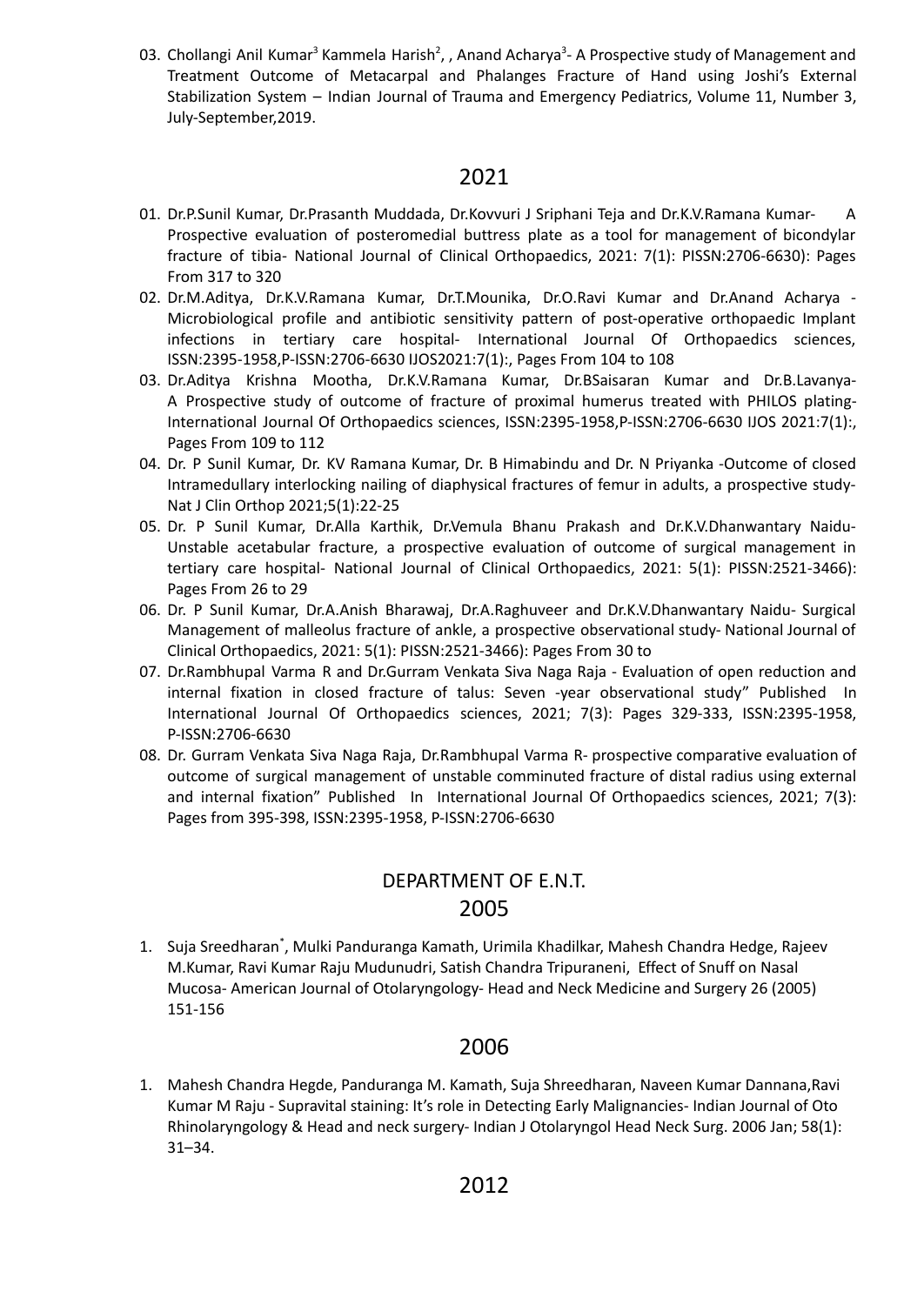1. Ravi Kumar Raju Mudunudri ,M.A.N.Murthy- The treatment of spontaneous epistaxis - conservative Vs Cautery- Journal of Clinical and diagnostic research – Nov 2012, Vol.6(9), Pages- 1523-1524

## 2015

- 1. Dr. jameel K.M,\*\* M.Ravi Kumar Raju\*\*\*, M.A.N.Murthy\*\*\*\*, Beena.V.- Audiological Study of Age Related Hearing Loss- Odisha Otorhinolaryngology and head & neck surgery " on July-Dec,2015, Volume 9, Isssue 2, Page Nos.24-27
- 2. Dr.Durga Prasad.G, M.Ravi Kumar Raju, Dr.MAN Murthy, Dr.Rahul Singh, "Study Of Aerodigestive Tract Foreign Bodies: IJBAMR, March, 2015 Vol-4, Issue – 2, P from 431 -436, pISSN 2250-284X, eISSN:2250-2858
- 3. M.Ravi Kumar Raju<sup>1</sup>, V.S.A.V.Ramana Rao<sup>2</sup>, G.Durga Prasad<sup>3</sup>, M.A.N.Murthy<sup>4</sup>- bacteriological study of CSOM in Konaseema region- International Journal of Medical Research and Review 2015;3(9):964-968.
- 4. Ravi Kumar Raju Mudunudri<sup>1</sup> , V.S.A.V.Ramana Rao<sup>2</sup> M.A.N.Murthy<sup>3</sup> 'Dr. jameel K.M<sup>4</sup> Study of Prevalence of Eosinophilia in Allergic Rhinitis- International Journal of Evidence Based Med & Health care, pISSN-2349-2562, eISSN-2349-2570/ Vol.2/Issue 43/Ot.26, 2015 Page 7638 to 7644

## 2016

- 1. Zahir Feroz<sup>1</sup>, Anusha Kondeti<sup>2</sup>, M.Ravi Kumar Raju<sup>3</sup>, M.A.N.Murthy<sup>4</sup> Effect of Cell Phones and Music Systems in Medical Students- International Journal of Contemporary Medical Research,Volume 3 , Issue 11 , November 2016,P : 3374-3375
- 2. Dr.Rahul Singh<sup>1</sup>, Dr.Gopala Krishna Thota<sup>1</sup>, Ravi Kumar Raju<sup>2</sup>, Dr.MAN Murthy<sup>3</sup> A Clinical Study on Ear Trauma In South India- National Journal of Medical research – Volume 6/Issue 2/Apri-Jun 2016, Pages from 171-173

## DEPARTMENT OF OPHTHALMOLOGY

## 2014

1) Naveen Kumar T, Nagi Reddy T, Radha Kishan N - Diabetic Eye Screening in Multi Ethnic Population of Malaysia:Epidemiological rick factors for develement of diabetic retinopathy - International journal of Research in Medical Sciences" July- September,2014, Vol.2, Issue 3, pISSN 2320-607, eISSN 2320-6012, Pages 1045- 1049Dr.A.Venkata Satish- A Prospective Evaluation Of Retinopathy In Diabetes Patients With Coexisting Hypothyroidism-International Journal Of Medical Ophthalmology, 2021;3(1):105109

## 2015

1) Tammma Naveen Kumar, Nagi Reddy T, Radha Kishan N - Diabetic Eye Screening in Multi Ethnic Population of Malaysia:Epidemiological rick factors for develement of diabetic retinopathy - International journal of Research in Medical Sciences" July- September,2014, Vol.2, Issue 3, pISSN 2320-607, eISSN 2320-6012, Pages 1045- 1049Dr.A.Venkata Satish- A Prospective Evaluation Of Retinopathy In Diabetes Patients With Coexisting Hypothyroidism-International Journal Of Medical Ophthalmology, 2021;3(1):105109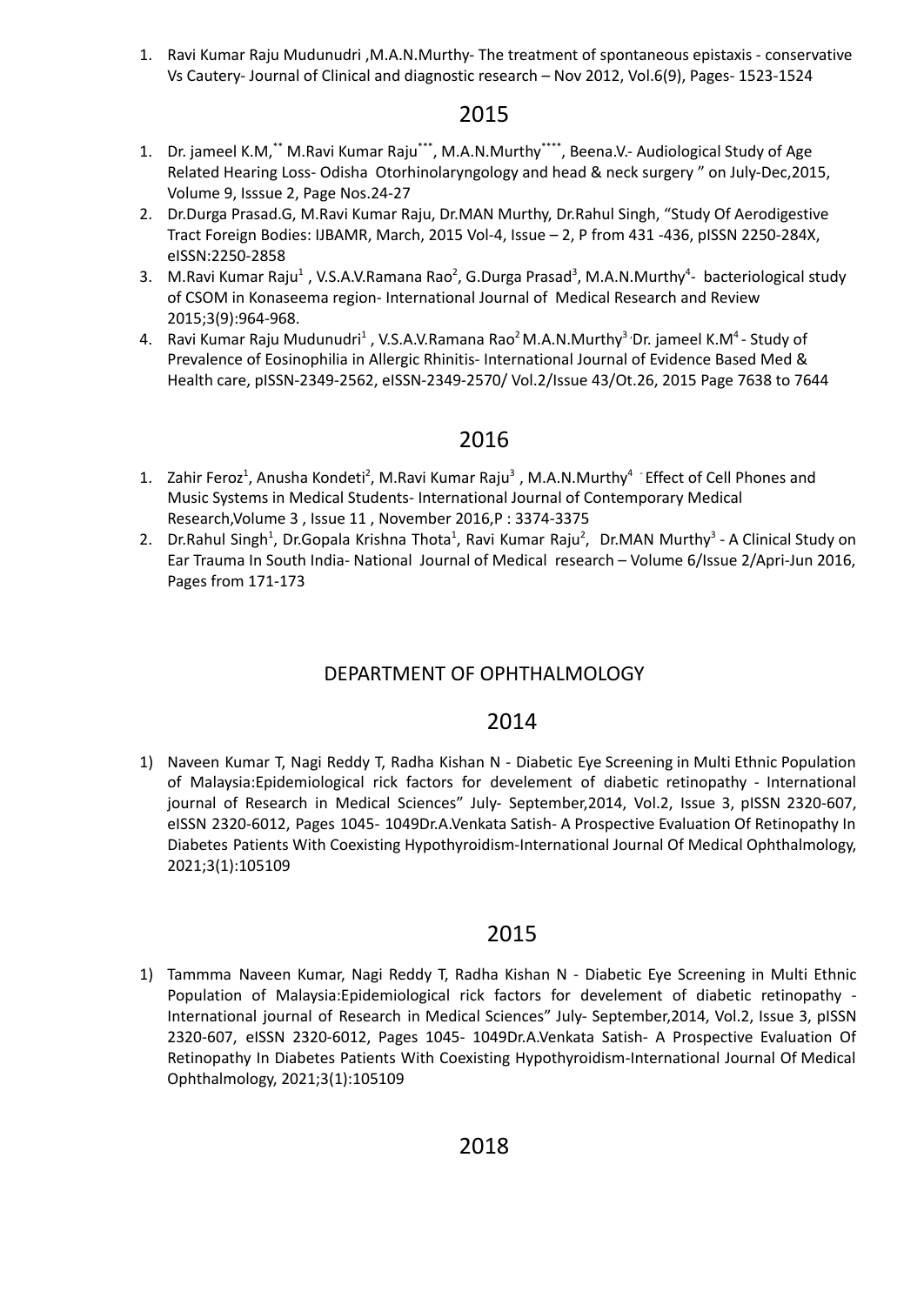- 1) A.Venkata Satish<sup>1</sup>, Renu Sulakhe<sup>2</sup>, Sayed Aejaz Hussain<sup>3</sup>, Ch.Ganapathi Swamy<sup>4</sup>- SURGICAL INDUCED ASTIGMATISM IN SUPERIOR VS TEMPORAL INCISION IN SMALL INCISION CATARACT SURGERY- A COMPARATIVE STUDY- J. Evolution Med. Dent. Sci./Eissn- 2278-4802, Pissn- 2278-4748/ Vol. 7/ Issue 03/ Jan. 15, 2018 Pages 6808- 6810
- 2) Dr.N.Suhasini<sup>1</sup>, Dr.M.Harini<sup>2</sup>, Dr.T.Rajasekhar<sup>3</sup> Role Of Glucosamine Sulphate Supplements On Intra Ocular Pressure Given In Osteoarthritis Treatment – A Case Seires - Journal Of Medical Science And Clinical Research" 10th October,2018, ISSN (E) 2347-176x, ISSN (P) 2455-0450 Pages 680 To 683
- 3) Dr.N.Suhasini<sup>1</sup>, Dr.VVL Narasimha Rao<sup>2</sup>, Dr.T.C.Srihari Rao<sup>3</sup> Journal Of Medical Science And Clinical Research" 3 rd March,2018, ISSN (E) 347-176x, ISSN (P) 2455-0450 Pages 110- 116

- 2) A.Venkata Satish, Dr.Deborah Purushottam M And Dr.Anand Acharya Microbiological Profile And Antimicrobial Sensitivity Pattern Of Culture Positive Bacterial Keratitis: A Prospective Observational Study- International Journal Of Medical Ophthalmology 2021; 3(1): 100-104
- 3) Dr.A.Venkata Satish- A Prospective Evaluation Of Retinopathy In Diabetes Patients With Coexisting Hypothyroidism-International Journal Of Medical Ophthalmology, 2021;3(1):105109

## DEPARTMENT OF OBG 2013

1. Anantha Lakshmi, Satyavathi Devi Kommula<sup>1</sup> Vani Madhavi Kommula<sup>2</sup> - Knowledge, Attitude and Practices of Breast Feeding among Mothers in a Slum Area of Amalapuram, East Godavari district, Andhra Pradesh". Published in National Journal of Medical and Dental Research Volume 2 Issue 1 October - December, 2013. Pg 15-17 as  $1<sup>st</sup>$  author

- 1. G.Sravani, Kudupudi Subbba Rao- A Clinical Study of programed labour and its Maternal and Fetal Outcome" Published in Journal of Medical Science and Clinical Research, ISSN ( e ) 2347-176x, pISSN :2455-0450, Volume 2, Issue 4, pages from 672-681, April,2014
- 2. Soumya [Ranjan](https://go.gale.com/ps/advancedSearch.do?method=doSearch&searchType=AdvancedSearchForm&userGroupName=anon%7E3791aeca&inputFieldNames%5b0%5d=AU&prodId=HRCA&inputFieldValues%5b0%5d=%22Soumya+Ranjan+Panda%22) Panda<sup>1</sup>, K. [Durgavati](https://go.gale.com/ps/advancedSearch.do?method=doSearch&searchType=AdvancedSearchForm&userGroupName=anon%7E3791aeca&inputFieldNames%5b0%5d=AU&prodId=HRCA&inputFieldValues%5b0%5d=%22K.+Durgavati%22)<sup>2</sup>, [Santhosh](https://go.gale.com/ps/advancedSearch.do?method=doSearch&searchType=AdvancedSearchForm&userGroupName=anon%7E3791aeca&inputFieldNames%5b0%5d=AU&prodId=HRCA&inputFieldValues%5b0%5d=%22Santhosh+Kumar+Sahu%22) Kumar Sahu<sup>3</sup>- A Study Of Clinical Parameters In The Diagnosis Of Polycystic Ovarian Syndrome-Journal Of [Evolution](https://go.gale.com/ps/aboutJournal.do?contentModuleId=HRCA&resultClickType=AboutThisPublication&actionString=DO_DISPLAY_ABOUT_PAGE&searchType=&docId=GALE%7C6NKE&userGroupName=anon%7E3791aeca&inPS=true&rcDocId=GALE%7CA646118065&prodId=HRCA&pubDate=120140908) Of Medical And Dental Sciences, Eissn-2278-482, Pissn-2278-4748, (Vol. 3, Issue 42), Sep 8, 2014
- 3. Santhosh Kumar Sahu<sup>1</sup>, K. [Durgavati](https://go.gale.com/ps/advancedSearch.do?method=doSearch&searchType=AdvancedSearchForm&userGroupName=anon%7E3791aeca&inputFieldNames%5b0%5d=AU&prodId=HRCA&inputFieldValues%5b0%5d=%22K.+Durgavati%22)<sup>2</sup>- A Case Of Broad Ligament Leiomyoma With Primary Infertility Causing Urinary Retention- Journal Of [Evolution](https://go.gale.com/ps/aboutJournal.do?contentModuleId=HRCA&resultClickType=AboutThisPublication&actionString=DO_DISPLAY_ABOUT_PAGE&searchType=&docId=GALE%7C6NKE&userGroupName=anon%7E3791aeca&inPS=true&rcDocId=GALE%7CA646118065&prodId=HRCA&pubDate=120140908) Of Medical And Dental Sciences, Eissn-2278-482, Pissn-2278-47483(43):10750-10752, September 2014
- 4. Anantha Lakshmi Satyavathi Devi Kommula<sup>1</sup>, Surendra Borra<sup>2</sup> and Vani Madhavi Kommula<sup>3</sup> -Awareness and Practice of Breast Self Examination among Women in South India" International Journal of Current Microbiology and Applied Sciences, volume 3 issue 1 January, 2014. Pg 391-394
- 5. Alka Dani-A study of prevalence and factors associated with anaemia in pregnancy at tertiary health care centre-MedPulse – International Medical Journal. December 2014; 1(12): 728-731. <http://www.medpulse.in>
- 6. Alka Dani. A study of factors associated with gestational diabetes in pregnant women at a tertiary health care centre- MedPulse – International Medical Journal November 2014; 1(11): 724-727. <http://www.medpulse.in>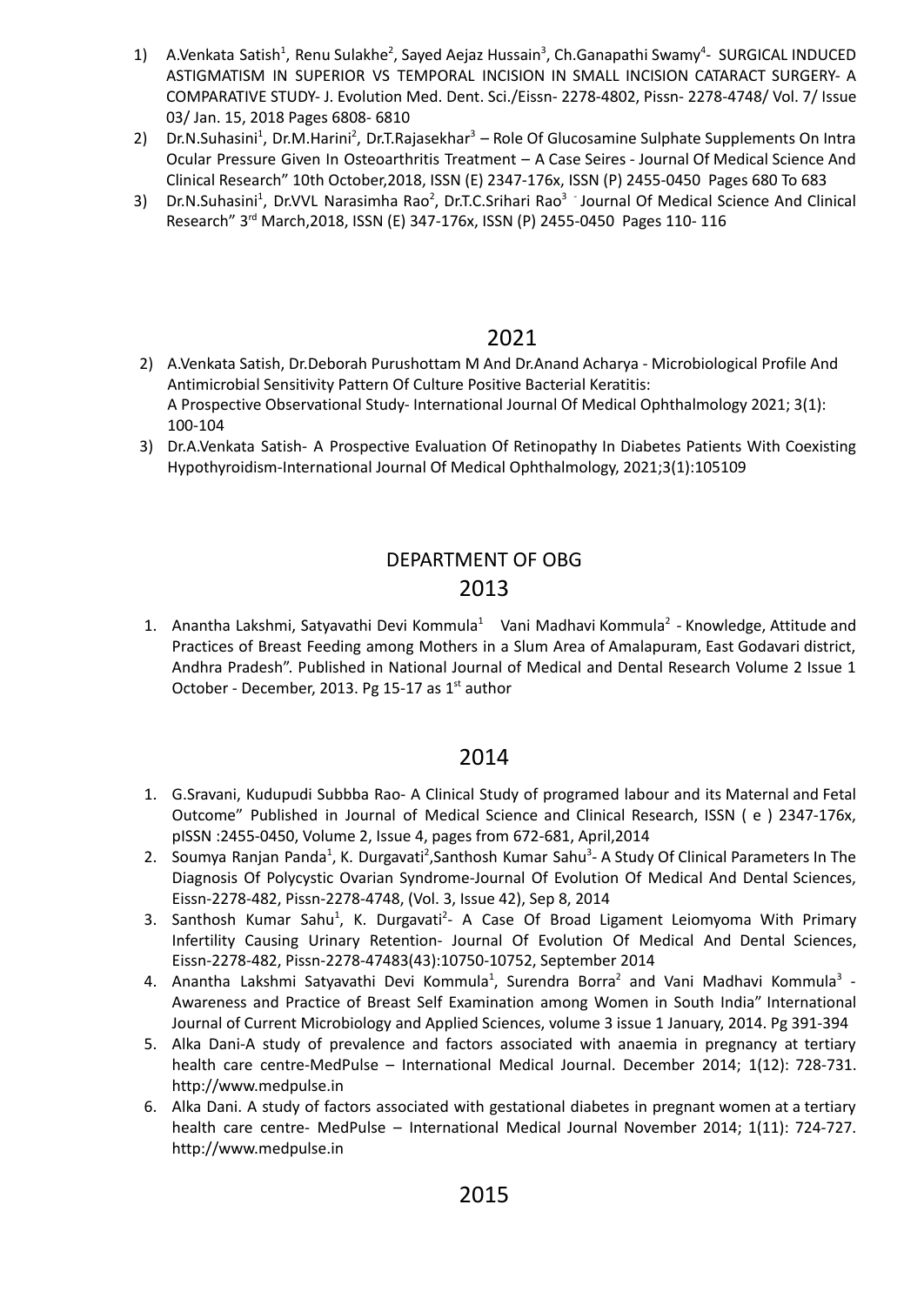- 1. Kavita Gayak<sup>1</sup>, Jagannath Tripathy<sup>1</sup>, A.S.Kameswara Rao<sup>1</sup>, Ramam Sripada<sup>2</sup> Kudupudi Subba Rao<sup>1</sup> –A Study On The Prevalence Of Cardiac Diseases Among the Pregnant Women - Indo American Journal of Pharmaceutical Research / Index Copernicus (IC) Value 5.09, ISSN No:231-6876/Vol.5/ Issue 02,2015, pages from 810 to 815
- 2. \*Dr.J.Vijaya Lakshmi and Dr.Soumini.G.- A Comparative study of Effectiveness of 400 mgm of sublingual misoprostal VS 02.mg of I.V. Methyergometrine in Third Stage bleeding- Asian Journal of Science and Technology, ISSN 0976,3376,vol.06, Issue.10,pp.1914-1918, 31st October,2015

- 1. K Subba Rao<sup>1</sup>, Sravanthi Pathapati<sup>2</sup>, Cheedi Vamsipriya<sup>3</sup> Risk Factors For Meconium Stained Liquor And Outcome Of Neonate In Meconium Stained Amniotic Fluid–Indian Journal Of Obstetrics And Gynaecology Research (IJOGER) "pISSN No.2394-2746(Print) 2017,4(1)1-5.
- 2. Kudupudi Subba Rao<sup>1</sup>, Kantipudi Sriramya<sup>2</sup>, Divya Batchu<sup>3</sup> , M.Pratyusha Reddy<sup>4</sup> -Teenage Pregnancy and Its Obstetric Outcome- Journal of Evidence Based Med.Healthc.,Index Copernicus (ICV 2015 – 78.84) pISSN-2349-25652, Vol.4/Issue 1,dt. Jan.02, 2017
- 3. Alka Dani1\*, Himgauri B Sabnis2, Amarja A3 , Sriram Gopal4 Combined Hysterolaparoscopy for diagnosis and management of female infertility: A prospective study of 100 cases-MedPulse – International Medical Journal, ISSN: 2348-2516, EISSN: 2348-1897, Volume 4, Issue 6, June 2017
- 4. Himgauri B Sabnis1\*, Alka Dani2- Herlyn-Werner-Wunderlich syndrome (HWWS) A case series and review of Literature- MedPulse – International Medical Journal, ISSN: 2348-2516, EISSN: 2348-1897, Volume 4, Issue 7, July 2017
- 5. Gourab Ranjan Tripathy1,\*, Anand Acharya2- To study the efficacy safety and compliance of iron sucrose in mild, moderate and severe anemia in antenatal patients- Indian Journal of Obstetrics and Gynecology Research 2017;4(4):350-355

## 2018

- 1. G.Sravani<sup>1</sup>, M.Jyothsna<sup>2</sup> -A Prospective study on tumor like ovarian masses associated with pregnancy" Indian Journal Of Obstetrics And Gynaecology Research (IJOGER) "pISSN No.2394-2746(Print) January-March,2018:5(1):129-130
- 2. M.Smitha, S.Jyothi\*, Anand Acharya A prospective study of insulin resistance among infertile women with polycystic ovarian syndrome" Published in "International Journal of Reproduction, Contraception, Obstetrics and Gynaecology, pISSN 2320-1770/eISSN 2320-1789, Sep.2018, Volume 7, Issue 9, Pages 3786 -3789
- 3. Gourav Ranjan Tripathy,M.Smitha\*, Anand Acharya -Comparative study of Perintal outcome between abdominal and vaginal route of delivery in case of breech presentation" Published in "International Journal of Reproduction, Contraception, Obstetrics and Gynaecology, pISSN 2320-1770/eISSN 2320-1789, Sep.2018, Volume 7, Issue 9, Pages 3758 -3763
- 4. G.Sravani<sup>1</sup>, M.Jyothsna<sup>2</sup>- A Prospective study on tumor like ovarian masses associated with pregnancy- Indian Journal of Obstetrics and Gynaecology Research, Print ISSN: 2394-2746,Online ISSN: 2394-2754, January-March,2018:5(1):129-130
- 5. Bhagyalakshmi Manthri<sup>1</sup>, Nina. V. Kate<sup>2</sup>,\* A Study of induction of labour versus expectant management for pregnancies beyond 40 weeks a prospective comparative randomized study" published in "Indian Journal of Obstetrics and Gynecology Research"pISSN:2394-2746, eISSN\_2394-2754, April-June, 2018;5(2):223-227
- 6. Hemanta Kumar Pradhan1\*, Pratibha Singh2 , M. S. Ravikumar3 , Meenakshi Gothwal2 - Study of risk factors and tumor markers in ovarian malignancy in western part of Odisha: a prospective observational study- International Journal of Reproduction, Contraception, Obstetrics and Gynecology Pradhan HK et al. Int J Reprod Contracept Obstet Gynecol. , pISSN 2320-1770 | eISSN 2320-1789 ,2018 Apr;7(4):1571-1578

# 2019

1. Shoujanya Pinapothu\*,Triveni Guvvada, M.N.Sowjanya, Vasanthi, Anusha, Deepika- Prevalence of rhesus negative pregnancy and comparison to its prevalence in previous decade" published in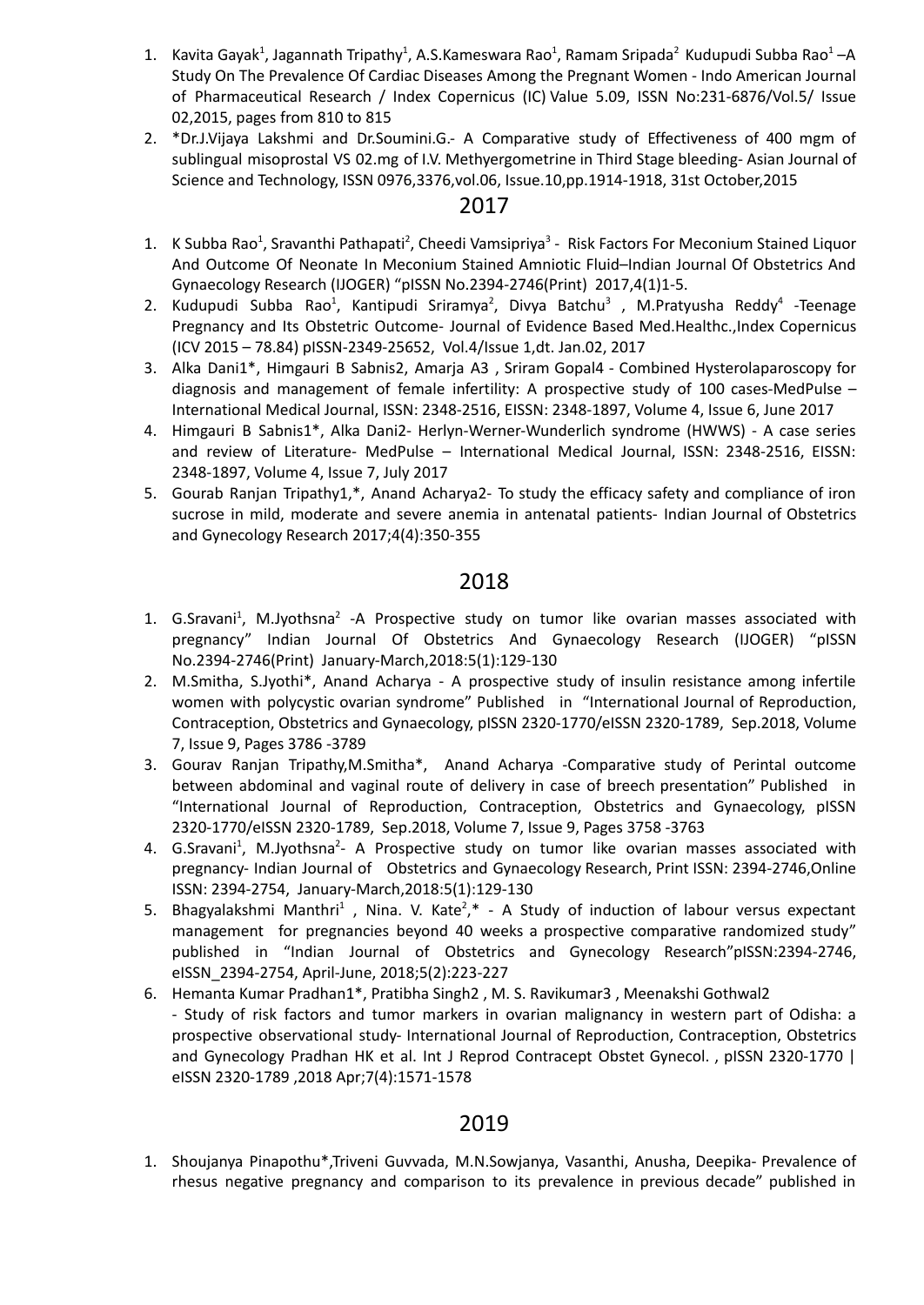"International Archives of Integrated Medicine" ISSN: 2394-0026 (P) ISSN: 2394-0034 (O), Vol. 6, Issue, 12,December, 2019, pages from 6-12

# 2020

- 1. Dr.J.Vijaya Lakshmi, Dr.G.Sri Ram, Dr.D.Navya Sesha Harika and Dr.G.Bhagya Saaranya- A Study on surgical emergencies of ectopic pregnancy in a teaching referral hospital- International Journal of Clinical Obstetrics and Gynaecology "pISSN No.2522-6614(Print), Eissn 2522-6622, 2020, 4(6), 270-272
- 2. Dr.J.Vijaya Lakshmi, Dr.G.Sri Ram, Dr.D.Navya Sesha Harika and Dr.G.Bhagya Saaranya A Study to evaluate the prevalence of menstrual and reproductive dysfunctions in women of reproductive age group with thyroid dysfunction- International Journal of Clinical Obstetrics and Gynaecology "pISSN No.2522-6614(Print), Eissn 2522-6622, 2020, 4(6), 270-272
- 3. Dr.J.Vijaya Lakshmi, Dr.G.Sri Ram, Dr.D.Navya Sesha Harika and Dr.G.Bhagya Saaranya- A Study on surgical emergencies of ectopic pregnancy in a teaching referral hospital- International Journal of Clinical Obstetrics and Gynaecology "pISSN No.2522-6614(Print), Eissn 2522-6622, 2020, 4(6), 270-272
- 4. Alka Dani1 , Abhishek2\*-Role of Antiphoso lipid anti-bodies and Antinuclear anti-bodies in pregnancy outcome and its treatment for better outcome-MedPulse International Journal of Gynaecology. March 2020; 13(3): 75-80.
- 5. Alka Dani1 , Himgauri B Sabnis2\* , Saloni Patil 3 , Deepika Gulati4 . Emergency obstetric hysterectomy: A study from a tertiary teaching hospital. MedPulse International Journal of Gynaecology. February 2020; 13(2): 43-47.

## 2021

- 1. G.Sravani, M.Smitha\* -A Prospective study of hypothyroidism during pregnant attending tertiary care hospital in South India - International Journal of Reproduction, Contraception, Obstetrics and Gynaecology "pISSN No.2320-1770(Print), Eissn 2320-1789, January-2021, Volume 10, Issue 1, Pages from 326-329.
- 2. Jyothi Singamsetty, G.Sravani<sup>\*</sup>- Clinicomicrobiological spectrum of abnormal discharge from vagina in women in costal Andhra Pradesh - International Journal of Reproduction, Contraception, Obstetrics and Gynaecology "pISSN No.2320-1770(Print), Eissn 2320-1789, January-2021, Volume 10, Issue 1, Pages from 150-153.
- 3. M.Smitha\* -A prospective study of clinicoepidemiology, metabolic and hormonal profile of women with hirsutism in Konaseema region of Andhra Pradesh" Published in "International Journal of Reproduction, Contraception, Obstetrics and Gynaecology "pISSN No.2320-1770(Print), Eissn 2320-1789, October-2021, Volume 10, Issue 10, Pages from 3875-3879
- 4. Durgavathi Kothapalli, Kameswari Kolluru\* -Placenta previa and its effect on maternal and fetal outcome: retrospective observational study- International Journal of Reproduction, Contraception, Obstetrics and Gynecology, Int J Reprod Contracept Obstet Gynecol. 2021 Jul;10(7):2720-2724
- 5. Durgavathi Kothapalli, Kameswari Kolluru\* A comparative study of metabolic profile in pre-eclampsia and normotensive preterm pregnancy- International Journal of Reproduction, Contraception, Obstetrics and Gynecology Kothapalli D et al. Int J Reprod Contracept Obstet Gynecol, eISSN 2320-1789, pISSN 2320-1770, 2021 Jul;10(7):2754-2758
- 6. Durgavathi Kothapalli, Kamesari Kolluru\* -A prospective descriptive study of evaluation of menstrual disorders in thyroid dysfunction- International Journal of Reproduction, Contraception, Obstetrics and Gynecology, 2763 pISSN 2320-1770 | eISSN 2320-1789 ,2021 Jul;10(7):2759-2763

### DEPARTMENT OF ANAESTHESIA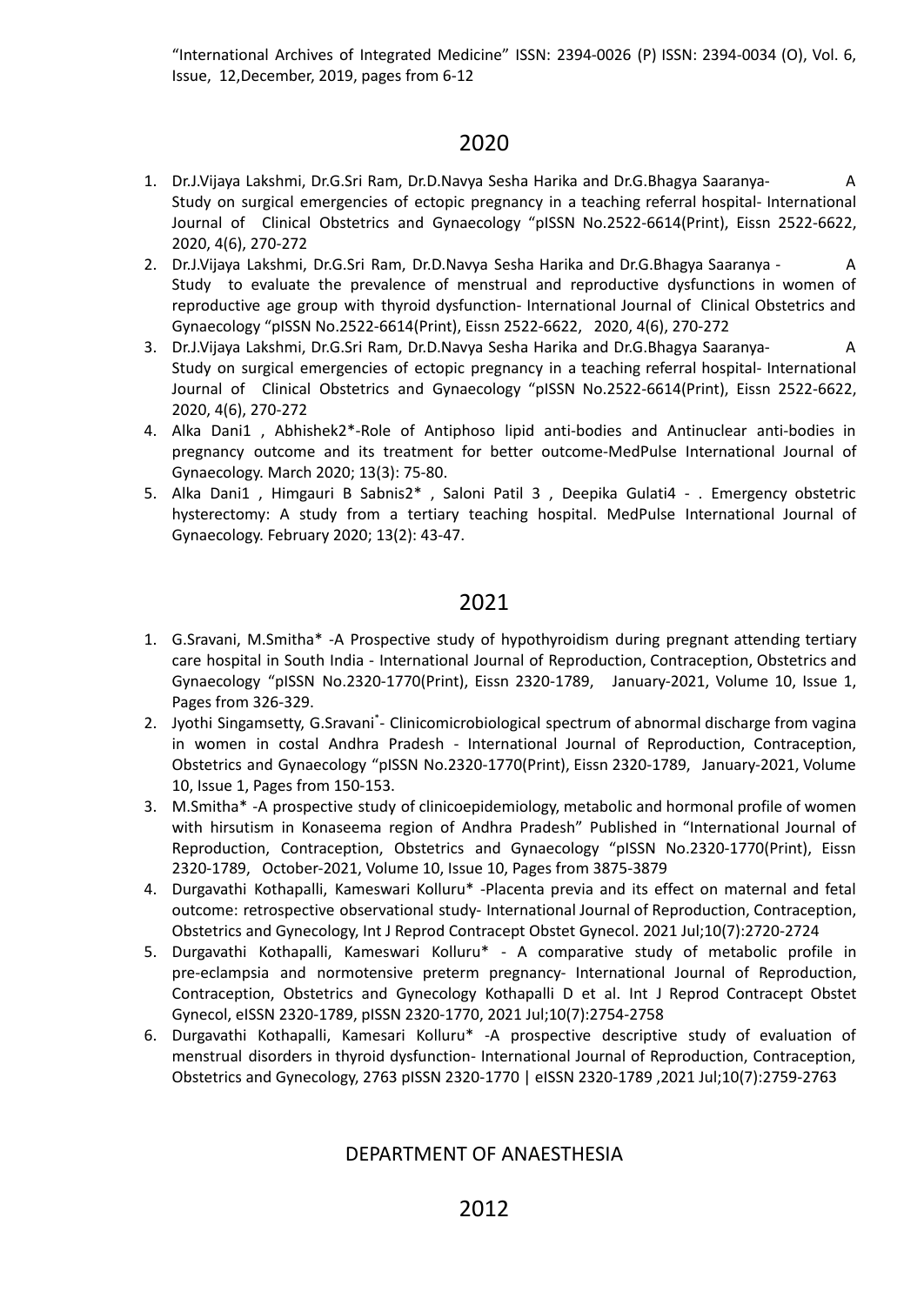1) Ravikanth S.V.<sup>1</sup>,V.Rama Rao<sup>2</sup>, Parida Shanti Latha<sup>3</sup>, Harinathbabu<sup>4</sup>, P.Revathi<sup>5</sup>, Josna Jose<sup>6</sup> -Epidural Administration Of Low Dose Bupivacine With Bupernorphine Versus Bupivaccine With Morphine For Post Operative Analegesia In The Caesarean Delivery- National Journal Of Basic Medical Sciences , Salem , Oct-

### 2013

1) A.S. Kameswara Rao1, P. Sai Krishna2, V. Harinath Babu3, P. Sankara Prasad4 - A Randomized Clinical Trial Of Endotracheal Intubation Following Thiopental-Succinylcholine Or Sevoflurane – Nitrous Oxide Anasthesia For General Anaesthesia In Elective Surgeries In adults - Journal Of Evolution Of Medical And Dental Sciences/Volume 2/Issue 52/January 30,2013 Page 10253 To 10261.

### 2014

- 1) Dr.C.Radhika Rani<sup>1</sup>, Dr.N.S.V.Rama Krishna<sup>2</sup>, Dr.V.Harinadha Babu<sup>3</sup>, A.S.Kameswara Rao<sup>4</sup>, Dr.S.Gopala Krishna Murthy<sup>2</sup> A Comparative Study Of Intrathecal Hyperbaric Bupivacaine 0.5% & Intrathecal Isobaric Ropivacaine 0.5% For Quality And Duration Of Anasthesia And Post-Operative Analgesia In Patients Undergoing Lower Limb Surgeries. -Journal Of Evolution Of Medical And Dental Sciences/ Print ISSN- 2278-4748 /Vol.3/Issue 11/March 17,2014 From Page 2886 To 2891
- 2) B.V. Mahesh Babu1, A.S. Kameswara Rao2, K. Rajesh3, V. Harinath Babu4- Heparin Or 0.9% Sodium Chloride To Maintain Central Venous Catheter Patency: A Randomised Trial- Journal Of Evolution Of Medical And Dental Sciences/Volume 3/Issue 01/January 06,2014 Page 46 To 50
- 3) B Vishnu Mahesh Babu, A S Kameswara Rao, B Srikanth- Comparison Of Posterior And Anterior Approaches For Internal Jugular Venous Cannulation – A Prospective & Randomized Controlled Study- International Journal Of Scientific Study / May,2014 / Vol.2/Issue 2 , Pages From 35 To 38

- 1) Dr.Y.Kalyan Chakravarthi, Dr.B.Surendranath, Electrical Burns-National Journal of Medical And Dental Research – April-June, 2015,Volume-3, Issue-3, Page 166-169
- 2) Dr.B.Vishnu Mahesh Babu, Dr.S.Sai Baba, Dr.T.Prem Sagar, Dr.A.S.Kameswara Rao- Comparative Study to Evaluate the Effect of 0.2% Ropivacaine With Fentanyl Compared to 0.125% Bupivacaine With Fentanyl for Labor Analgesia - A Prospective, Randomised, Double Blinded and Controlled Study- Journal Of Medical Science And Clinical Research, Volume 3, Issue 3, March, 2015
- 3) Dr.V.Sai Dileep1, Drr.G.Chandra Sekhar1, Dr.Gopala Krishna Murthy1, Dr. A S Kameswara Rao1, Dr.K.Sivaji1- Supraclavicular Block With 0.5% Levobupivacaine And 0.5% Ropivacaine – Comparative Study- Indian Journal Of Basic And Applied Medical Research, September,2015, , Volume 4, Issue 4, Pages From 668 To 672 P ISSN:2250-284X, E ISSN:2250-2858
- 4) Dr.Uma Soujanya.S1, Dr.Sravanthi2, Dr. A S Kameswara Rao A S Kameswara Rao2, Dr.Gopala Krishna Murthy2, Dr.G.V.Benerji2.- A Comparison Between Levobupivacaine, Ropivacaine & Bupivacaine In Caudal Anesthesia In Children Undergoing Lower Abdominal Surgeries-Indian Journal Of Basic And Applied Medical Research, September,2015, Volume 4, Issue 4, ISSN:2250-284X, E ISSN:2250-2850654-661, pages from 654-661
- 5) Dr. A S Kameswara Rao A S Kameswara Rao2, Dr.Gopala Krishna Murthy2-Comparison Of Ropivacaine (0.75%) And Bupivacaine(0.5%) For Eipidural Anaesthesia In Patients Posted For Elective Lower Abdominal And Extremity Surgery- J Of Evidence Based Med &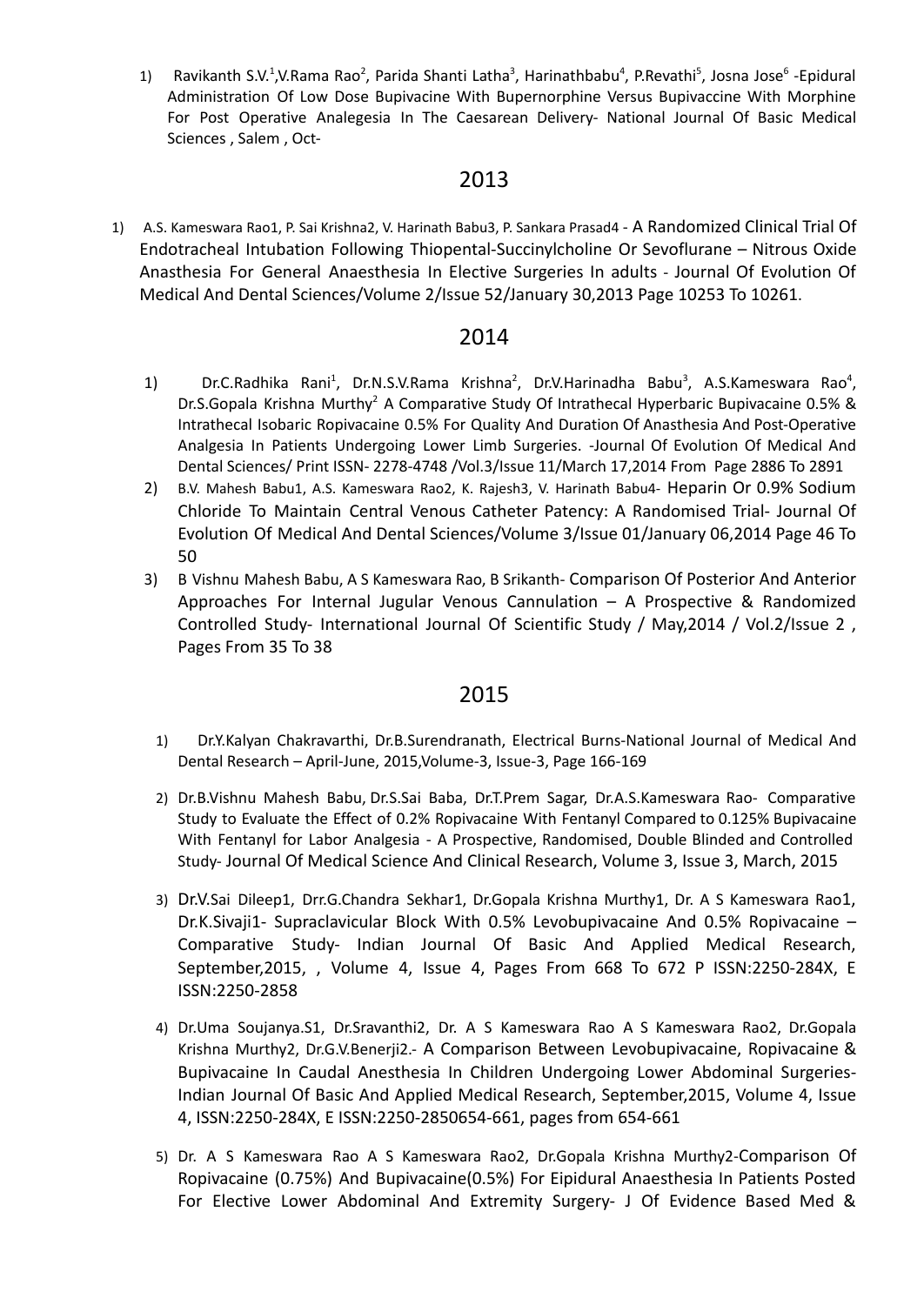Hlthcare, Index Copernicus (ICV 2015 – 78.84) pISSN-2349-25652,Eissn-2349 2570/Vol.2/Issue,42/Oct.19,2015, Page 7195-7201.

- 6) Kavitha Gayak1, Jagannath Tripathy<sup>1</sup>, A.S.Kameswara Rao<sup>1</sup>, Ramam Sripada<sup>2</sup> Kudupudi Subba Rao<sup>1</sup>  $-A$  Study On The Prevalence Of Cardiac Diseases Among the Pregnant Women - Indo American Journal of Pharmaceutical Research , ISSN No:231-6876/Vol.5/ Issue 02,2015, pages from 810 to 815
- 7) Dr. T.V.Sree Krishna1, Dr.Ayaskant Sahoo2, Dr.Sai Dileep V3, Dr.SGK Murthy4, A.S.Kameswara Rao<sup>4</sup> - Comparison Of Efficacy Of Various Doses Of Esmolol In Attenuating Pressor Response To Laryngoscopy And Intubation- IOSR Journal Of Dental And Medical Sciences (IOSR-JDMS) E-ISSN: 2279-0853, P-ISSN:2279-0861, Volume 14, Issue 11, Ver. III (Nov, 2015) PP 17-19

### 2016

- 1) Dr.S.G.K.Murthy- A Comparative Study of 2 Agents Ai And Distilled Water For Inflation of The Cuffs of Endotracheal Tubes During Laparoscopic Surgical Procedues Under General Anaesthesia - J Of Evidence Based Med & Hlthcare,pISSN-2349-25652,Eissn-2349-2570/Vol.3/Issue 3/Apr.18,2016
- 2) Ravikanth S.V.<sup>1</sup>, R.Jyothi<sup>2</sup>Heart Rate Predictions As A Symptomatic Parameter of Hypotension For Caesarean Section Patients- J Of Evidence Based Med & Hlthcare, ,Index Copernicus (ICV 2015 – 78.84) pISSN-2349-25652,Eissn-2349 2570/Vol.3/Issue 78/September 29, 2016
- 3) Heart Rate Predictions As A Symptomatic Parameter of Hypotension For Caesarean Section Patients " Published In "J Of Evidence Based Med & Hlthcare, ,Index Copernicus (ICV 2015 – 78.84) pISSN-2349-25652,Eissn-2349 2570/Vol.3/Issue 78/September 29, 2016. - by Dr.S.V.Ravi Kanth

- 1) Vani Madhavi Kommula<sup>1</sup>, A.S.Kameswara Rao<sup>2</sup> Evaluation of orientation programme for the first year undergraduate medical students- National Journal of Medical and Dental Research, July-September,2017, volume 5, Issue 4, Page 271-273
- 2) Praveen Chowdary Buddi<sup>1</sup>, Rama Krishna Prasad Katuri<sup>2</sup>, A.S.Kameswara Rao<sup>3</sup> S.Gopala Krishna Murthy<sup>4</sup>, Anand Acharya<sup>5</sup> - A Comparison Between Dexmedetomidine Infusion And Propofol Infusion As An Adjuvant To Local Anaesthesia In Patients Undergoing Tympanoplasty " Published In "J Of Evidence Based Med & Hlthcare, , pISSN-2349-25652,Eissn-2349 2570/Vol.4/Issue 9/January 30, 2017
- 3) Surya Gowthami Katika, Sampathirao Sudha Madhuri<sup>2</sup>, Rao<sup>3</sup> Gopala Krishna Murthy Sistla<sup>4</sup> ' Kameswara Rao Annangi Subramanya<sup>5</sup> - Comparison of I-GEL and LMA Supreme in Patients Undergoing Elective Surgeries Under General Anaesthesia- J Of Evidence Based Med & Hlthcare, ,Index Copernicus (ICV 2015 – 78.84) pISSN-2349-25652,Eissn-2349 2570/Vol.4/Issue 4/January 12, 2017
- 4) Dr.S.Ch.Ramakrishna, Dr.Y.Kalyan Chakravarty, , Dr.A.S.Kameswara Rao. A PROSPECTIVE RANDOMISED COMPARATIVE STUDY OF EVALUATION OF EFFECT OF PROPOFOLAND DEXMEDETOMIDINE TO REDUCE SEVOFLURANE INDUCED EMERGENCE AGITATION IN YOUR CHILDREN UNDERGOING DAY CARE SURGERY " Published In "J Of Evidence Based Med & Hlthcare, ,Index Copernicus (ICV 2015 – 78.84) pISSN-2349-25652,Eissn-2349 2570/Vol.4/Issue 71/September, 4, 2017.
- 5) Y.Kalyan Chakravarthy<sup>1</sup>, S.Ch.Rama Krishna<sup>2</sup>, A.S.K Rao<sup>3</sup> Anand Acharya<sup>4</sup>- A PROSPECTIVE COMPARATIVE STUDY OF ASSOCIATION BETWEEN SPINAL FLEXION AND POST DURAL PUNCTURE HEADACH" Published In "J Of Evidence Based Med & Hlthcare, ,Index Copernicus (ICV 2015 – 78.84) pISSN-2349-25652,Eissn-2349 2570/Vol.4/Issue 72/September, 7, 2017.
- 6) Surya Gouthami katika1, Sampathirao Sudha Madhurri2, Gopala Krishna Murthy Sistla3, Dr.Kameswara Rao Annangi Subrahmanya - COMPARASION BETWEEN ONDANSETRON AND DEXAMETHASONE FOR PREVENTING POST OPERATIVE NAUSEA AND VOMITING AFTER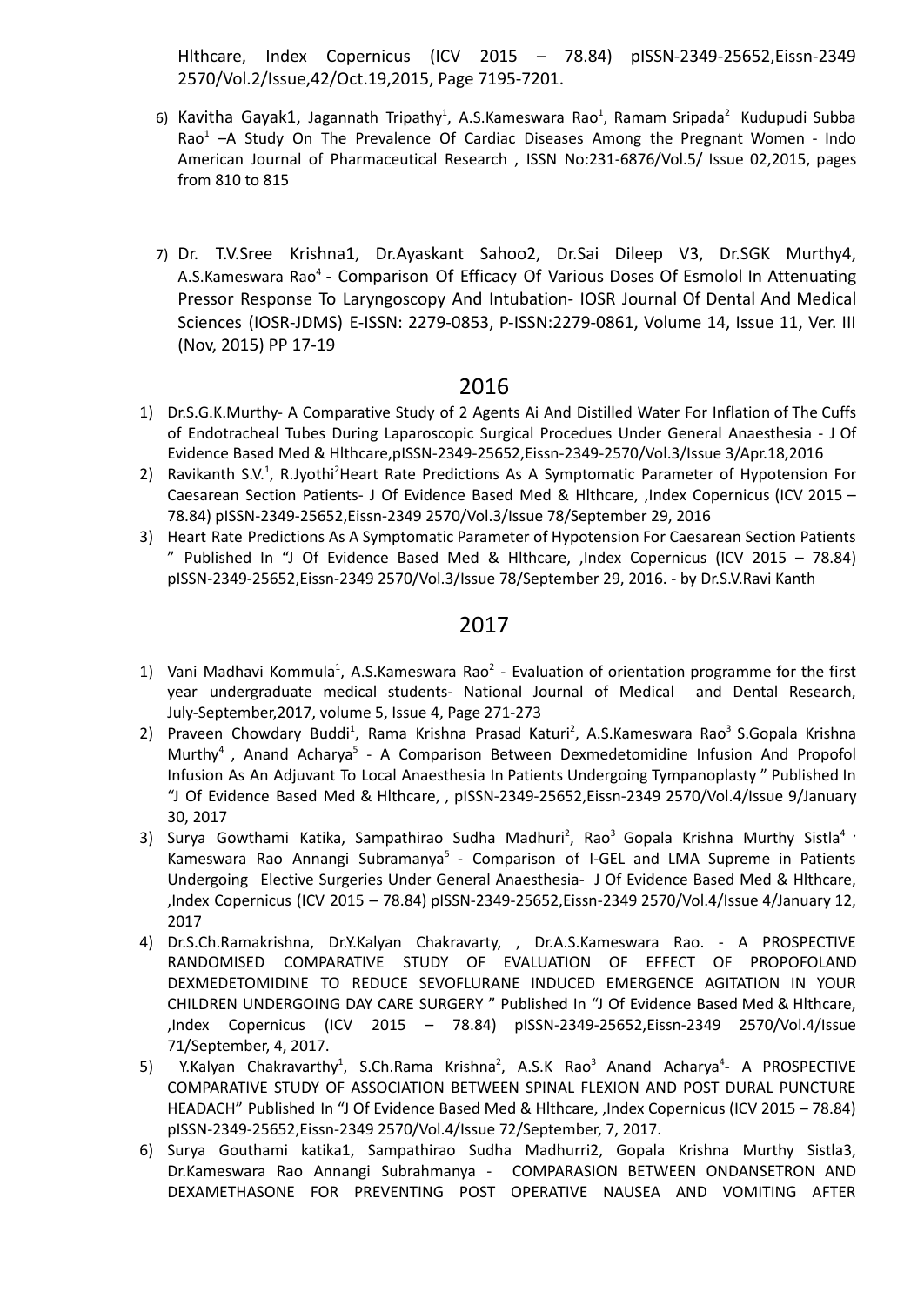LAPAROSCOPIC CHOLECYSTECTOM " Published In "J Of Evidence Based Med & Hlthcare, Index Copernicus (ICV 2016-80.82)pISSN-2349-25652,Eissn-2349-2570/Vol.4/Issue 93/Dec.11,2017

- 7) Sindhuri Kolluri<sup>1</sup>, Bhawana Mulpuri<sup>2</sup>, S<sup>3</sup> Gopala Krishna Murthy<sup>3 -</sup> COMPARASION BETWEEN ONDANSETRON AND DEXAMETHASONE FOR PREVENTING POST OPERATIVE NAUSEA AND VOMITING AFTER LAPAROSCOPIC CHOLECYSTECTOMY-" Published In "J Of Evidence Based Med & Hlthcare, Index Copernicus (ICV 2016-80.82)pISSN-2349-25652,Eissn-2349-2570/Vol.4/Issue 93/Dec.11,2017.
- 8) S.Ch.Rama Krishna<sup>1</sup> Y.Kalyan Chakravarthy<sup>2</sup>, , A.S.K Rao<sup>3</sup> Anand Acharya<sup>4</sup> PROSPECTIVE RANDOMISED COMPARATIVE STUDY OF EVALUATION OF EFFECT OF PROPOFOL AND DEXMEDETOMIDINE TO REDUCE SEVOFLURANE INDUCED EMERGENCE AGITATION IN YOUNG CHILDREN UNDERGOING DAY CARE SURGERY-"J Of Evidence Based Med & Hlthcare, ,Index Copernicus (ICV 2015 – 78.84) pISSN-2349-25652,Eissn-2349 2570/Vol.4/Issue 71/September, 4, 2017
- 9) Y.Kalyan Chakravarthy<sup>1</sup> S.Ch.Rama Krishna<sup>2</sup>, , A.S.K Rao<sup>3</sup> Anand Acharya<sup>4</sup> A PROSPECTIVE COMPARATIVE STUDY OF ASSOCIATION BETWEEN SPINAL FLEXION AND POST DURAL PUNCTURE HEADACH- J Of Evidence Based Med & Hlthcare, ,Index Copernicus (ICV 2015 – 78.84) pISSN-2349-2562,Eissn-2349 2570/Vol.4/Issue 72/September, 7, 2017.
- 10) Ramalings Raju A.V.S.<sup>1</sup>, Ravikanth S<sup>2</sup>-A Prospective Study of Comparison Between Additions of Intravenous Infusion Versus Epidural Intrathecal Dexmedetomidine with Ropivacaine For Lower Abdominal Surgery- J Of Evidence Based Med & Hlthcare, ,Index Copernicus (ICV 2015 – 78.84) pISSN-2349-25652,Eissn-2349 2570/Vol.4/Issue 24/March 23,2017
- 11) Ramalings Raju A.V.S.<sup>1</sup>, Kalyan Chakravarthi<sup>2</sup>, Ravikanth S<sup>3</sup> COMPARATIVE STUDY TO EVALUATE ANALGESIC EFFICACY OF CAUDAL MIDAZOLAM AND CLONIDINE POSTOPERATIVE ANALGESIA IN CHILDREN- J Of Evidence Based Med & Hlthcare, ,Index Copernicus (ICV 2015 – 78.84) pISSN-2349-2562,Eissn-2349 2570/Vol.4/Issue 25/March 27,2017
- 12) [Ramalinga](https://www.ingentaconnect.com/search;jsessionid=4ibq79k5gjaum.x-ic-live-02?option2=author&value2=Ramalinga+Raju+A.V.S) Raju A.V.S; S.V. [Ravikant](https://www.ingentaconnect.com/search;jsessionid=4ibq79k5gjaum.x-ic-live-02?option2=author&value2=S.V.+Ravikant) A Prospective Study of Comparison Between Additions of Intravenous Infusion Versus Epidural Intrathecal Dexmedetomidine with Ropivacaine For Lower Abdominal Surgery " Published In "J Of Evidence Based Med & Hlthcare, ,Index Copernicus (ICV 2015 – 78.84) pISSN-2349-25652,Eissn-2349 2570/Vol.4/Issue 24/March 23,2017

- 1) Dr.VSSN Murthy, N.Hari Kiran Varma A RANDOMISED PROSPECTIVE COMPARATIVE STUDY OF EVALUATION OF DEXMEDETOMIDINE AN ADJUVANT TO ROPIVACAINE FOR ULTRASOUND GUIDED SUPRACLAVICULAR BLOCK " Published In "International Journal of Clinical Trails, Index [Copernicus](https://journals.indexcopernicus.com/search/details?id=31395) [Value](https://journals.indexcopernicus.com/search/details?id=31395): ICV 2016: 89.22, ICV 2015: 82.68, ICV 2014: 85.79, pISSN-2349-3240, pISSN-2349-3240,Eissn-2349-3259/Vol.5/Issue 3/July-September-2018.
- 2) V. S. S. N. Murthy, N. Hari Kiran Verma, Anand Acharya A RANDOMISED PROSPECTIVE COMPARATIVE STUDY OF EVALUATION OF DEXMEDETOMIDINE AN ADJUVANT TO ROPIVACAINE FOR ULTRASOUND GUIDED SUPRACLAVICULAR BLOCK- International Journal of Clinical Trails, , pISSN-2349-3240, pISSN-2349-3240,Eissn-2349-3259/Vol.5/Issue 3/July-September-2018.
- 3) V.S.S.N.Murthy<sup>1</sup> K.Amarnath Naik<sup>2</sup>, Anand Acharya<sup>3</sup> A prospective comparative study of 0.5% Levobupivacaine versus 0.5% ropivacaine in supraclavicular brachial plexus block- Indian Journal of Anaesthesia and Analgesia"/ Volume 5 Number 8 / August,2018
- 4) V.S.S.N.Murthy<sup>1</sup> S.V.Ravikanth<sup>2</sup>, Anand Acharya<sup>3</sup> A prospective comparative study of combined spinal Epidural with (0.1%) Ropivacaine versus (0.1%) Levobupivacaine with Fentanyl for Labour Analgesia- Indian Journal of Anaesthesia and Analgesia"/ Volume 5 Number 7 / July,2018
- 5) V.S.S.N.Murthy<sup>1</sup> N.Hari Kiran Varma<sup>1</sup>, Anand Acharya<sup>3</sup> A RANDOMISED PROSPECTIVE COMPARATIVE STUDY OF EVALUATION OF DEXMEDETOMIDINE AN ADJUVANT TO ROPIVACAINE FOR ULTRASOUND GUIDED SUPRACLAVICULAR BLOCK- International Journal of Clinical Trails, pISSN-2349-3240, pISSN-2349-3240,Eissn-2349-3259/Vol.5/Issue 3/July-September-2018.
- 6) V.S.S.N.Murthy<sup>1</sup> S.V.Ravikanth<sup>2</sup>, Anand Acharya<sup>3</sup>A prospective, randomized comparative study of addition of dexmedetomidine to 0.75% Ropivacaine versus 0.75% Ropivacaine along intrathecally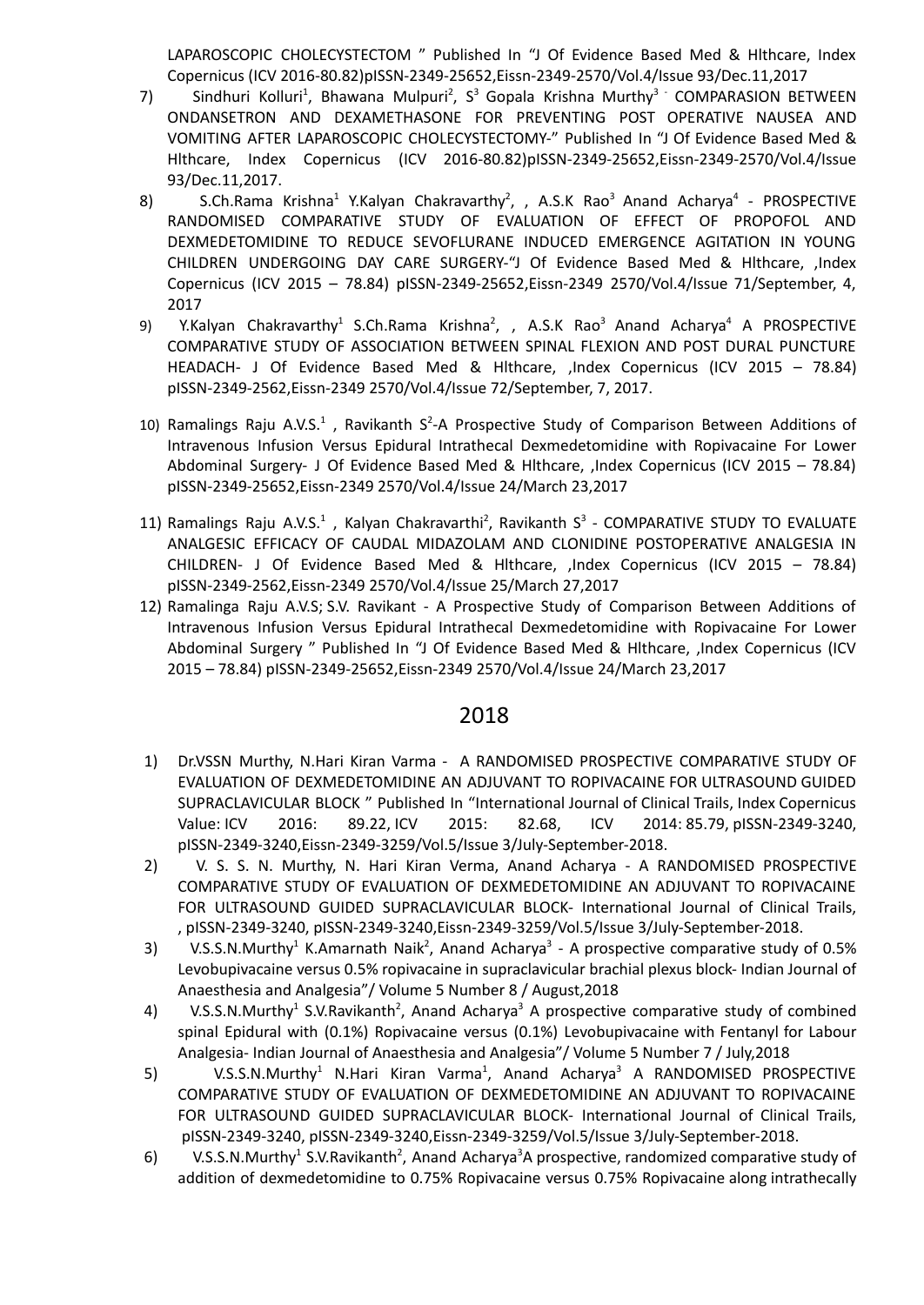in Lower limb Surgery- Indian Journal of Emergency Medicine(IJEM)"/ Volume 4 Number 3 / July-September,2018

7) V.S.S.N.Murthy<sup>1</sup> S.V.Ravvikanth<sup>2</sup>, Anand Acharya<sup>3</sup> A prospective, randomized comparative study of addition of dexmedetomidine to 0.75% Ropivacaine versus 0.75% Ropivacaine along intrathecally in Lower limb Surgery- Indian Journal of Emergency Medicine(IJEM)"/ Volume 5 Number 7 / July,2018

#### 2019

1) Dr.Ganta Sai Kumar1, K.Vani Madhavi2, Dr.A.S.Kameswara Rao- Magnitude of behavioural Risk Factors for Cardiovascular Diseases among Medical and Dental College Students in Andhra Pradesh, India- Texila International Journal of Medicine" ISSN : 2520-3118 ,Index Copernicus (ICV 2016 – 81.00) Special Edition Apr,2019

### 2021

- 1) S.Ch.Rama Krishna<sup>1</sup> Chhavi Agarwal<sup>2</sup> Anand Acharya<sup>3</sup> A Prospective Comparative evaluation of effect of dexmedetomidine and pregabaline on hemodynamic parameters during laparoscopic surgery- MedPulse International Journal of Anesthesiology. June 2021; 18(3):127-132.
- 2) S.Ch.Rama Krishna<sup>1</sup> Chhavi Agarwal<sup>2</sup> A Prospective Comparative evaluation of gabapentin vs pregabaline for the acute post-operative pain management in lower limb surgeries under spinal anaesthesia - MedPulse International Journal of Anesthesiology. June 2021; 19(1): Page 1-4
- 3) Dr.L.R.N.N.Rao Paidikdondala<sup>1</sup>, Kommula Gopala Krishna, P.Subha Mani<sup>3</sup>, P.Sudhir Srikar<sup>4</sup> -A Prospective Study of Dexmedetomidine as an adjuvant to local anaesthetic used in supraclavicular block- J Of Evidence Based Med & Hlthcare, ,Index pISSN-2349-2562,Eissn-2349-2570/Vol.8/Issue 07/Feb,15,2021, pages from 345 to 349
- 4) Dr.L.R.N.N.Rao Paidikdondala<sup>1</sup>, Kommula Gopala Krishna, Harika Surabathula<sup>3</sup>, N.Naga Lakshmi<sup>4</sup> -Dexmedetomidine and Clonidine as an Adjuvant to Intrathecal Bupivacaine on Spinal Block Characteristic in Gynaecological Procedures – A Prospective Randomised Double-Blind Placebo Controlled Study- J Of Evidence Based Med & Hlthcare, ,Index pISSN-2349-2562,Eissn-2349-2570/Vol.8/Issue 19/May-10,2021, pages from1363 to 1368

#### DEPARTMENT OF RADIOGNOSIS

#### 2014

01. R.K.Tripuraneni<sup>1</sup>, OmTavr<sup>2</sup>i, Madanman Mohan<sup>3</sup>, Srikanth R.M<sup>4</sup>.- 7T MRI: the future of MR imaging-International Journal of Recent Trends in Sciences and Technology, iSSN2277-2812 E0uSSB 2249-8109, Volume 13, Issue 13, November, 2014

### 2015

01. Dr.Thunga Swathi<sup>1</sup>, Dr.Jayanti Musib<sup>2</sup>, Dr.Julius N.Toppo<sup>3</sup>, Dr.Kada Venkata Ramana<sup>4</sup>- ROLE OF Diffusion-Weighted Magnetic Resonance Imaging of Brain in Patients with Neurological Deficits" Published In Journal of Medical Science And Clinical Research, pISSN-2349-2562,eISSN 2349-2570/ Vol. 2/Issue 1/ Jan 05,2015 Page 41-47.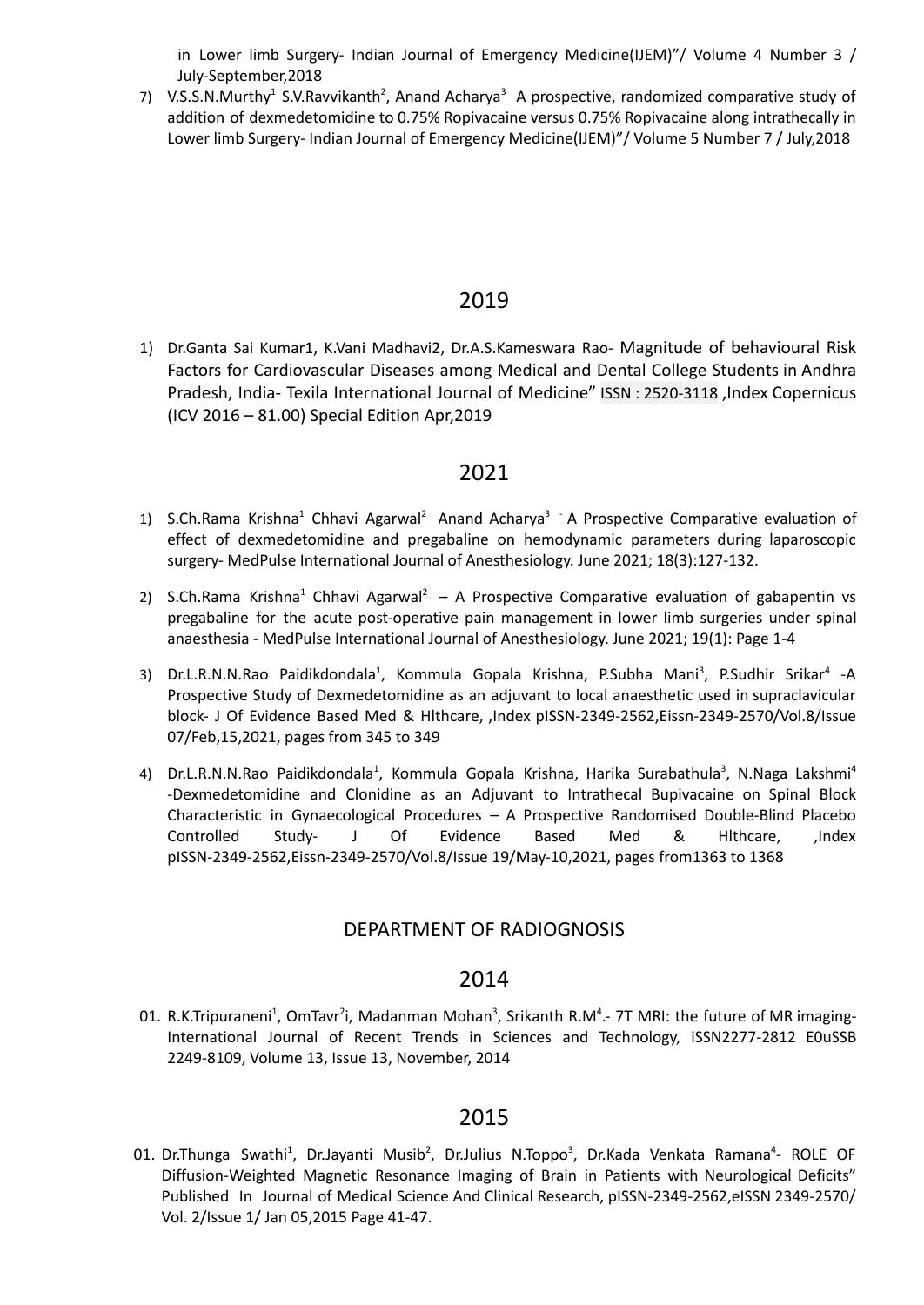- 01. Dr.Thunga Swathi<sup>1</sup>, Dr.Jayanti Musib<sup>2</sup>, Dr.Julius N.Toppo<sup>3</sup>, Dr.Kada Venkata Ramana<sup>4</sup>- ROLE OF Diffusion-Weighted Magnetic Resonance Imaging of Brain in Patients with Neurological Deficits" Published In Journal of Medical Science And Clinical Research, pISSN-2349-2562,eISSN 2349-2570/ Vol. 2/Issue 1/ Jan 05,2015 Page 41-47.
- 02. "Role of Duplex Ultrasonography in the Evaluation of Portal Venous Hypertension" Published in JMSCR(Journal of Medical Science and Clinical Research), Volume 4 Issue 12 December 2016,, ISSN (e)-2347-176x ISSN (p) 2455-0450

- 01. Kada Venkata Ramana, Dr.T.Rajesh Kumar<sup>\*</sup> A Prospective comparative study of detection of colonic polyposis by magnetic resonance colonography versus conventional colonoscopy"- Published In International Sugery Journal/September 2019/ Vol 6/Issue 9, Pages from 3258 to 3262
- 02. Dr.Kada Venkata Ramana, Dr.T.Rajesh Kumar- Ultrasonographic Evaluation of Intima Media Thickness of Carotid Arteries among Hypertensive and Hypertensive with diabetes mellitus"- Published In International Journal of Contemporary Medicine Surgery and Radiology, Volume 4/Issue 3/July-September,2019, PISS:2565-4810/ICV 2018:86.41
- 03. Sheeethal Gonapati<sup>1</sup>, Dr.Kada Venkata Ramana<sup>2</sup>,Sudhir Sachar <sup>3</sup>- Role of CECT in Acute Pancreatitis and Correlation of MCTSI with clinical outcome" Published In International Journal of Contemporary Medicine Surgery and Radiology, Volume 4/Issue 2/April-June,2019, PISS:2565-4810/ICV 2018:86.41.
- 04. Dr.Akshay.B, D.Nageswara Rao- A Prospective Study of HRCT evaluation of pathologies of temporal bone"- Published In International Journal of Contemporary Medicine, Surgery & Radiology", pISSN-2565-4810,eISSN 2565-4802, July to September, 2020, ICV 2019-98-48
- 05. Sudhakar Kanumuri,<sup>1</sup>, Dr.Kada Venkata Ramana<sup>2</sup>,Sudhir Sachar<sup>3-</sup> Role of Mammography and Ultrasound in the Evaluation of Palpable Breast Masses with Histopathological Correlation" Published In International Journal of Contemporary Medicine Surgery and Radiology, Volume 4/Issue 2/April-June,2019, PISS:2565-4810/ Index Copernicus Value:(ICV 2018:86.41)
- 06. Kada Venkata Ramana<sup>1</sup> Dr.T.Rajesh Kumar<sup>2</sup> Ultrasonographic Evaluation of Intima Media Thickness of Carotid Arteries among Hypertensive and Hypertensive with diabetes mellitus" Published In International Journal of Contemporary Medicine Surgery and Radiology, Volume 4/Issue 3/July-September,2019, PISS:2565-4810/ICV 2018:86.41

- 01. Dr.D.Nageswara Rao, Dr.Akshay.B. A Prospective comparative Evaluation of Difference between Computed Tomography (VT) Findings of multi Drug Resistance Tuberculosis and Dug Sensitive Tuberculosis" Published In In International Journal of Contemporary Medicine, Surgery and Radiology, pISSN-2565-4810,eISSN 2565-4802/ Vol. 5/Issjue 3/ July-September 2020
- 02. Dr.Thunga Swathi, Dr.Jayant Musib, Dr.Julius N Toppo, Dr.Kada Venkata Ramana Role of Diffusion-Weighted Magnetic Resonance Imaging of Brain in Patients with Neurological Deficits - Journal of Medical Science And Clinical Research, Volume 08 Issue 02 February 2020
- 03. Dr.Y.Thathayya Naidu A study on significance of computed tomographic evaluation of acute pancreatitis: A prospective observational study"- Published In "International Journal of Radiology and Diagnostic Imaging", P-ISSN-2664-4436, E-ISSN 2644-4444, 2020, 3(1): pages from 253-257 ICV 2019: 100.